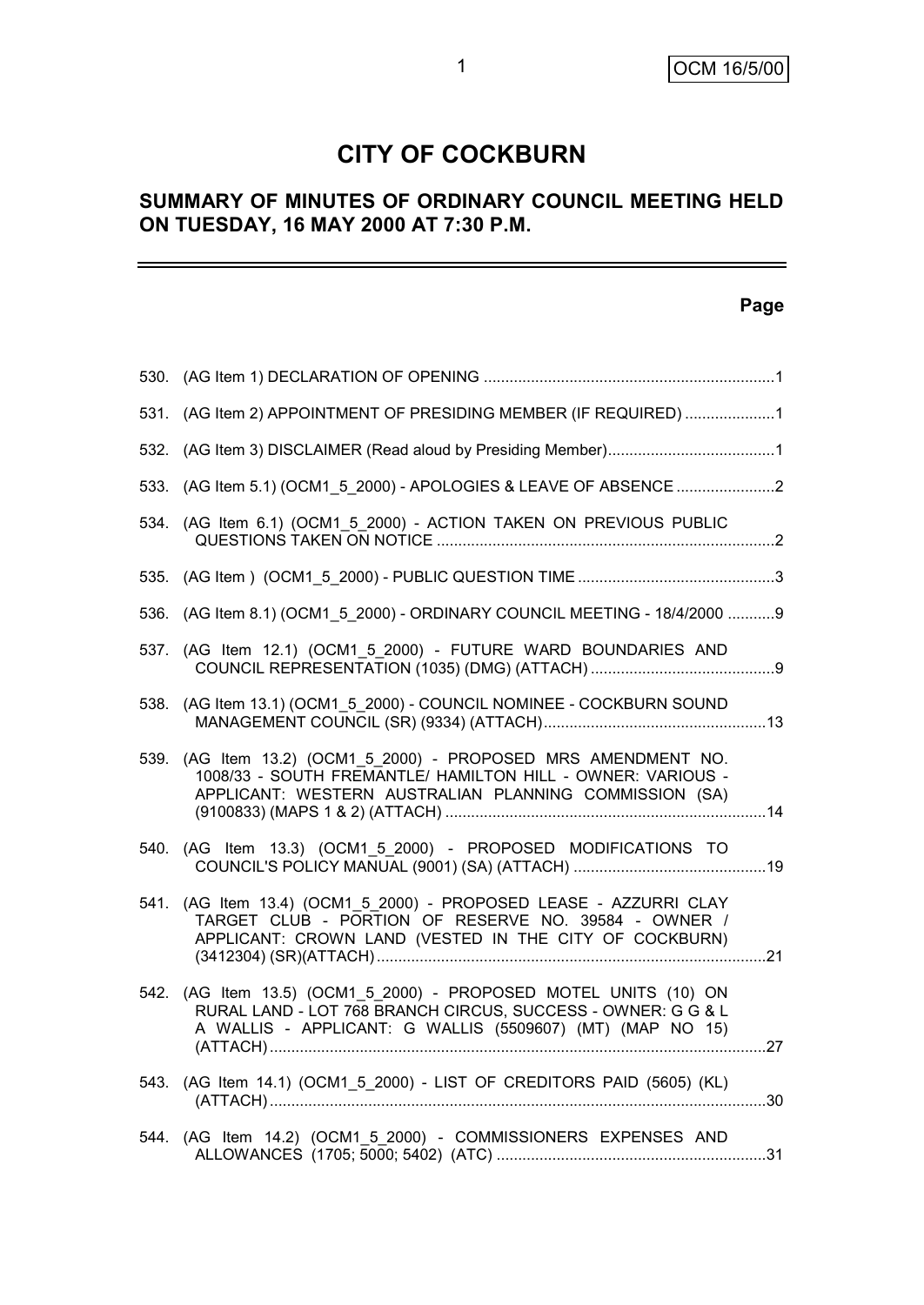| 545. (AG Item 14.3) (OCM1 5 2000) - COMPULSORY LAND ACQUISITION -<br>PORTION LOT 57 TINDAL AVENUE, YANGEBUP - BEELIAR DRIVE  |  |
|------------------------------------------------------------------------------------------------------------------------------|--|
| 546. (AG Item 15.1) (OCM1_5_2000) - TENDER NO.14/2000 (RECALLED) -<br>OUTRIGHT SALE OF 1995 VANGUARD SP 4000 MECHANICAL ROAD |  |
| 547. (AG Item 16.1) (OCM1_5_2000) - PINEVIEW PRE-SCHOOL (8222) (JG)                                                          |  |
| 548. (AG Item 16.2) (OCM1 5 2000) - REQUEST FOR DONATION - COCKBURN                                                          |  |
| 549. (AG Item 23.1) (OCM1_5_2000) - RESOLUTION OF COMPLIANCE (Section                                                        |  |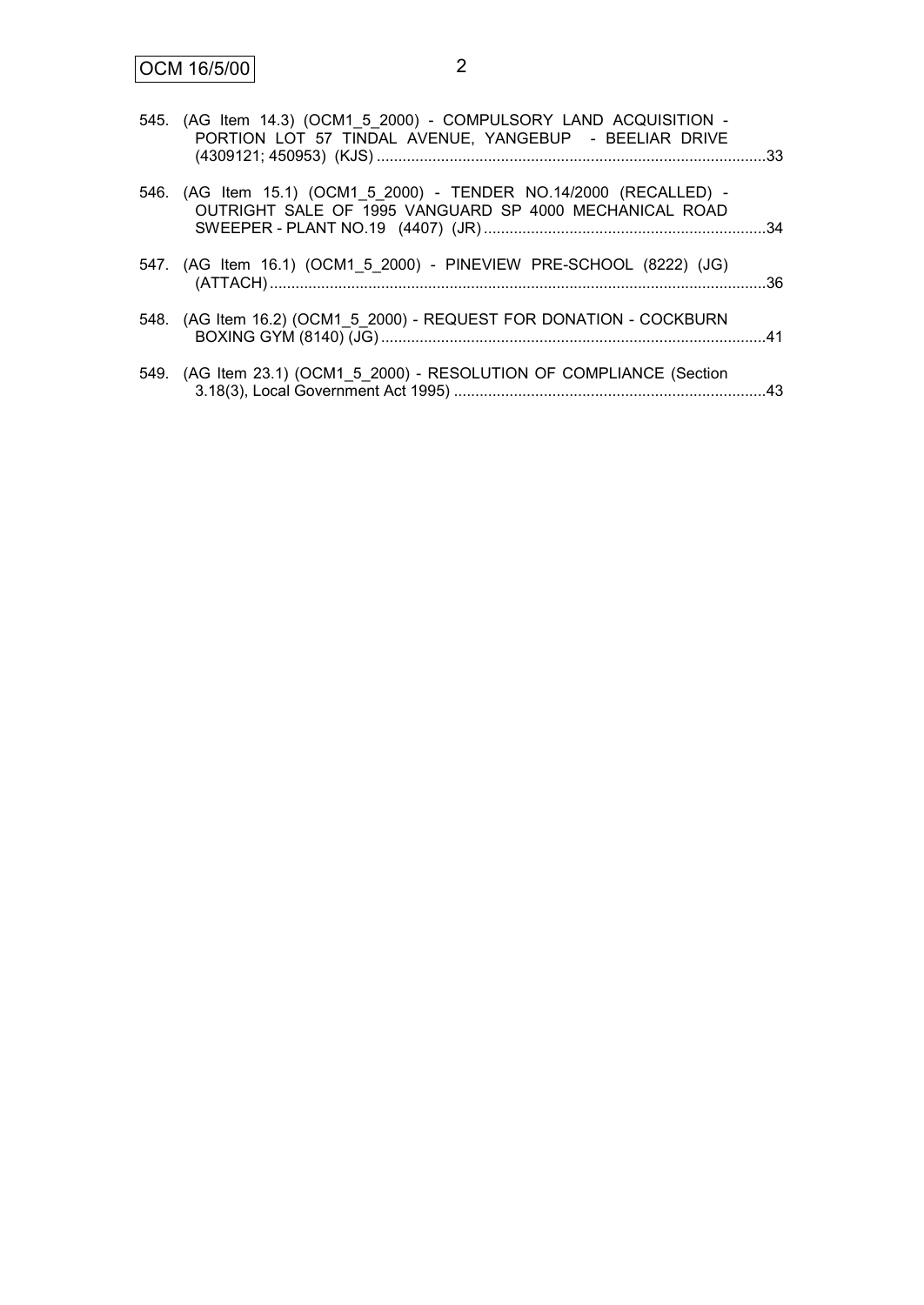# **CITY OF COCKBURN**

## **MINUTES OF ORDINARY COUNCIL MEETING HELD ON TUESDAY, 16 MAY 2000 AT 7:30 P.M.**

#### **PRESENT:**

#### **COUNCIL MEMBERS**

| Mr J F Donaldson | - | <b>Chairperson of Joint Commission</b> |
|------------------|---|----------------------------------------|
| Mr M A Jorgensen |   | Joint Commissioner                     |

#### **IN ATTENDANCE**

| Mr R W Brown    | $\sim 10^{-10}$         | <b>Chief Executive Officer</b>             |
|-----------------|-------------------------|--------------------------------------------|
| Mr D M Green    | $\sim$ 10 $\pm$         | <b>Director Community Services</b>         |
| Mr A T Crothers | $\sim 100$ km s $^{-1}$ | Director, Finance & Corporate Services     |
| Mr S M Hiller   | $\sim$ $-$              | Director, Planning & Development           |
| Mr B K Greay    | $\sim$ $-$              | Director, Engineering & Works              |
| Mrs B Pinto     | $\sim$ $-$              | Secretary/PA, Finance & Corporate Services |
| Ms R Edwards    |                         | <b>Public Affairs Officer</b>              |

#### **530. (AG Item 1) DECLARATION OF OPENING**

The Presiding Member declared the meeting open at 7.31 pm.

## **531. (AG Item 2) APPOINTMENT OF PRESIDING MEMBER (IF REQUIRED)**

Nil

**532. (AG Item 3) DISCLAIMER (Read aloud by Presiding Member)** Members of the public who attend Council Meetings, should not act immediately on anything they hear at the Meetings, without first seeking clarification of Council's position. Persons are advised to wait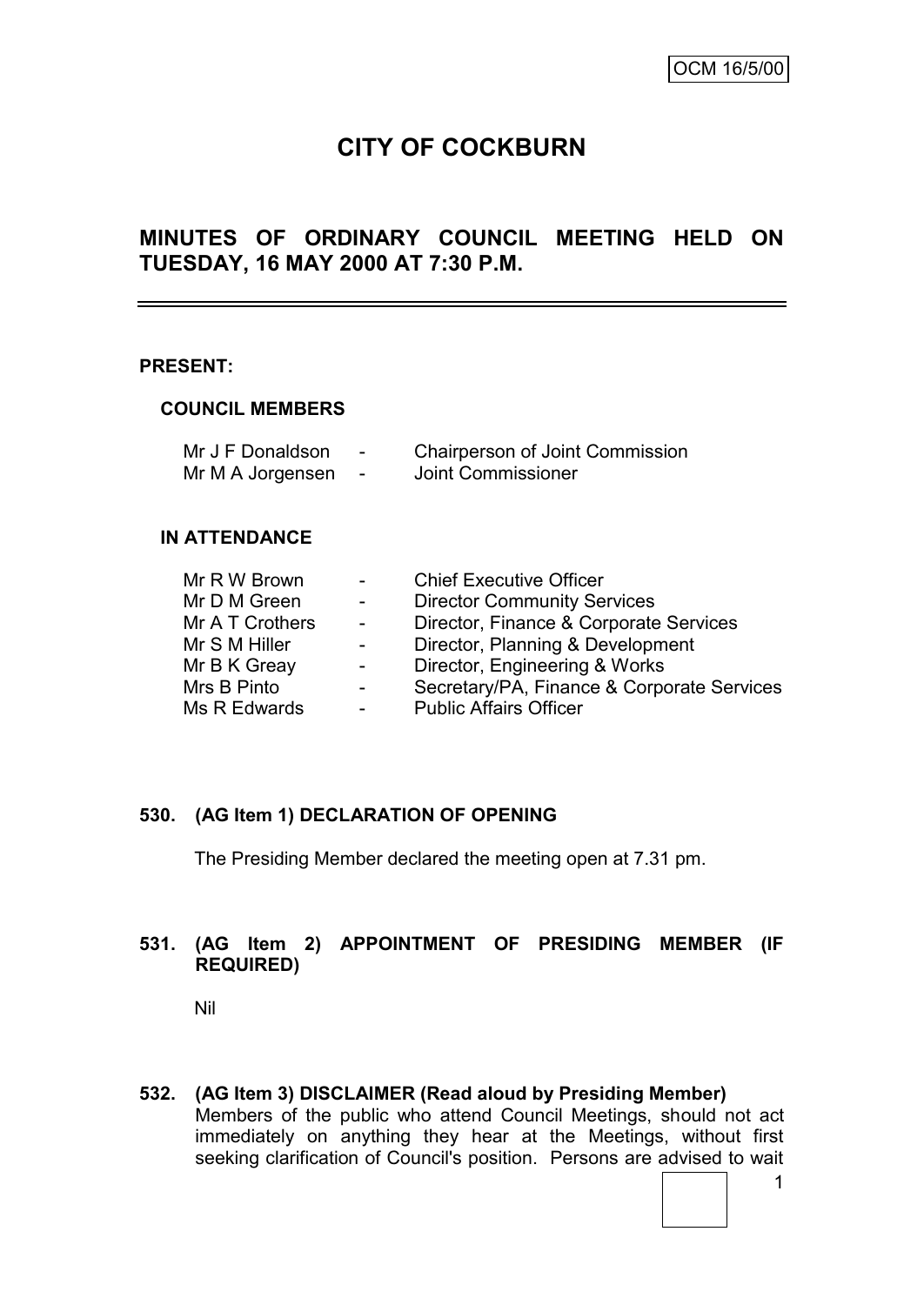for written advice from the Council prior to taking action on any matter that they may have before Council.

#### **533. (AG Item 5.1) (OCM1\_5\_2000) - APOLOGIES & LEAVE OF ABSENCE**

Cmr J Smithson Leave of Absence

#### **534. (AG Item 6.1) (OCM1\_5\_2000) - ACTION TAKEN ON PREVIOUS PUBLIC QUESTIONS TAKEN ON NOTICE**

**Burt Renner - Annual General Meeting of Electors General Business - 7 February 2000** - voiced his concerns about two issues which related to a reported dumping of 700,000 cubic metres of pollution soil in Mason Road Jandakot; and that the water near Woodman Point Jetty was very cloudy which he felt was because of the overflow from the Waste Treatment Plant.

In a letter dated 4th April 2000, Mr Renner was advised that the reported dumping occurred some years ago and suggested he contact the Department of Environmental Protection or the Water and Rivers Commission who are the government agencies responsible for site contamination and groundwater protection matters.

The letter also confirmed a discussion with Mr Renner when he indicated that his question related to water quality in mid January 2000. The City is not aware of any emergency discharge from the Waste Water Treatment Plant around that time however, any concerns should be referred when they occur, to the Kwinana Unit of the Department of Environmental **Protection** 

**Mary Jenkins - Public Question Time - 21 March 2000** queried when seats would be installed at the top of the Coogee Beach Jetty.

A letter dated 29th March confirmed that the seats had been installed and the shelter would be completed soon after. The work was delayed until after the beach party as the area had to be cordoned off while the work was carried out.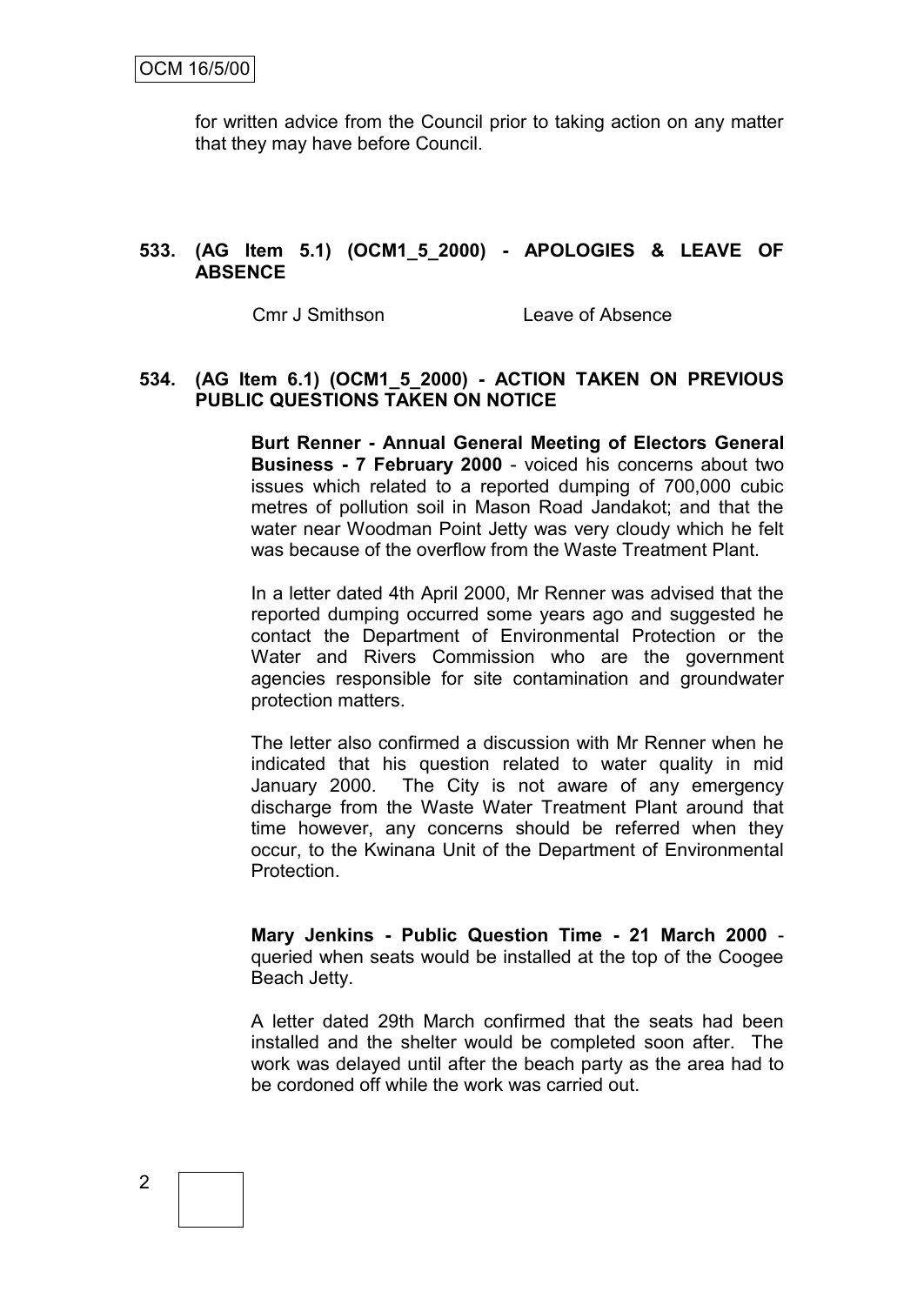#### **535. (AG Item ) (OCM1\_5\_2000) - PUBLIC QUESTION TIME**

**Mary Jenkins** a ratepayer spoke regarding Public Question Time - 21 March 2000, Minute No.455, Pg.3. This related to the toilets in Coogee Beach, where she requested that they be upgraded and for this to be included in the budget considerations. The Minutes read as follows:

*She felt that the appearance of the changerooms along the coast were not satisfactory and needed updating.*

She said that her statement was much stronger than what was mentioned. She mentioned that she made it clear that she had carried out some research with regard to this matter along the coastline in Rockingham, Warnbro, Safety Bay and Cottesloe. What she actually said was that the toilets at Coogee Beach were by far the worst. She asked whether funds for the upgrading of these toilets were included on the next Budget? Cmr Donaldson replied that the Budget is still under consideration.

She also asked a question with regard to the March Edition of Cockburn Soundings in relation to the Shopping Centre Survey. She wanted to know what it was all about as she did not think the questions were relevant. Cmr Donaldson replied that he was unaware of what the content of the survey was and will take this on notice and respond in writing. She felt that the questionnaire did not seem to address many of the problems of shopping centres.

**Colin Crook**, resident of Spearwood. He tabled a letter on the subject of Public Accountability. His letter read as follows:

*I prefer to rely on newspaper reporting, as opposed to the Soundings, to keep me informed of Council affairs.*

*The suspended Council and present staff took steps to deny me this choice when they broke off cordial relations with the Cockburn Gazette in 1998. Their reasons were stated at the time, and repeated in general form in the Douglas Report.*

*I now request an explanation of the manner in which Council withheld media releases from the Gazette.*

- *1. Council had a policy A3.1 during the years 1997 and 1998 headed Media Activity.*
- *2. Was the Gazette ostracized on 25/10/98 by an administrative verbal directive?*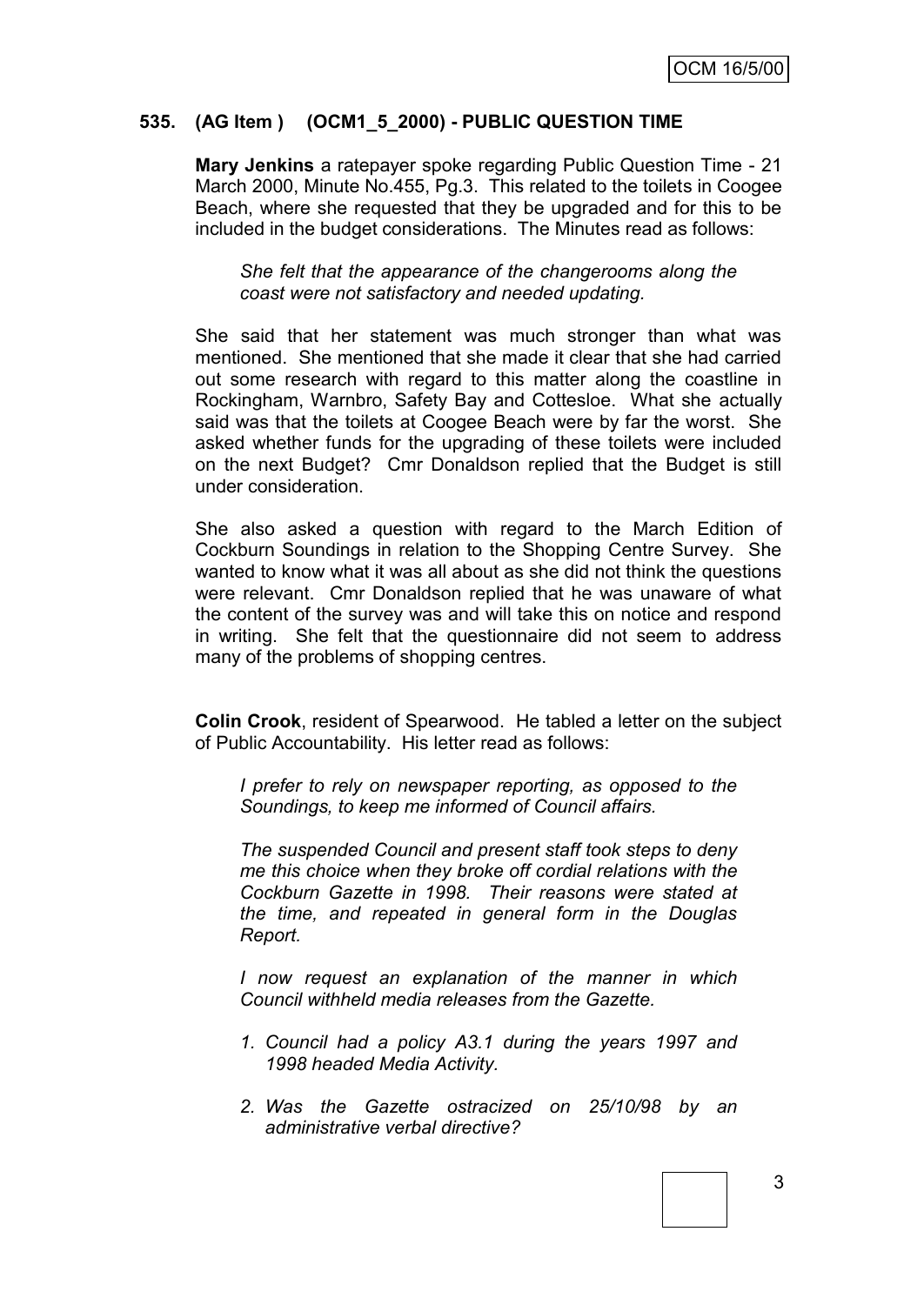- *3. Was the policy still in force at that time?*
- *4. Was the directive in order considering the form of the policy?*
- *5. Does the adoption or deletion of a policy require an absolute majority vote of full Council?*

*At this time I would like to draw the Commissioners attention to Pg.1041 of the Douglas Report which deals with "Resistance to public accountability" and though in subclauses much mention is drawn to the "community", in the ensuing recommendation R7 the communities expectation of accountability is managed by Government bodies.*

*Therefore in the Commissioners submission to the Minister I trust that the interests and expectations of the "community" will receive fair consideration and full representation.*

Cmr Donaldson replied that the response from Council will be on the twelve recommendations from the Inquiry. Cmr Donaldson said that all queries tabled in his letter will be taken on notice and responded to in writing.

**Laurie Humphreys**, ratepayer and suspended Councillor spoke regarding Item 12.1. He asked whether the Commissioners had read the results of the survey from the ratepayers? Cmr Donaldson replied yes, they did read the survey. Mr. Humphreys asked why, he as a suspended Councillor, did not have access to these results? Cmr Donaldson stated that he did not have an answer to that and did not think it was done intentionally. Director, Community Services responded that the results of the survey are available to anyone who wishes to see them. Mr Humphreys said he was surprised that when the report was done, based on the market survey, there was no consultation carried out. The only results that were provided were those on postal voting etc. He said there was no information as to what the people of the district actually wanted. He said no one has any idea of what the survey results were. It leaves ratepayers of the City of Cockburn without that knowledge to be able to form their opinion. Cmr Donaldson replied that the report is readily available and feels that at some past point it has been accepted and is on public record.

Director, Community Services stated that the 12 October 1999 Meeting of Council dealt with the report. Mr. Humphreys was of the opinion that the survey results were not considered at that meeting. Director, Community Services replied that the information was in the report.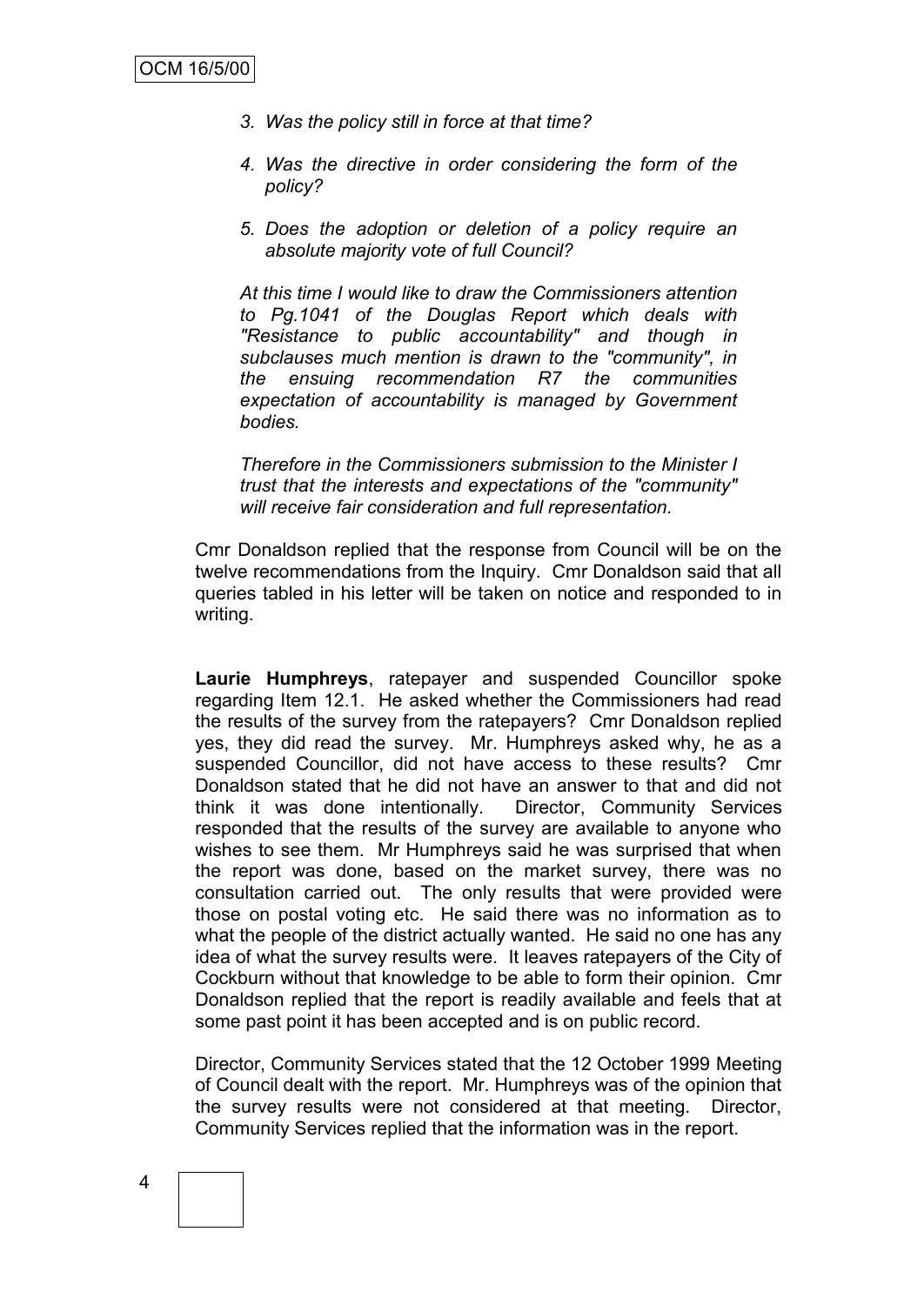Mr. Humphreys asked whether Item 12.1 listed on the Agenda is as a result of the officer's report or the market survey? Cmr Donaldson replied that it was a combination of both and that Council is intending to reflect what had been outlined in the market survey, of what the community wants and to reflect its aspirations over a number of stages. In the first instance, this survey was used as a source for developing this recommendation. It was well publicised and then provided through an independent and objective market research agency. The information that this survey collected was then dealt with and staff then compiled a number of options and the report before Council, is one that the officer has proposed. As you are aware recommendations that come to Council are officers reports and then it is up to Council whether there is a need to change the officer's recommendation. Having said that, the recommendation also includes a period for public consultation. Council decision will go out to the public for comment and information made available to the people, so that they can make another comment on the more refined recommendation which is a result of the research.

Mr Humphreys asked in what form is the public consultation going to take place or has there been, as a result of the survey, any public consultation which has lead to this option being put to Council tonight? Cmr Donaldson replied that the option before Council tonight is one of the options which was developed in the paper that staff prepared. As a result of this recommendation, should it be passed by Council tonight, the public will be informed of the options and the information will be available in the normal public places. In addition to that, advertising will be undertaken to promote the option in locally circulating newspapers. Mr. Humphreys asked does Council have to endorse Option 6, thereby influencing the way residents will think? He said it seemed that Council was suggesting to residents that that is the best option. Cmr Donaldson said that this process had been going on for some time and Council had to come to some conclusion. Council will consider the report that the officers have developed and therefore Council has a recommendation tonight. Should the recommendation be adopted then this would be an option put to the community for their comment. The other options available in the discussion paper, which is quite significant, will also be available for people to review and should the wider public opinion be in support of other options then Council would also look at those. It is considered Council should have a position for the public to comment on.

Cmr Jorgensen stated that there are in all 22 options, which considering the volume of the report the majority of the community will not be able to absorb, but those that do have a particular interest could peruse through 22 options, and see whether the preferred option is the best option. He felt if the Council did not lead the community it could be quite confusing.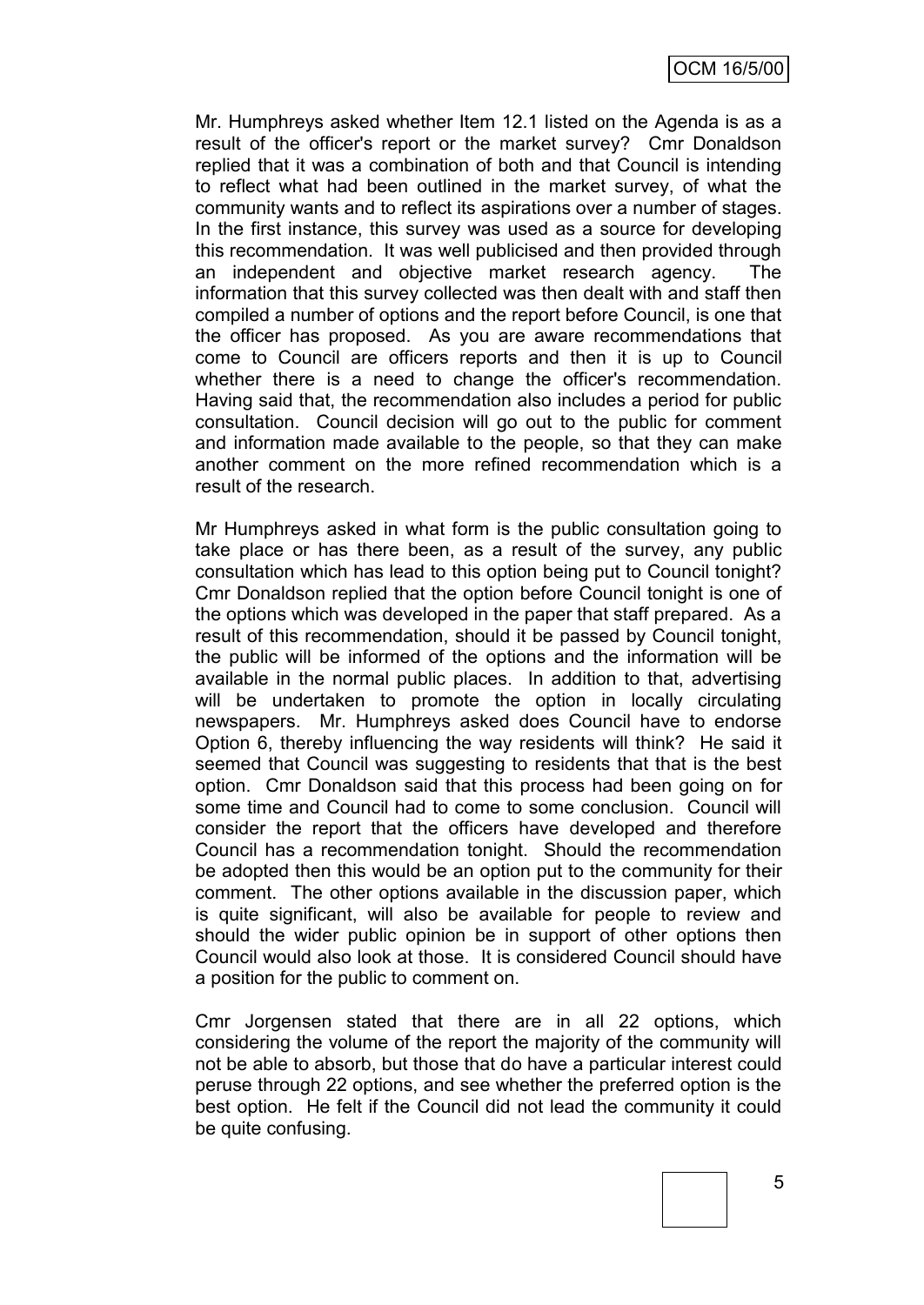Mr Humphreys asked whether the history of current ward system has been brought to the attention of the Commissioners? Cmr Donaldson requested Mr. Humphreys to expand on his question. Mr. Humphreys enlightened the Commissioners in relation to the above matter and said that in 1976 he was elected to the City of Cockburn along with two other Councillors from Coolbellup. The reason for his election was because of a re-distribution of boundaries and the reason those boundaries were created at that time was because the residents of the suburb he represented felt they were not represented by the very ward structure that Council is now trying to put in place, stretching from Coolbellup to Hamilton Hill down to Coogee. On the West Ward at the time was the Mayor and Deputy Mayor and a Councillor and residents were still not getting the representation that was needed. He said that to adopt Option 6 would be turning the clock back 20 years to what it was and was not satisfactory to the then ratepayers of the day. In observation, in relation to the problem highlighted in the options that East Ward would be growing that large it would be disadvantaged, at one stage history will show that, to enable East Ward to survive with 2 Councillors, South Lake was given to East Ward from North Ward to enable it to have 2 Councillors. The same thing could occur at the moment. North Ward could take it back and have a more even distribution in that regard. Mr Humphreys believed that the option to review wards with a possibility of redefining ward boundaries, is the best option. He felt that the people he represented will be disadvantaged under this current Option 6. Cmr Donaldson requested Mr. Humphreys to include his comments during the period of public consultation.

**Mr. Crook** spoke in relation to what Mr. Humphreys stated, regarding surveys. He asked if there had been another survey since the one concerning wards which was raised by Mr. Humphreys? He has been lead to believe that there has been a survey of some sort in November 1999. Was it advertised previously so that anyone wishing to put a written submission would be able to do so? Have the results been used to aid any consequent action. Cmr Donaldson asked the Director, Community Services whether the survey that was done for the development of these options was carried out in November 1999. Director, Community Services replied that the survey that Mr. Crook is referring to is the Community Satisfaction Survey which is done by a market research company carried out on behalf of local government, across the State, and as that exercise is done by a particular research company they basically do it on an area wide basis and it is a phone poll. Cmr Donaldson said that the survey this option had been developed under was promoted prior to it going out and while it was a random survey people were given the option to send written advice if they wished to. Mr. Crook said he wasn't aware of this survey until after it had finished. He also asked if the results had been used to aid any consequent action? Cmr Donaldson stated that he was still quite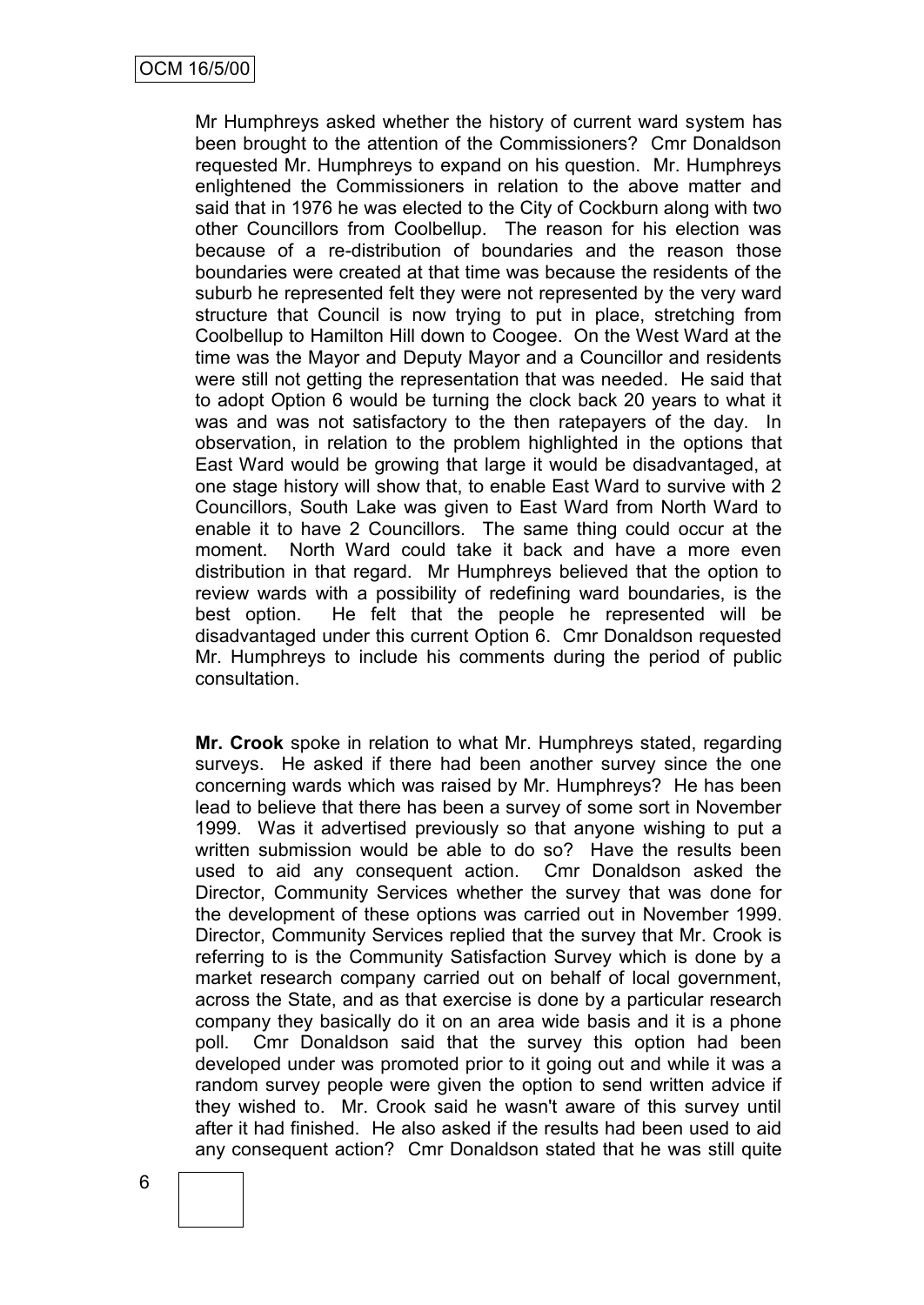unsure as to what survey Mr. Crook was referring to. He said that there is an Omnibus Survey which the Director, Community Services mentioned earlier, which is carried out on a regional basis, and is separate to the survey which was developed specifically to answer questions that were raised in relation to the election system and ward distribution in Cockburn.

**Geoff Wallis** spoke in relation to Item 13.5. He tabled a submission on a Town Planning recommendation which he received yesterday prior to a decision being handed down by Council. He requested of Council the opportunity to speak in support of his application. He stated that his application complies in every respect with Council's By-Laws and Zoning. He said that the recommendation from Council's Planners is that on the advice of the Ministry of Planning the application be refused. He felt that his submission should be conditionally approved as it complies with all zonings and by-laws. Those conditions can then be referred to the Western Australian Planning Commission and if they wish to refuse it, so be it. He said he has spent 4 of the last 5 years in discussion with the Ministry of Planning. He mentioned that he had one diagram with him to prove the point and would welcome the opportunity to discuss the matter with the submission prior to Council handing down a determination. Basically, to summarise the submission he believes Council is entitled even under "SA" to approve the application if it complies with the necessary by-laws and zonings, and he requests such permission be granted and then Council may refer the application to Department of Planning and Development or the WAPC for their determination and subject to that determination he may consider an appeal.

**Stephen Lee**, ratepayer and suspended Councillor spoke in relation to Item 12.1. He said that he noted with interest that the Douglas Inquiry stated that interested parties had 30 days to make submissions. He said that in the Press it had been stated that the Minister wants to go to elections in October of this year or thereabouts? A question that was asked at the April Council Meeting was, if any electoral reform or ward boundary reform was likely to be undertaken, would it impact on when the ratepayers of the City could re-elect their Council? The answer that was given at the time was, no. It was stated that those items were separate. He said from reading this report this process would take a period of six months if this recommendation was successful. Is this correct? Cmr Donaldson replied that he did not think it would necessarily take six months but sought advice from Director, Community Services who responded that from past experiences where there had been boundary reform and Councillor number distribution or amendments, the general length of time for the normal process to occur had been about six months. This is the normal advice given from the department officers who suggest to allow this sort of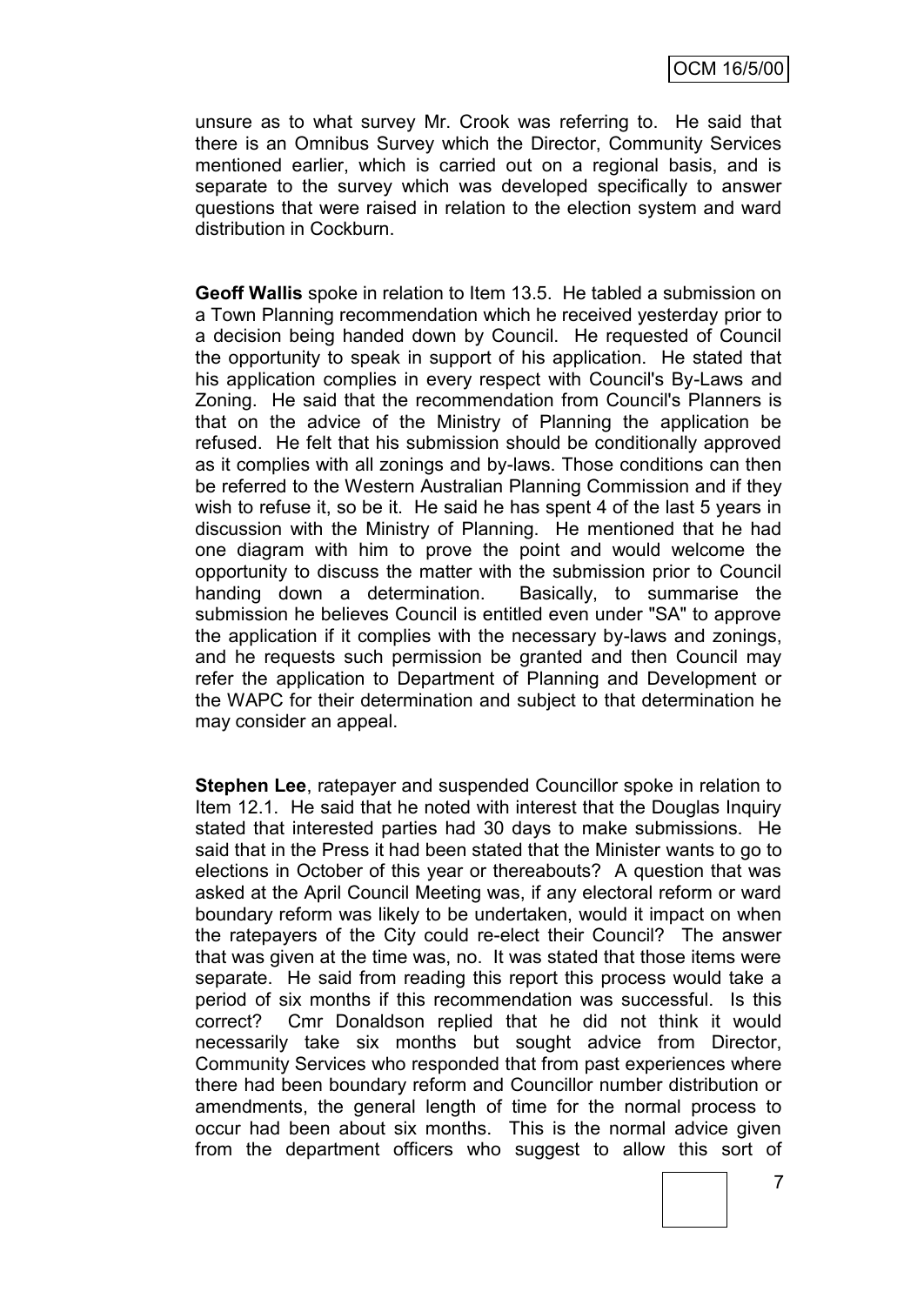timeframe because other forces can play a vital role and take this control away from Council. Mr. Lee said that if the Minister recommended that an election be held this year and if the recommendation before Council tonight was to be adopted, it would impact on the Minister's decision to hold an election in October this year. He felt that in his opinion the recommendation should, not that he is against electoral reform, be in the form of a referendum at the next elections with an option put on the ballot paper to the effect, that electoral reform will take place and what would be the preference of the electors? He asked Council whether it could embrace the feeling of his comments and place it before the people before the electors make that decision by adopting it as part of Council's response, if it is going to make one to the Minister in regards to Douglas Inquiry. Cmr Donaldson said that it is very important not to develop a nexus between distribution of ward boundaries and the number of Councillors, which has been a program the Commissioners commenced looking at in June of last year, and the Douglas Inquiry. There is no nexus and therefore it must be very clear that it does not exist.

**Colin Crook** spoke in relation to the survey. He asked have subsequent actions been affected as a result of the survey? He has been lead to believe that at least two have and one of them is the recycling. It was also his understanding that the Cockburn Soundings is being published and distributed on a monthly basis now. Cmr Donaldson clarified his point and stated that yes, the Cockburn Soundings will be coming out on a monthly basis from now on. He asked whether it was going to be put out in any opposition to the local newspapers or was it just a supplement? Cmr Donaldson replied that it would only complement them seeing it is done on a monthly basis.

**Mary Jenkins** congratulated what had been done at Coogee Beach with the seats and the shades. She said that there was one problem with one of the seats at Coogee Beach which is too high above the ground and it appears to be unsafe if used by children. She requested Council to look into it from a safety perspective before a child gets hurt. Cmr Donaldson replied that the matter will be taken into consideration and attended to.

**Colin Crook** also spoke in regards to the seats at Coogee Beach. He said that with regard to the metal seats he had been advised by Council in writing that he was the only one in opposition to them. He mentioned that he speaks to people who use Coogee Beach on a regular basis every day and they too have indicated to him that these seats are not suitable. He asked where does Council get this information from?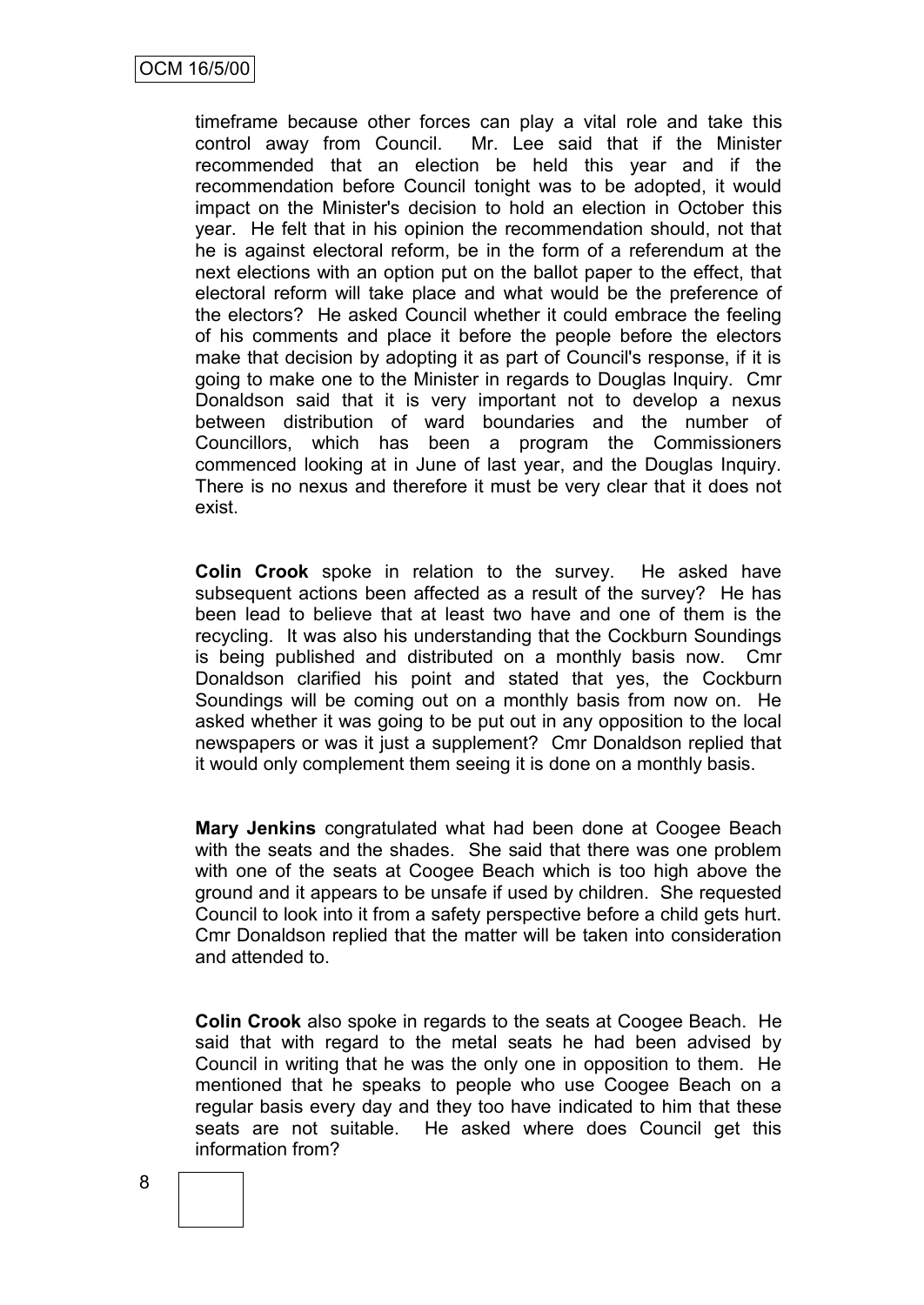#### **536. (AG Item 8.1) (OCM1\_5\_2000) - ORDINARY COUNCIL MEETING - 18/4/2000**

MOVED Cmr Jorgensen SECONDED Cmr Donaldson that the Minutes of the Ordinary Council Meeting held on 18 April 2000, be confirmed subject to an amendment on Pg. 5 of Public Question Time to read as follows:

*Carol Reeve-Fowkes a resident, ratepayer and representative of the Yangebup Progress Association spoke with regard to the proposed Town Planning Scheme No.3.*

#### **CARRIED 2/0**

## **537. (AG Item 12.1) (OCM1\_5\_2000) - FUTURE WARD BOUNDARIES AND COUNCIL REPRESENTATION (1035) (DMG) (ATTACH)**

## **RECOMMENDATION**

That Council:-

- (1) endorses Option 6 of the Report as that choice which is most appropriate to determine the future Ward Boundaries and Councillor numbers for the City of Cockburn, based on its relevance to the findings of the recent Community Survey conducted on this matter;
- (2) formally advertise its intent to review Ward Boundaries and Councillor numbers, in accordance with the provisions of the Local Government Act, 1995, and invite public submissions on the review, to be accepted by Council for a period up to and including 30 June 2000, with the intention of further considering the issue at the July 2000 Council Meeting;
- (3) in conjunction with sub-recommendation (2) above, publicise the option for public comment via the "Cockburn Soundings" to be distributed to
	- 1. all residences, and;
	- 2. businesses which may be affected by any proposed suburb boundary changes;

and at Council's Administration Building, Libraries and South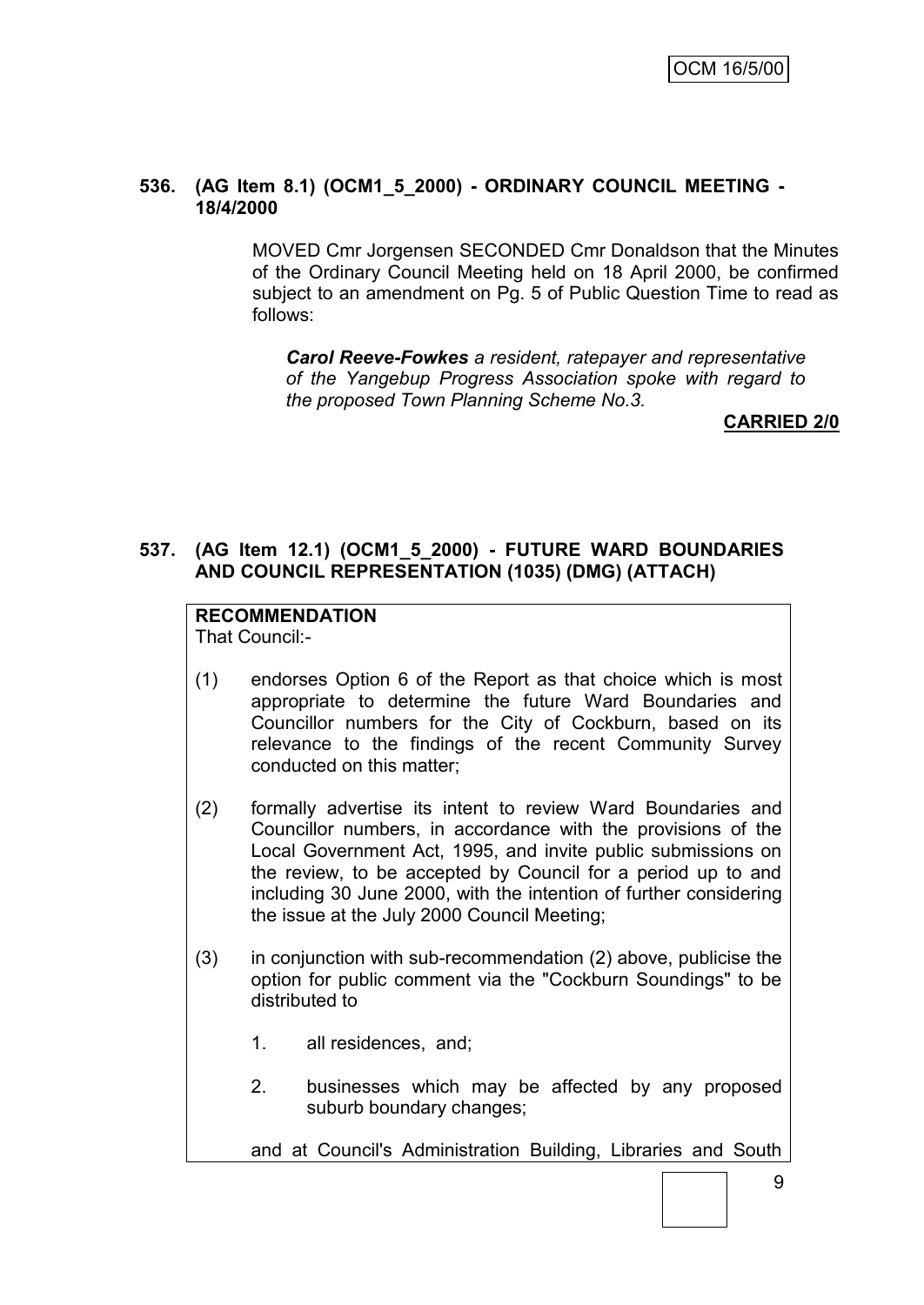#### Lake Leisure Centre;

- (4) ensure the information produced contains sufficient details on the implications of the changes the proposal would have on the status quo should it be implemented, particularly as it relates to the amendment to the suburb of Bibra Lake in the short term; and
- (5) advise the Minister for Local Government of Council's decision.

## **COUNCIL DECISION**

MOVED Cmr Jorgensen SECONDED Cmr Donaldson that the recommendation be adopted.

**CARRIED 2/0**

## **Background**

Previous Council decisions in relation to this matter are as follows:

- (a) At its November 1998 Meeting, Council resolved to:
- (1) take no action in respect of changing Ward boundaries at this stage, due to the insignificant effect any change would have on the current status;
- (2) consider the matter further in early 1999 following the preparation of a Report covering a variety of options open to Council, in accordance with Schedule 2.2 of the Local Government Act 1995, for possible implementation in time for either the 2001 or 2003 Elections;
- (b) At its 8 June 1999 Meeting, Council resolved:
- (1) to engage the services of a Market Research consultant to undertake an opinion survey of the District on the topics of Councillor/Ward Representation, Method of Election of Mayor and Postal Voting;
- (2) the survey document be approved by Commissioners prior to the commencement of the research program;
- (3) the Minister for Local government be informed of Council's decision;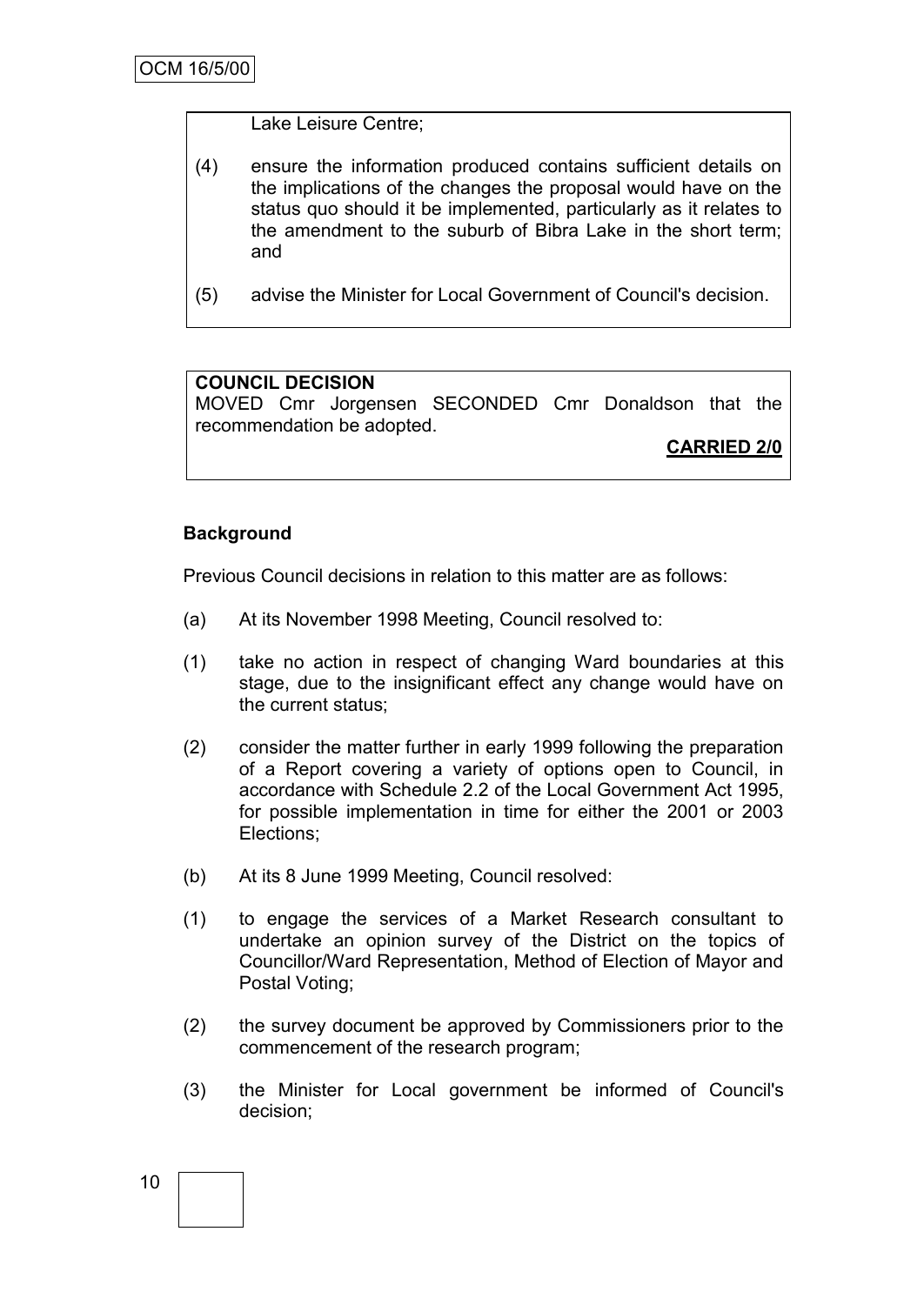- (4) prior to conducting the survey, Council staff initiate a balanced information dissemination campaign through the local media and Cockburn Soundings, to ensure the community is informed of the pros and cons of each of the issues to be covered in the survey.
- (c) At its 12 October 1999 Meeting, Council resolved to:
- (1) pursuant to section 2.11(2) of the Local Government Act, 1995, change the method of filling the office of Mayor of the City of Cockburn to be elected by the electors of Cockburn under Part 4 of the Act;
- (2) pursuant to section 4.20(4) of the Local government Act, 1995, declare the Electoral Commissioner to be responsible for all future elections, polls and referendums to be conducted by the City of Cockburn;
- (3) pursuant to section 4.61(2) of the Local Government Act, 1995, conduct all future Council elections, polls and referendums as postal elections; and
- (4) require Administration to prepare a Report providing options for Ward Boundaries and Councillor representation numbers to include the immediate, medium and long term future scenarios, with the information provided to take into consideration, the findings and recommendations of the "Community Representation Survey" recently undertaken by Australian marketing Intelligence."

Subsequent to this Council resolution, Council staff have compiled a variety of alternative scenarios using the most up to date demographic data available.

#### **Submission**

N/A

#### **Report**

The Options Paper prepared in support of this Report contains 22 alternatives for a Ward System of representation in the City of Cockburn.

The report provides for various options ranging from a two Ward system to a fourteen Ward system. Comment provided in the Report enabled all options to be considered, and for differing reasons, disregarded in favour of one option (being depicted as Option 6).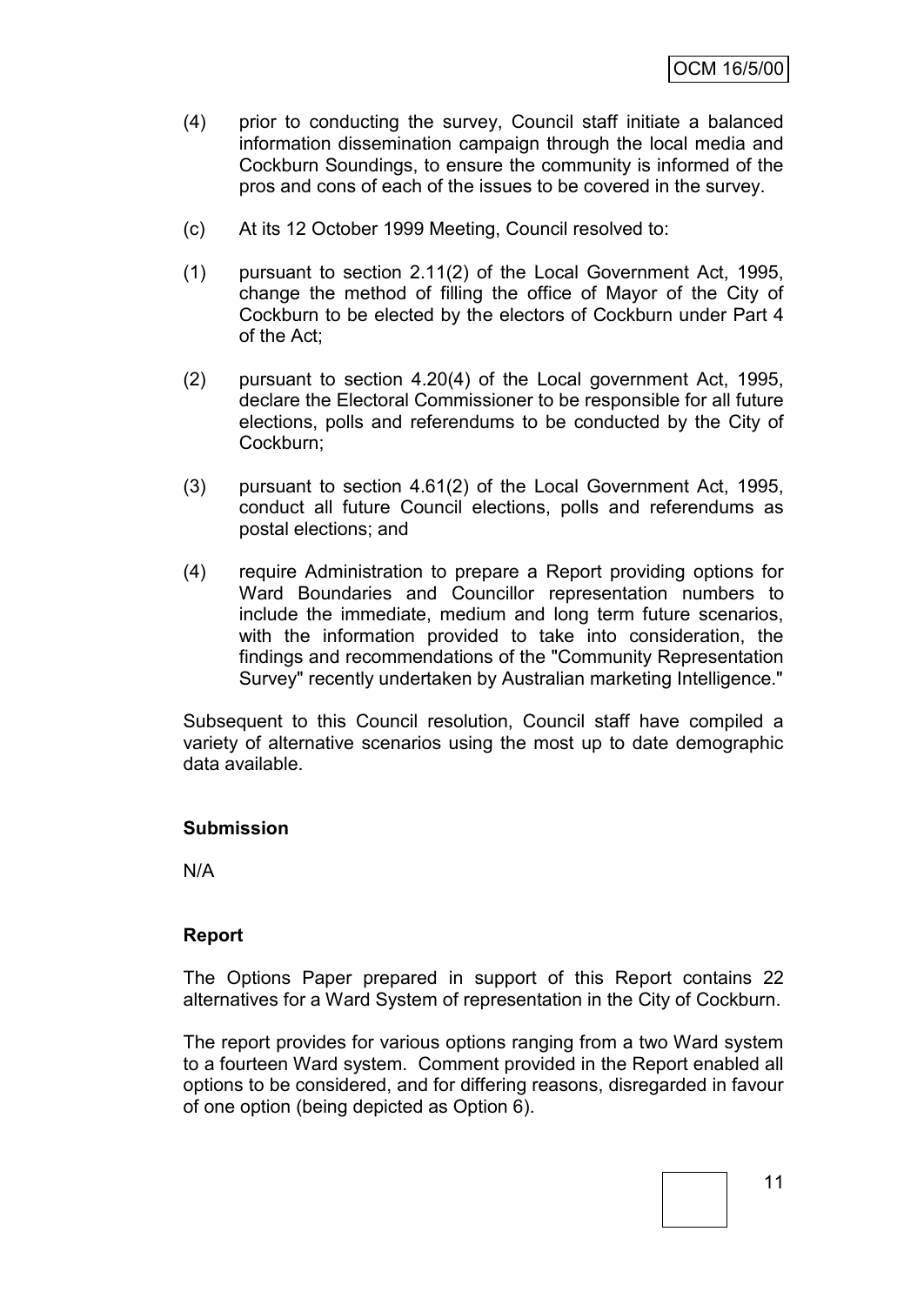This option relates to a three Ward system, commencing with three Councillors per Ward and expanding to four Councillors per Ward in the future when the District is fully developed. In addition, Council will be served by an independently elected Mayor, not chosen to represent any particular Ward. This means Council will be represented by 10 Elected Members (including Mayor) initially, eventually increasing to 13 (including Mayor) in the long term under this scenario.

It is considered that this option provides for the best mix of representative interests for the Cockburn community in both the short and long term. This option provides the best traditional and historical interests to the community, while at the same time equalising the representation across the District.

It has the added advantage of being relatively simple to comprehend and will not require major changes to Council's rating and electoral records in either the short or long term.

Indeed, if the option was to be adopted, there would only be a minor suburb amendment required in the short term, that being to divide the current suburb of Bibra Lake into two suburbs west and east of North Lake Road. It should be noted that this amendment is not a statutory requirement and is recommended in support of the Community Survey which suggested a public preference for ward and suburb boundaries to be aligned. Thereafter, no amendments to current suburb boundaries would be necessary if growth patterns reflect those predicted.

Having carefully considered many options and endeavouring to align these to the outcomes of the community survey, it is considered that this option will satisfy community and legislative requirements in both its initial and ultimate forms.

Should Council proceed with this matter, it is normally expected to take about six (6) months for the administrative process to be completed. This period includes public advertising, reviewing and considering submissions, reconsideration by Council, preparing a report to the Local Government Advisory Board, acceptance of the proposal by the Board, recommendation by the Board to the Minister and the making of an Order declaring the new arrangements.

It should be noted that previous Council decisions in relation to this and other matters regarding the method of electing the Mayor, postal elections and having the Electoral Commission conduct future elections, are matters which may be affected by the outcome of the Inquiry and the timing of the next Council elections, which will be set by order following the Minister's recommendation in response to the Inquiry Report.

## **Strategic Plan/Policy Implications**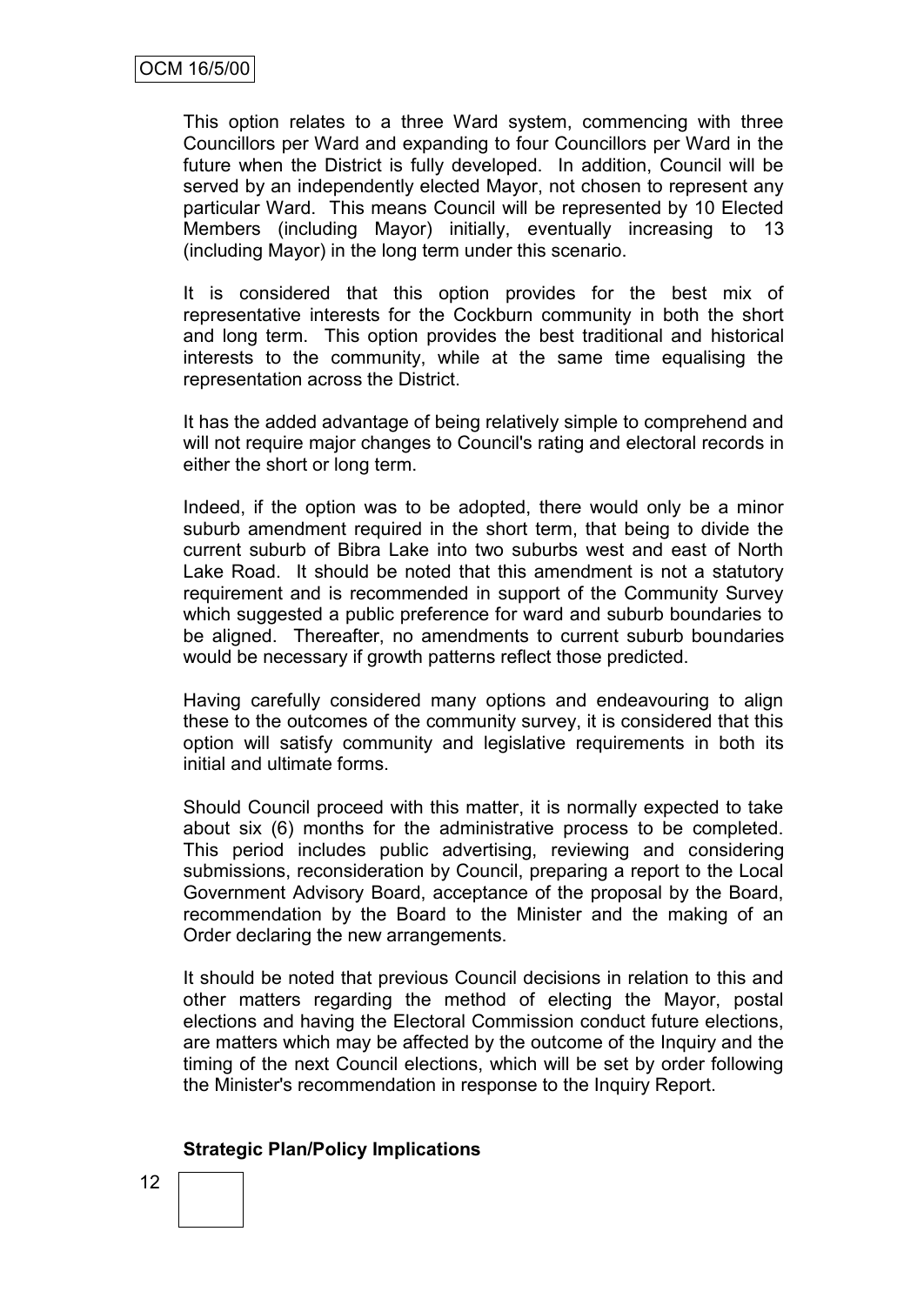Key Result Area - "Planning Your City" refers.

## **Budget/Financial Implications**

Advertising costs covered in Operational Budget.

## **Implications of Section 3.18(3) Local Government Act, 1995**

N/A

## **538. (AG Item 13.1) (OCM1\_5\_2000) - COUNCIL NOMINEE - COCKBURN SOUND MANAGEMENT COUNCIL (SR) (9334) (ATTACH)**

#### **RECOMMENDATION**

That Council nominate Commissioner **as the City** of Cockburn member to be appointed to the Cockburn Sound Management Council.

#### **COUNCIL DECISION**

MOVED Cmr Jorgensen SECONDED Cmr Donaldson that:

- (1) Council nominate Commissioner Smithson as the City of Cockburn member to be appointed to the Cockburn Sound Management Council subject to her acceptance of the nomination; and
- (2) should Commissioner Smithson decline the nomination, Commissioner Jorgensen be appointed to the Cockburn Sound Management Council.

#### **CARRIED 2/0**

#### **Report**

In anticipation of a request from the Minister for Water Resources Council is to nominate a nominee to be a member of the Cockburn Sound Management Council.

The proposed membership of the Council is 26 members as detailed in the Agenda Attachments. The Council is being established by the State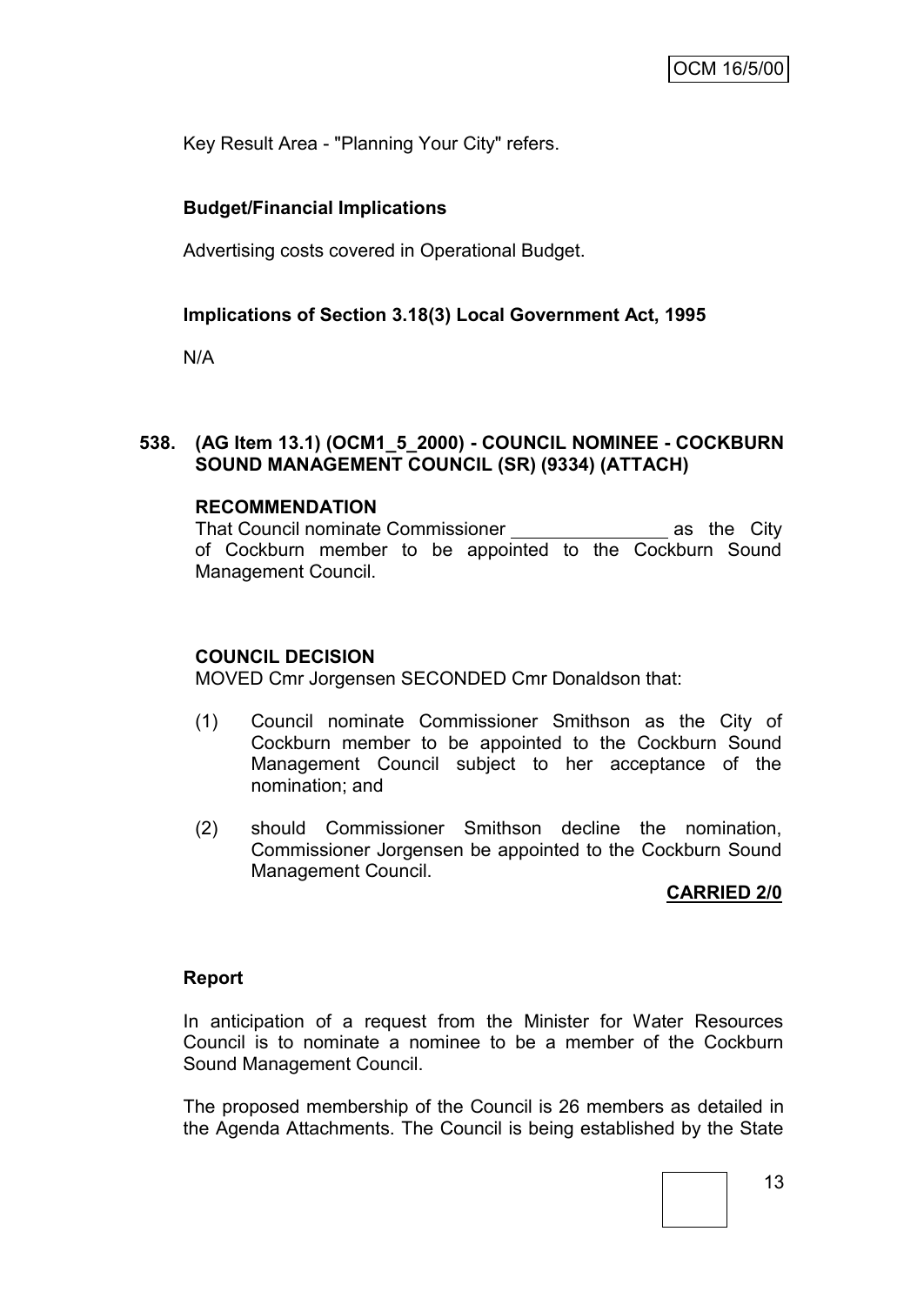Government for the purpose of co-ordinating planning and environmental management of Cockburn Sound to protect the marine environment.

The proposed structure and composition of the Council, its reporting role to State Government and its terms of reference are outlined in the Agenda Attachments. The Council has been established as a Committee of the Board of the Water and Rivers Commission. The Water and Rivers Commission advise that it will comprise an independent Chairman, individual community groups, community groups (including a Com-Net nominee, conservation, recreation and fishing groups), industry and Local, State and Commonwealth Government representatives.

The Full Council is expected to meet once per quarter throughout the year. The Executive Council will determine its own meeting schedule, but is expected to meet at least monthly in the first year.

## **Strategic Plan/Policy Implications**

Participation on the Cockburn Sound Management Council appears consistent with the City of Cockburn's stated objectives of:

- 1. 'To conserve the quality, extent and uniqueness of the natural environment that exists within the district; and
- 2. To ensure that the development of the district is undertaken in such a way that the balance between the natural and human environment is maintained.'

#### **Budget/Financial Implications**

No sitting fees are available for government members.

#### **Implications of Section 3.18(3) Local Government Act, 1995**

N/A.

**539. (AG Item 13.2) (OCM1\_5\_2000) - PROPOSED MRS AMENDMENT NO. 1008/33 - SOUTH FREMANTLE/ HAMILTON HILL - OWNER: VARIOUS - APPLICANT: WESTERN AUSTRALIAN PLANNING COMMISSION (SA) (9100833) (MAPS 1 & 2) (ATTACH)**

**RECOMMENDATION** That Council: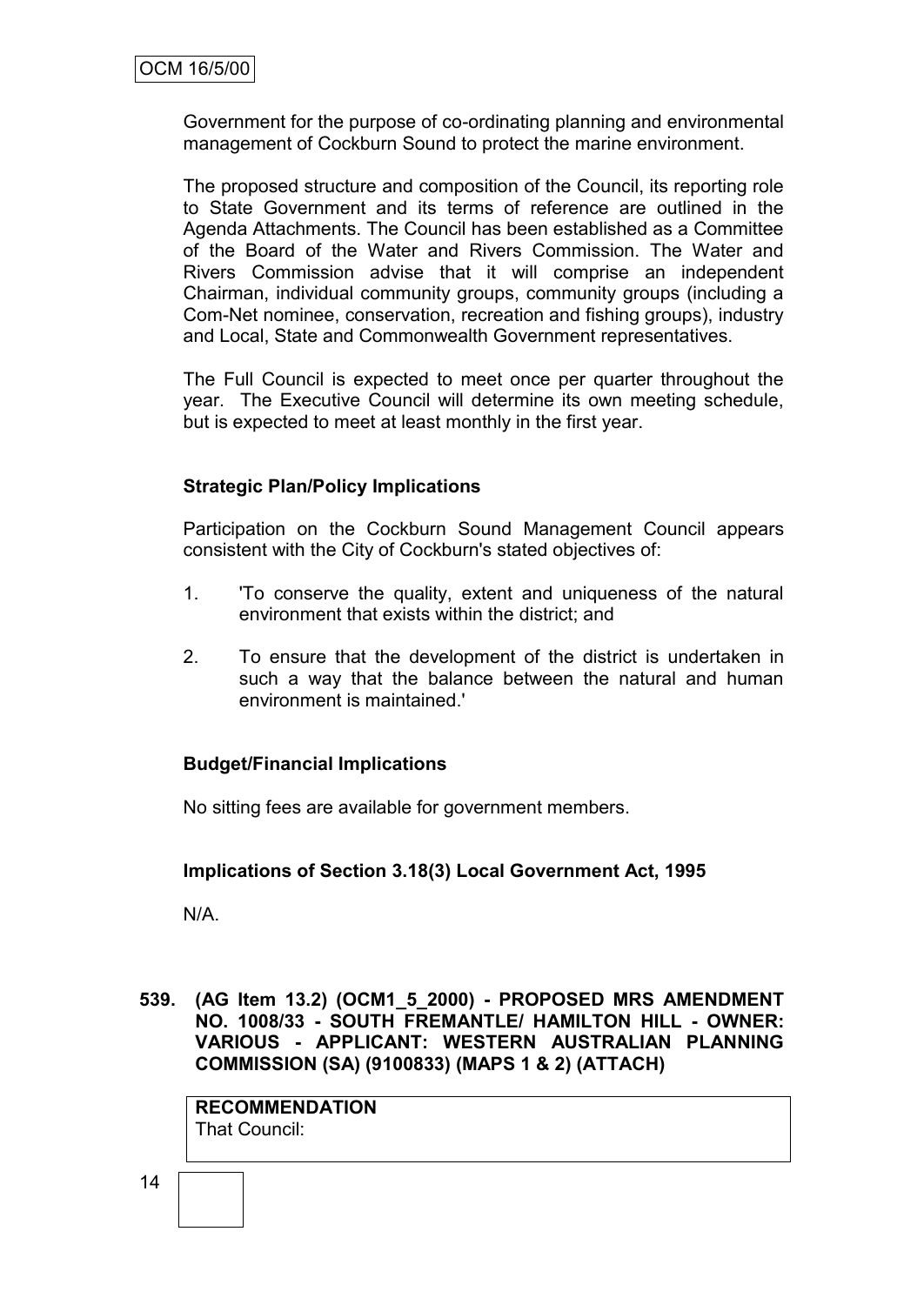- (1) advise the Western Australian Planning Commission that it supports the proposed MRS amendment 1008/33 to rezone the subject land from "Industrial and Railways Reserve" to "Urban and Parks and Recreation reserve";
- (2) advise the Western Australian Planning Commission and the Environmental Protection Authority that:
	- 1. Noise, soil contamination and groundwater contamination have been identified as environmental issues relevant to the MRS Amendment. The submission of detailed studies relating to the nature and extent of these factors and their remediation / management will be required prior to the preparation of a structure plan for the subdivision and development of the land.
	- 2. Consideration to any impacts at the interface between the subject land and the foreshore reserve will need to be addressed as part of the structure plan preparation.
- (3) forward a copy of Council's recommendation and report to the Western Australian Planning Commission, with the Submission Form (Form 6A), for consideration.

#### **COUNCIL DECISION**

MOVED Cmr Jorgensen SECONDED Cmr Donaldson that the recommendation be adopted.

**CARRIED 2/0**

#### **Background**

| LOCATION:         | EAST.   | LAND SUBJECT TO THIS AMENDMENT IS GENERALLY<br>BOUNDED BY ROLLINSON ROAD TO THE SOUTH, COASTAL<br>PARKS AND RECREATION RESERVATION TO THE WEST,<br>OCEAN ROAD AND ISLAND STREET TO THE NORTH, AND<br>THE FREMANTLE VILLAGE AND CHALET CENTRE TO THE |  |  |  |
|-------------------|---------|-----------------------------------------------------------------------------------------------------------------------------------------------------------------------------------------------------------------------------------------------------|--|--|--|
| ZONING:           | MRS:    | Industrial and Railway reserve                                                                                                                                                                                                                      |  |  |  |
|                   | DZS:    | General Industrial, Light Industrial,<br>Rail<br>Reserve                                                                                                                                                                                            |  |  |  |
| <b>LAND USE:</b>  | Various |                                                                                                                                                                                                                                                     |  |  |  |
| LOT SIZE:         | N/A     |                                                                                                                                                                                                                                                     |  |  |  |
| AREA:             | N/A     |                                                                                                                                                                                                                                                     |  |  |  |
| <b>USE CLASS:</b> | N/A     |                                                                                                                                                                                                                                                     |  |  |  |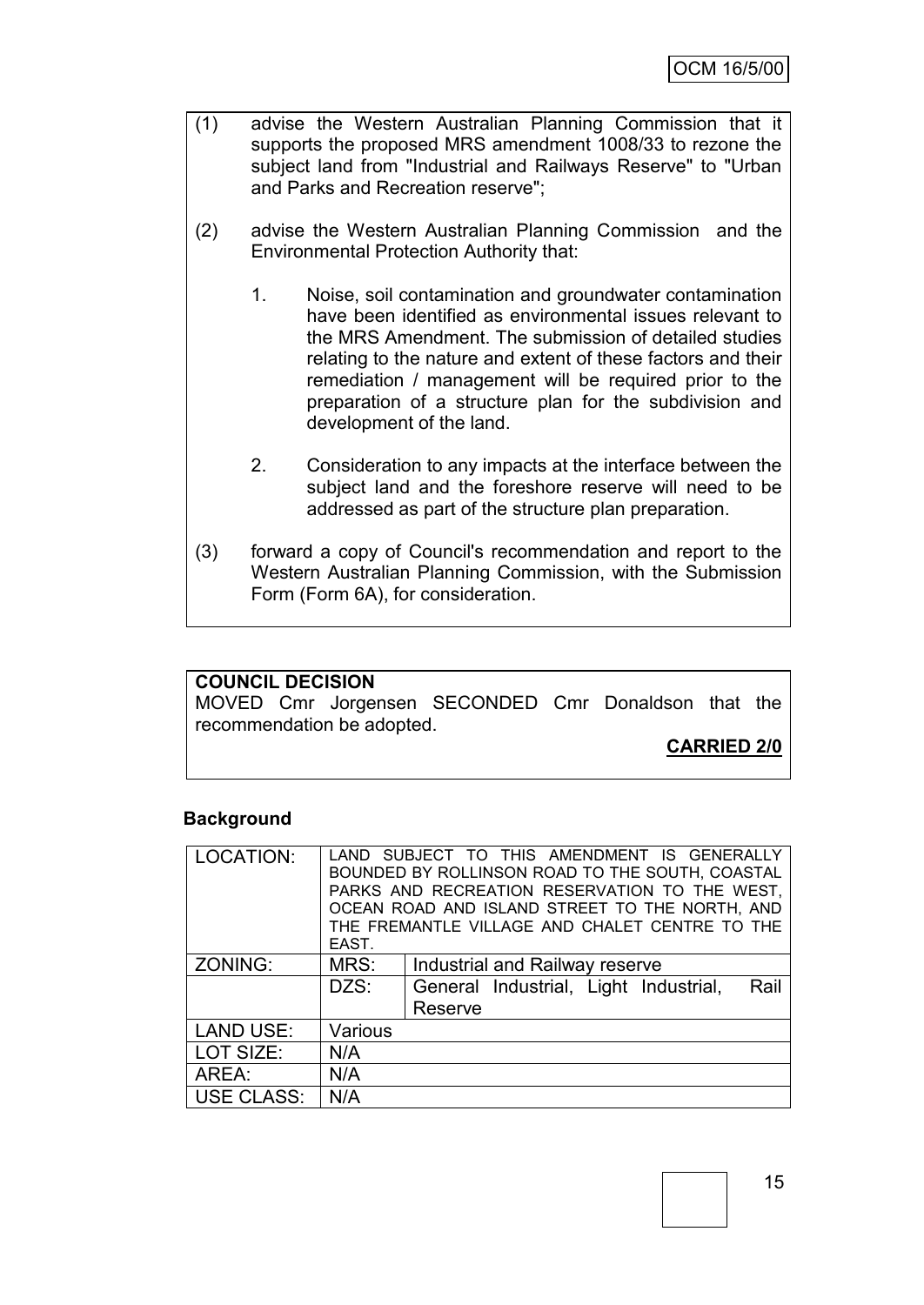The land subject to this amendment is generally bounded by Rollinson Road to the south, Coastal Parks and Recreation Reservation to the west, Ocean Road and Island Street to the north, and the Fremantle Village and Chalet Centre to the east. It totals approximately 21 hectares in area. Refer to Agenda Attachments for a copy of the Amendment Plan.

#### **Submission**

The amendment proposes to rezone the subject land from "Industrial" zone and "Railways Reserve" to "Urban" zone and "Parks and Recreation Reserve".

The "Urban" zone allows for a variety of landuses, and the detailed uses that will be permitted will be subject to scheme amendments to the Local District Zoning Scheme of the City of Fremantle and Cockburn.

The City of Cockburn has already initiated a local Scheme Amendment to DZS No. 2 (Amendment No. 201), which has been adopted by Council in November 1999.

## **Report**

The Amendment report, by the Western Australian Planning Commission states:

*"As the major industrial land uses within the amendment area have now ceased and the major land owners are considering non-industrial development for the land, it is appropriate to consider whether the Industrial zoning is still the most suitable zoning for the land in a broader planning context.*

*It is considered that an Urban zoning, allowing for residential and other compatible uses, is preferable to the current Industrial zoning and Railways Reservation in view of the planning circumstances of the site. In particular, the proximity of the subject land to:*

- *The Fremantle Strategic Regional Centre and the suburb of South Fremantle, both of which contain a wide variety of commercial, service, educational, recreational and community infrastructure;*
- *The major recreational assets of the South Beach foreshore Parks and Recreation Reservation;*
- *Major employment areas (Fremantle central area, Fremantle Hospital and the Hamilton Hill, Henderson, Fremantle and O'Connor Industrial areas); and*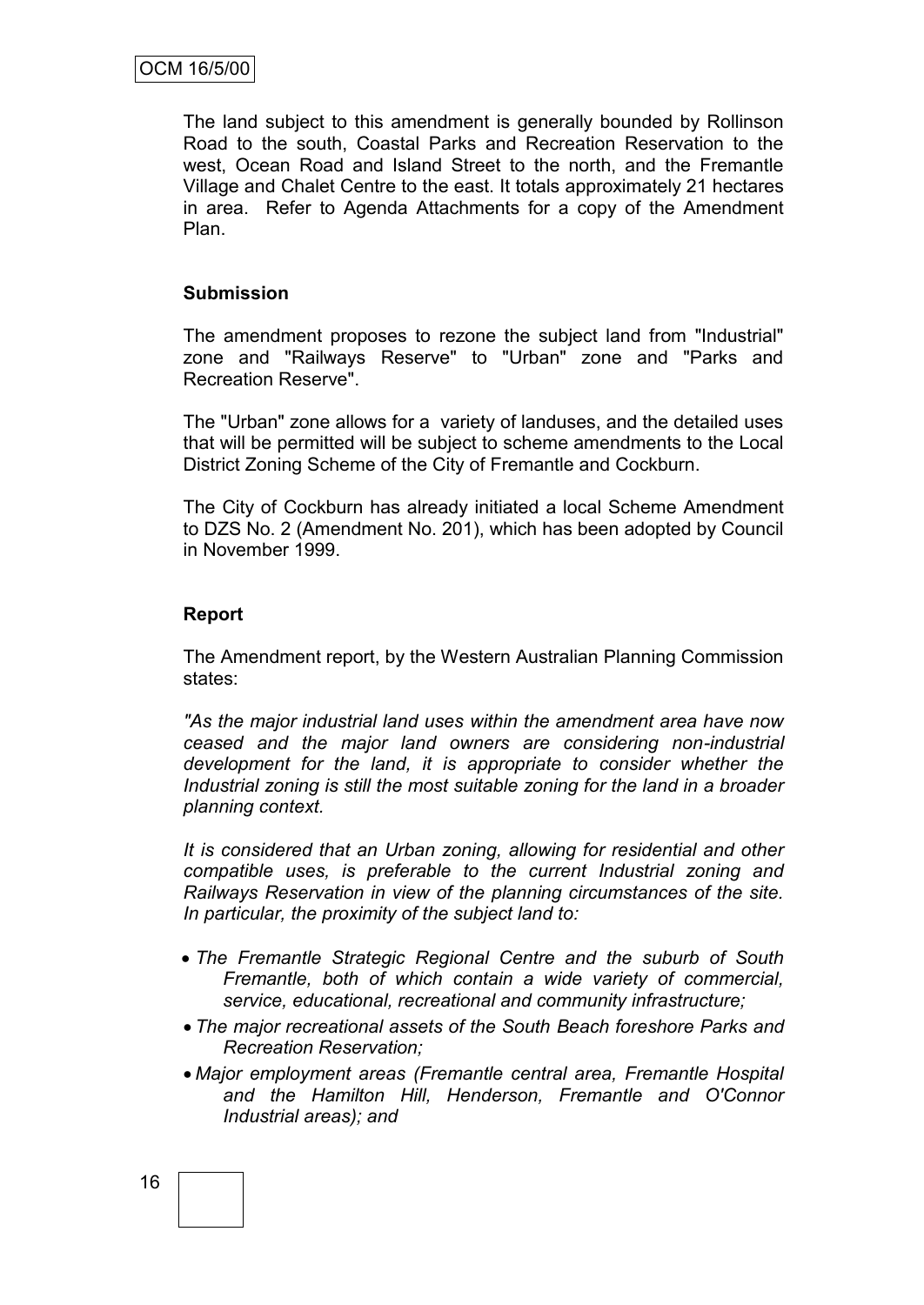*Major educational facilities (Murdoch University, Fremantle TAFE, South Metropolitan College of TAFE).*

*The above circumstances make the subject land ideal for Urban Land uses including a residential community and would contribute to better utilisation of public and private urban infrastructure, greater variety of housing types for the Fremantle community and benefits for the local economy. Urban infill developments on former industrial land in other parts of Perth have shown that such initiatives can produce high quality urban environments."*

The report goes on to further detail that although there will be a loss of industrial land, there is an extensive area of undeveloped industrial land south of Rollinson Road (Robb Jetty Estate) and the ship building Henderson Industrial area.

It is further stated that the proposed zoning is compatible with surrounding development, as the proposed Urban zone allows for not only residential developments, but also commercial, light or service industry, education and parks and recreation areas. The specific land uses will be determined by the two local authorities (Fremantle & Cockburn), and their District Zoning Schemes.

The flexibility in landuses allowed under the Urban zone would allow for development of non-residential uses along Rollinson Road, creating a separation of the new residential development area (north of Rollinson Road) and the existing industrial zone, south of Rollinson Road.

The detailed structure planning will determine the land uses, densities, internal road layout and connections points to major arterial roads.

It is recommended that Council support this MRS amendment, as Council has been pro-active in promoting the change in zoning, via Amendment No. 201 to District Zoning Scheme No. 2, from "Industrial" to "South Beach Re-development" area. Council's attitude has been reflected in the adoption of Amendment 201 in April 1999, and the amendment was referred to the Western Australian Planning Commission with a request to advertise. For further details on Amendment 201, refer to the Agenda Attachments.

However, Council advised the Western Australian Planning Commission, in April 2000, that it did not want the local amendment to be concurrently advertised with the MRS Amendment, and that it would await the outcome of the MRS Amendment and enable a structure plan to be prepared prior to advertising the local scheme.

#### **ENVIRONMENTAL REVIEW**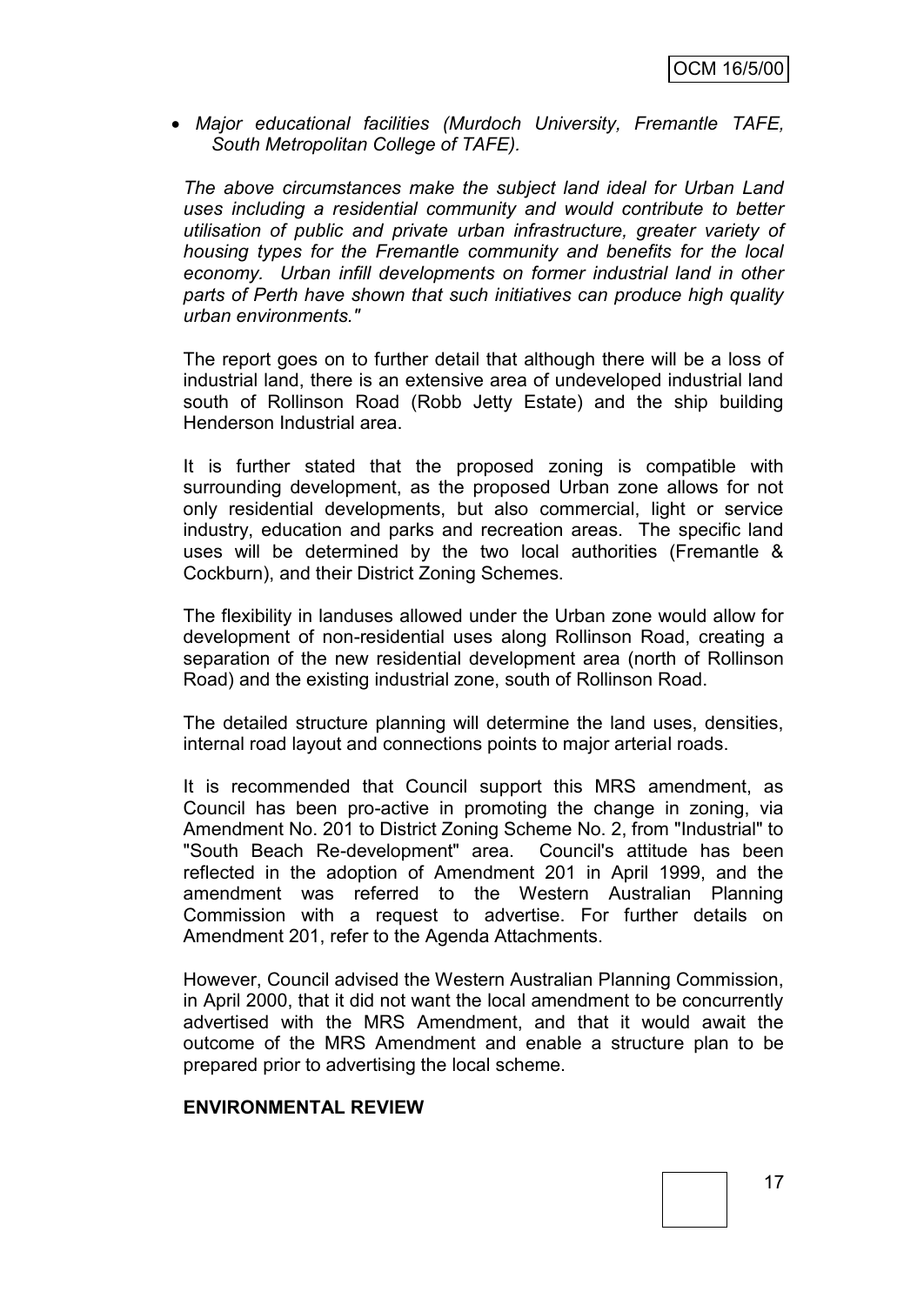The Environmental Protection Authority (EPA) advised that a formal assessment was required, under section 48A of the Environmental Protection Act. The draft Environmental Review Instructions were issued in March 1999, and an appeal was lodged regarding the Instructions. The final Environmental Review Instructions were issued in July 1999, with the relevant issues being noise, and soil and water contamination.

As a result Bowman Bishaw Gorham (Environmental Management Consultants) prepared an Environmental Review Report. The three relevant issues; noise, soil and water contamination have been addressed in this report.

Noise, soil contamination and groundwater contamination have been identified as environmental issues relevant to the MRS Amendment. The submission of detailed studies relating to the nature and extent of these factors and their remediation / management will be required prior to the preparation of a structure plan for the subdivision and development of the land.

It is also considered important to address any impacts at the interface between the subject land and the foreshore. This has not been considered in the Environmental Review but will need to be addressed as part of the structure plan preparation.

## **Strategic Plan/Policy Implications**

Council has initiated Amendment 201, to its DZS No. 2, which will rezoned the subject area to "South Beach Re-development".

## **Budget/Financial Implications**

N/A

## **Implications of Section 3.18(3) Local Government Act, 1995**

Nil

## **Implications of proposed District Zoning Scheme No. 3**

The subject area is zoned in Scheme No. 2 as a Development Area - No. 12, and a Special Use Zone - No. 5, which relate to the redevelopment of the area to "South Beach Re-development" area.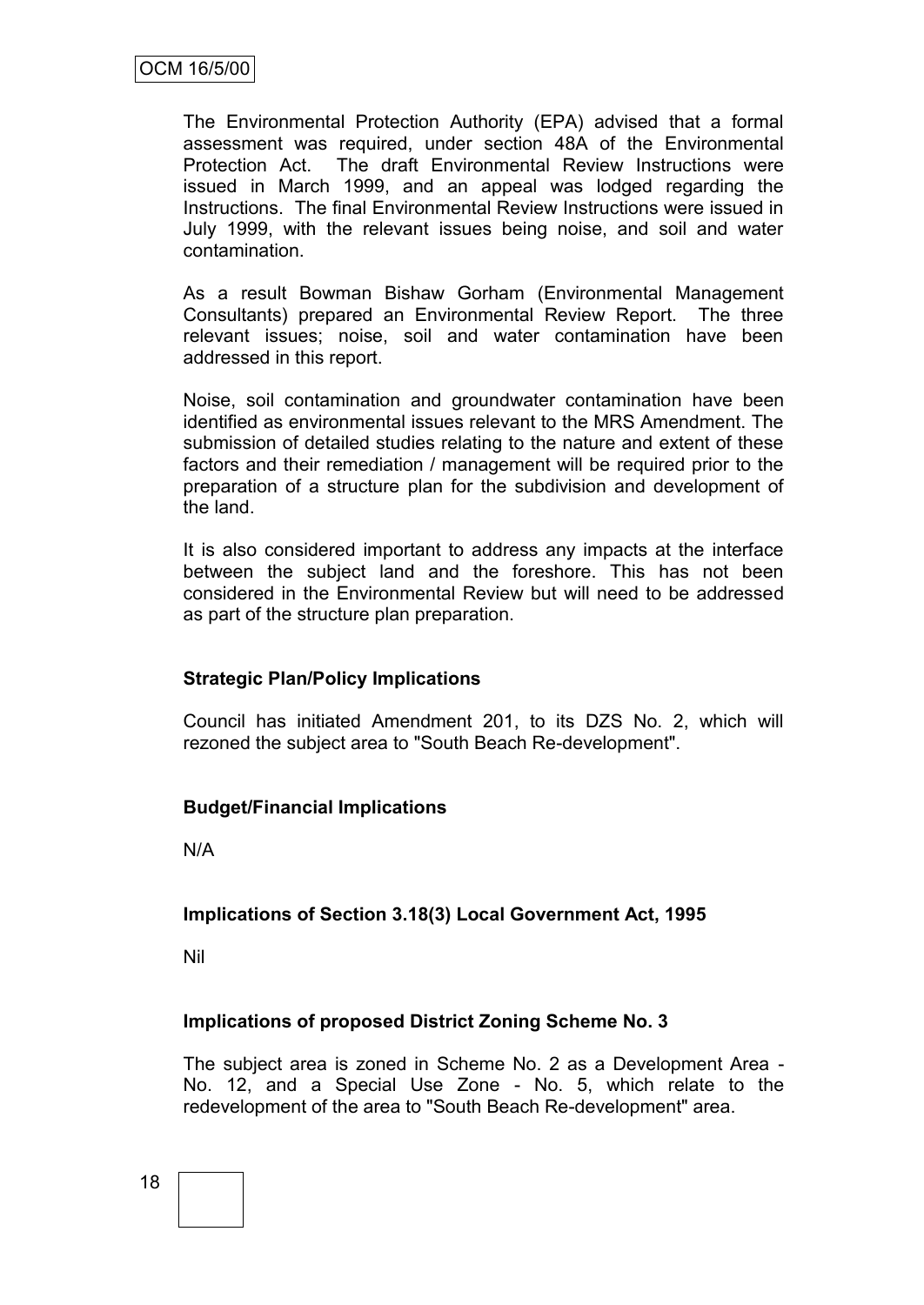### **540. (AG Item 13.3) (OCM1\_5\_2000) - PROPOSED MODIFICATIONS TO COUNCIL'S POLICY MANUAL (9001) (SA) (ATTACH)**

## **RECOMMENDATION**

That Council:

- (1) delete Policy PD 29 Coogee Precinct Development Guidelines from Council's Policy Manual;
- (2) revise Policy PD 40 Henderson Industrial Area Development Control, as per attached document and adopt it as PD 40 - Development Control Requirements for North Coogee, Robb Jetty and Henderson Industrial Areas;
- (3) advise Landcorp of Council's decision, accordingly;
- (4) amend DA-PD 21 Landscape Standards for Commercial / Industrial Development accordingly.

## **TO BE PASSED BY ABSOLUTE MAJORITY OF COUNCIL**

## **COUNCIL DECISION**

MOVED Cmr Jorgensen SECONDED Cmr Donaldson that the recommendation be adopted.

**CARRIED 2/0**

#### **Background**

| ZONING:           | MRS: | N/A |
|-------------------|------|-----|
|                   | DZS: | N/A |
| LAND USE:         | N/A  |     |
| LOT SIZE:         | N/A  |     |
| AREA:             | N/A  |     |
| <b>USE CLASS:</b> | N/A  |     |

Council currently has three different polices in place regarding development guidelines for industrial areas, these include:

- 1. Policy PD 19 Landscape Standards for Industrial, Commercial and Mixed Business Development,
- 2. Policy PD 29 Coogee Precinct Development Guidelines, and
- 3. Policy PD 40 Henderson Industrial Area Development Control.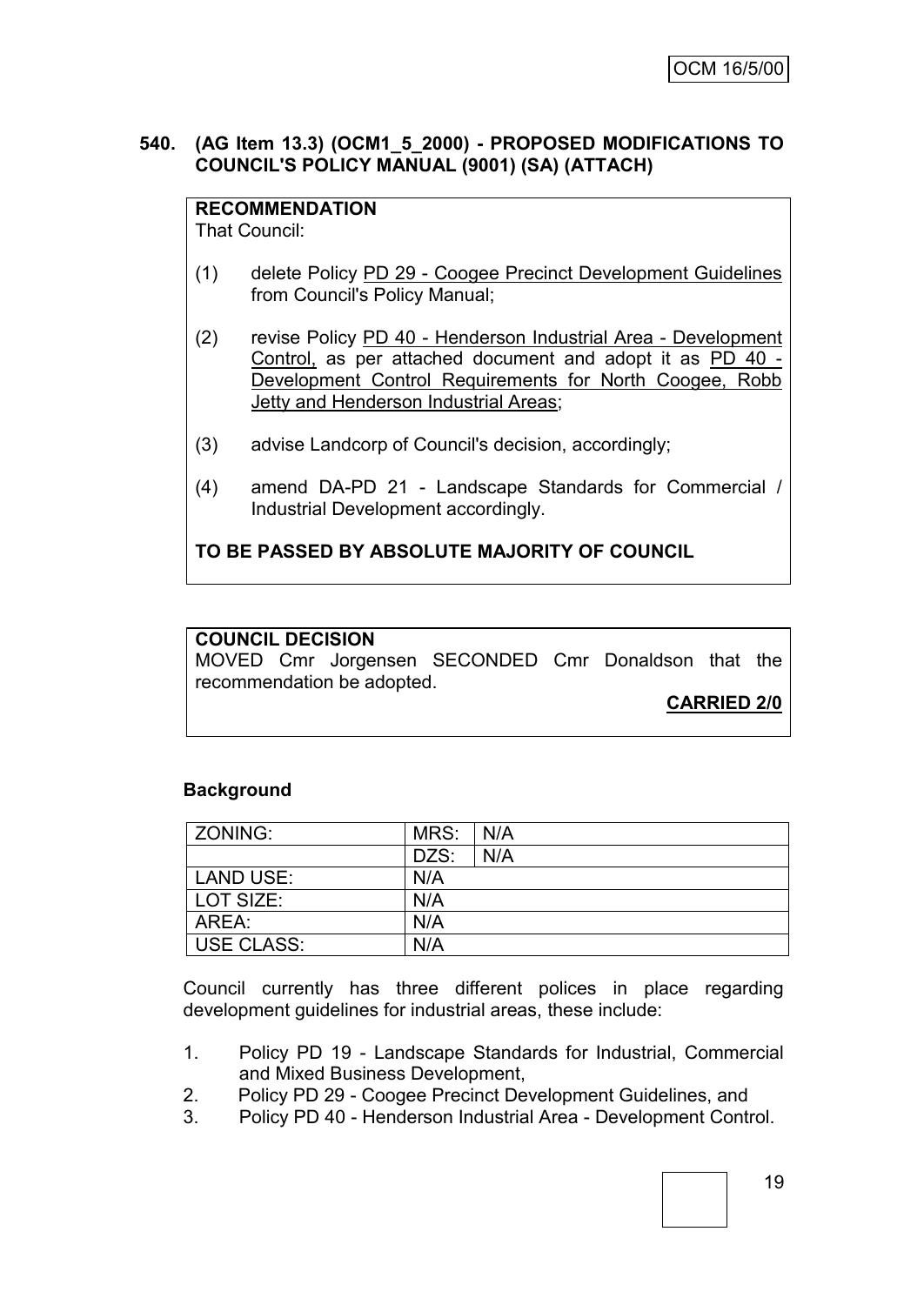The matter was referred to the April 2000 Council meeting and it was resolved that the matter be deferred as the Policy required further modifications to be carried out. The Council felt that the Policy needed some fine tuning and therefore could not be adopted in its presented form.

#### **Submission**

The two of the three polices are similar in format, content and nature, Policies PD 29 and PD 40. Policy PD 29 was created and adopted as a result of Landcorp contractual requirements for development in the Coogee and Robb Jetty Industrial areas. It came to Council's attention in August 1997 that Landcorp had specific design requirements, beyond Council's Scheme provisions, therefore Council adopted Landcorp's requirements as a policy.

However, Landcorp have changed their contractual design requirements, and they may change again in the future.

Policy PD 40, for the Henderson area, was the result of a study by Max Margetts, on behalf of the South Metro area, and followed the format of Landcorp's design requirements.

PD 19 stands alone from the other policies as it specifically targets only the landscaping component of development in industrial, commercial and mixed business zones.

#### **Report**

It is preferable to delete Policy 29 from the Policy Manual as this would resolve the issue of differences in development requirements and standards between Council and Landcorp. Council is bound by District Zoning Scheme No. 2 provisions for setbacks, car parking, access and landscaping. If Landcorp wish to modify and changes their contractual development requirements, this should have no bearing on Council's development requirements and policy.

Policy PD 40 (Henderson Development Control guidelines) provide a generic set of provisions which provide guidance for the development of land in industrial areas, in the endeavour to achieve coordinated quality development, and by including the Robb Jetty and North Coogee industrial area into this policy, it would create a coordinate approach to quality development within the two industrial areas.

The modifications made to Policy PD 40 are detailed in the Agenda Attachment proposed policy, which include: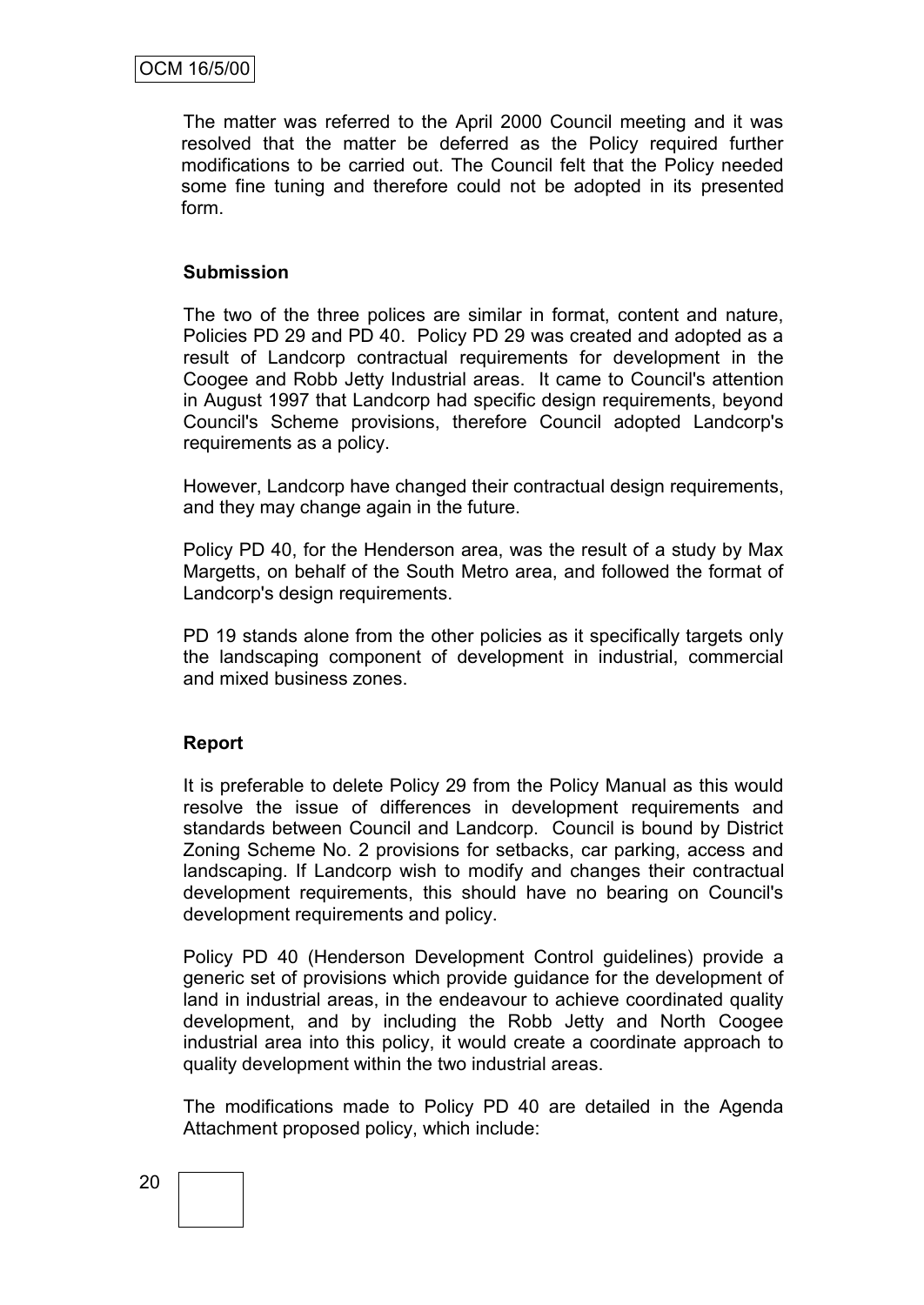- Deletion of some clauses (in bold italics) which are considered to be unnecessary.
- Inclusion of new clauses (in bold type) in the fencing clause. This will enable Council Officers to enforce a condition of subdivision that all lots abutting the railway reserve be fenced in a colour-bond, and allow Council to enforce a higher standard of fencing in the area.

Some concerns were raised at the previous Council meeting regarding Clause 2.1 - Building Form, and the clause relating to residential building form not being acceptable in the policy area. In response to this concern, one of the objectives of the original Max Margetts report was to created a specific industrial facade in both the private and public domain of the Henderson industrial area, and it was considered that a residential building form did not reflect the industrial nature of the Henderson area.

Landcorp will still have a control over the standard of development, via their contractual requirements with the individual landowners, and Council's policy of referring all development applications in the Robb Jetty and North Coogee area to Landcorp for approval, prior to Council's consideration. Therefore is recommended that Council adopt the revised PD 40 - Development Control Requirements for North Coogee, Robb Jetty and Henderson Industrial Areas.

## **Strategic Plan/Policy Implications**

Alteration to the Policy Manual and Delegated Register

#### **Budget/Financial Implications**

N/A

**Implications of Section 3.18(3) Local Government Act, 1995**

N/A

## **Implications for Proposed Scheme No. 3**

Nil

**541. (AG Item 13.4) (OCM1\_5\_2000) - PROPOSED LEASE - AZZURRI CLAY TARGET CLUB - PORTION OF RESERVE NO. 39584 - OWNER / APPLICANT: CROWN LAND (VESTED IN THE CITY OF COCKBURN) (3412304) (SR)(ATTACH)**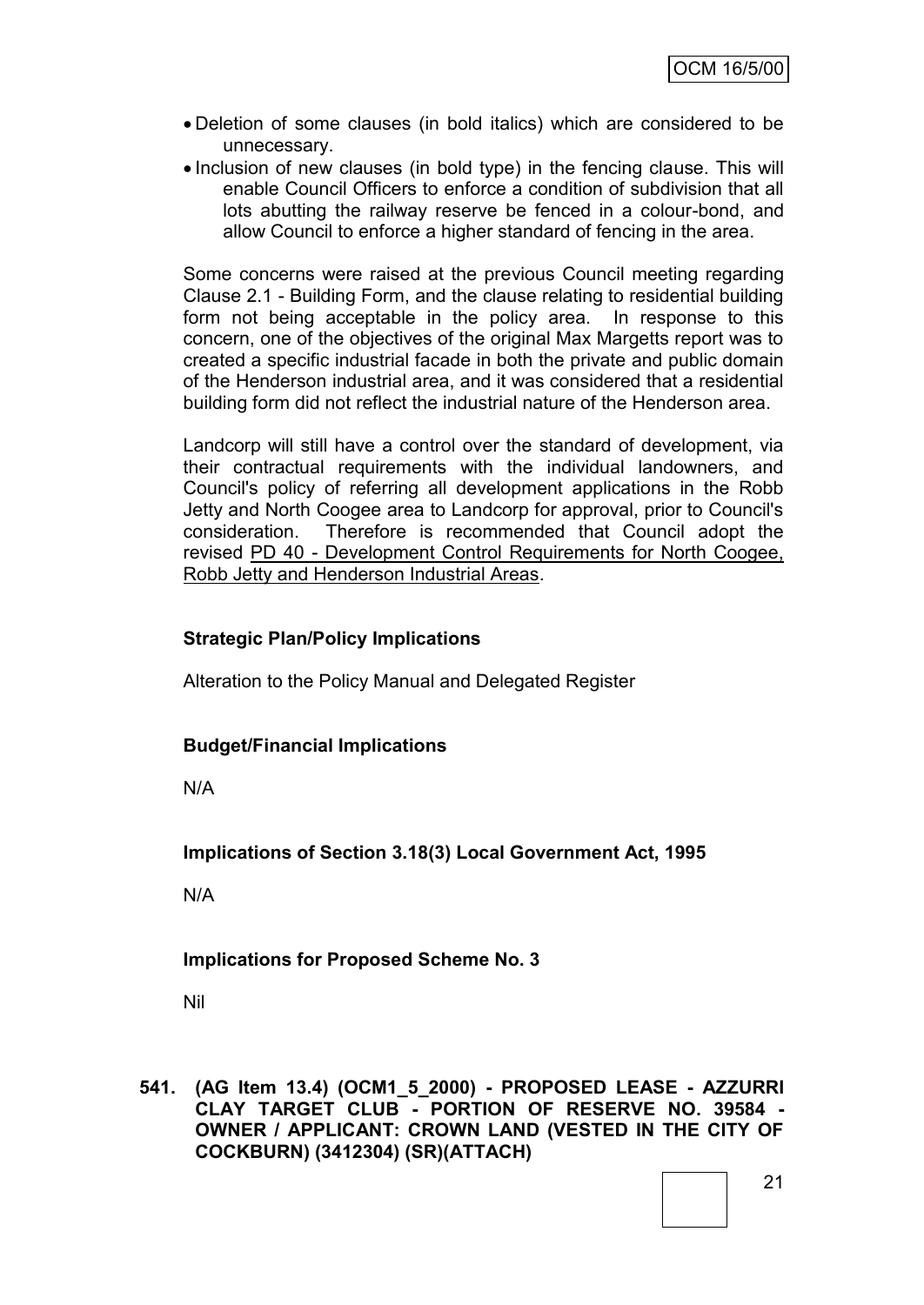## **RECOMMENDATION**

That Council:

- (1) advise the Azzurri Clay Target Club (Inc) that it is not prepared to consider leasing any portion of Reserve 39584, Cockburn Road, Henderson to the club, due to the adverse planning and environmental aspects of the proposal and the periodic exclusion of the public from the proposed lease area;
- (2) advise CALM, Department of Environmental Protection and the Ministry for Planning accordingly.

## **COUNCIL DECISION**

MOVED Cmr Jorgensen SECONDED Cmr Donaldson that the recommendation be adopted.

**CARRIED 2/0**

#### **Background**

| <b>ZONISNG:</b> | MRS: | Parks and Recreation |
|-----------------|------|----------------------|
|-----------------|------|----------------------|

#### **Submission**

The Azzurri Clay Target Club (Inc) has submitted a proposal for the City to consider leasing portion of Reserve No. 39584, Cockburn Road in Henderson.

The Club currently comprises 70 members and is seeking a lease of 32 hectares of land on the northern slopes of Mount Brown to be allocated as follows:

- 1. Club recreational area (development) 2 hectares
- 2. Shooting layouts (development) 1 hectare
- 3. Drop zone (cleared area) 2 hectares
- -
- 4. Safety zone (natural bush) 27 hectares

#### **Total 32 hectares**

A copy of the Club's submission is included in the Agenda attachments.

#### **Report**

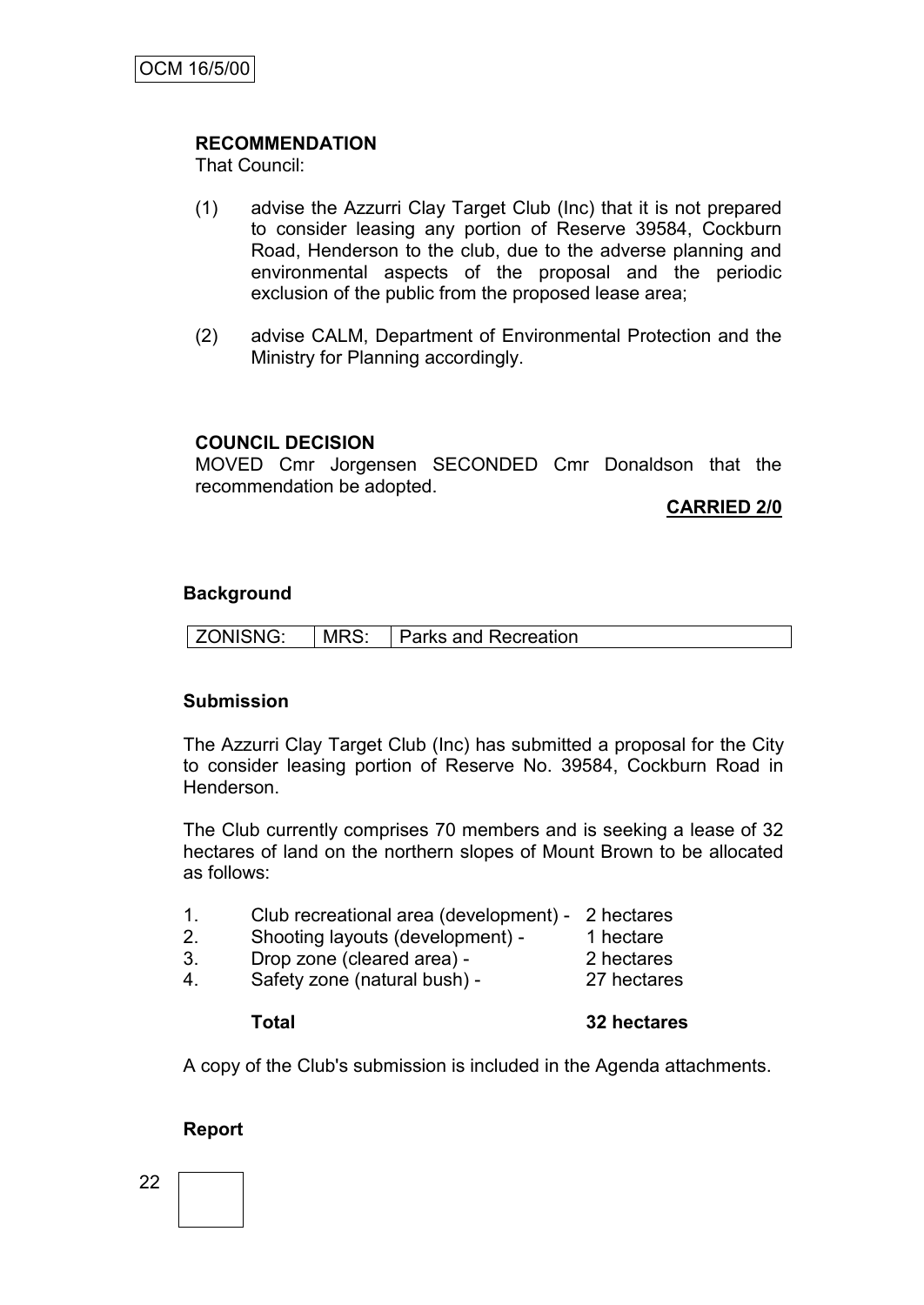A copy of the Club's proposal was referred to the Department of Environmental Protection, CALM and the Ministry for Planning for advice as to the planning and environmental suitability of the proposal.

Copies of advice from these agencies are attached, but may be summarised as follows:

## **CALM**

Preliminary advice is that the draft Beeliar Regional Park Management Plan identifies the land for natural environment uses and the proposal is considered incompatible with this purpose.

The draft plan proposed that the subject area be managed by CALM in accordance with the following criteria:

"*The management emphasis is to provide for appropriate uses of the natural environment. Areas will be managed jointly for public use, conservation and enhancement of flora and fauna, and improvement of landscape qualities. Public use must be compatible with the vested purpose of the Park. Visible evidence of management may be moderate to high. Management will encourage uses and develop facilities that promote conservation and education.*

*Public access primarily by walking trails and cycle paths. Some development of facilities necessary, these may include education nodes and facilities associated with visitor nodes. Commercial concessions compatible with the values of the area may be considered appropriate within this management zone. The provision of facilities will depend on the values of the area and the community demand for facilities. Rehabilitation and habitat protection may be necessary."*

#### **Department of Environmental Protection**

The DEP states that an alternative location should be sought for the Club as the site is classified as regionally significant bushland to be managed primarily for conservation purposes. More specifically:

- *" The proposal is on land within Perth Bushplan site 346, which is recognised as regionally significant bushland. The vegetation is a large and diverse representation of primary Cottesloe (Central and South) Vegetation Complex.*
- *The proposal is considered by the Department of Conservation and Land Management (CALM) to be incompatible with the draft Beeliar Regional Park Management Plan, even though the Plan is in the preliminary stages of development.*
- *The Beeliar Regional Park has been proposed for conservation since the System 6 Report in 1983. The area is an existing Parks and Recreation Reserve owned by the State Government. The*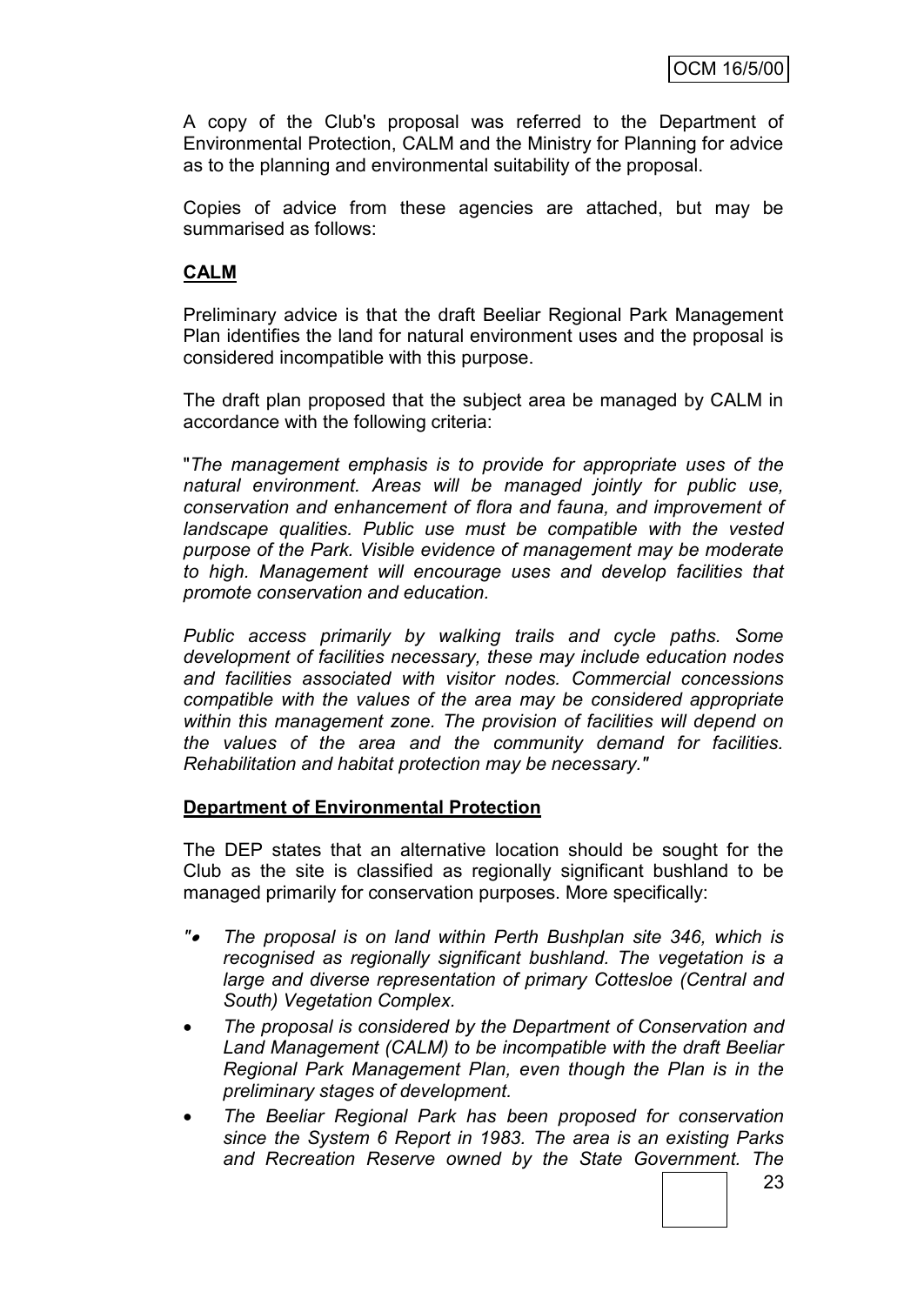*Government intends handing it over to CALM for the proper management of conservation, and compatible, generally nature based, recreation. CALM have advised that on the basis of the:*

- *further direct clearance of 5 hectares of bushland;*
- *incompatibility of the noise of shotgun fire with the intended conservation and nature based recreational use of the reserve;*
- *requirement for public exclusion, and secure fencing of the 32 hectare safety range; and*
- *potential disturbance of fauna, including waterbirds using adjacent seasonal wetlands in the reserve;*

*that this proposal is incompatible with the purpose of the reserve."*

The DEP identifies the need for a detailed acoustic assessment if the proposal proceeds further. The DEP notes the difficulty of applying the existing Noise Regulations to shooting due to the short duration of the activity, but that compliance with these regulations may be achieved.

Notwithstanding this possible compliance, the DEP notes that, (based on measurements of clay target shooting at the Northam Gun Club) noise levels at a distance of 800 metres would be readily audible and subjectively intrusive. The Club proposes that there would be 3 days shooting a week for 50 weeks of the year. The Naval Base Caravan Park and Wattleup Townsite are located 800 metres to the west and to the east of the proposed shooting range respectively.

The DEP also notes that public risk from the complex would need to be managed by the proponent, in that:

- there may be future walk paths located nearby to the site; and
- the site needs to be surrounded with security fencing, barriers and warning signs erected in compliance with the Police Act.

#### **Ministry for Planning**

The Environmental Planning Branch of the Ministry for Planning advise that they would be hesitant to support the proposal due to the need for clearing of the regionally significant remnant vegetation on the land (Bushplan Site 346). Noise impacts and restriction of public access are also issues of concern.

#### **Officer Comments**

The proposal would involve the periodic exclusion of the general public from an extensive area of the reserve and the noise from shooting is likely to have a detrimental impact on the public's passive recreational enjoyment of the reserve.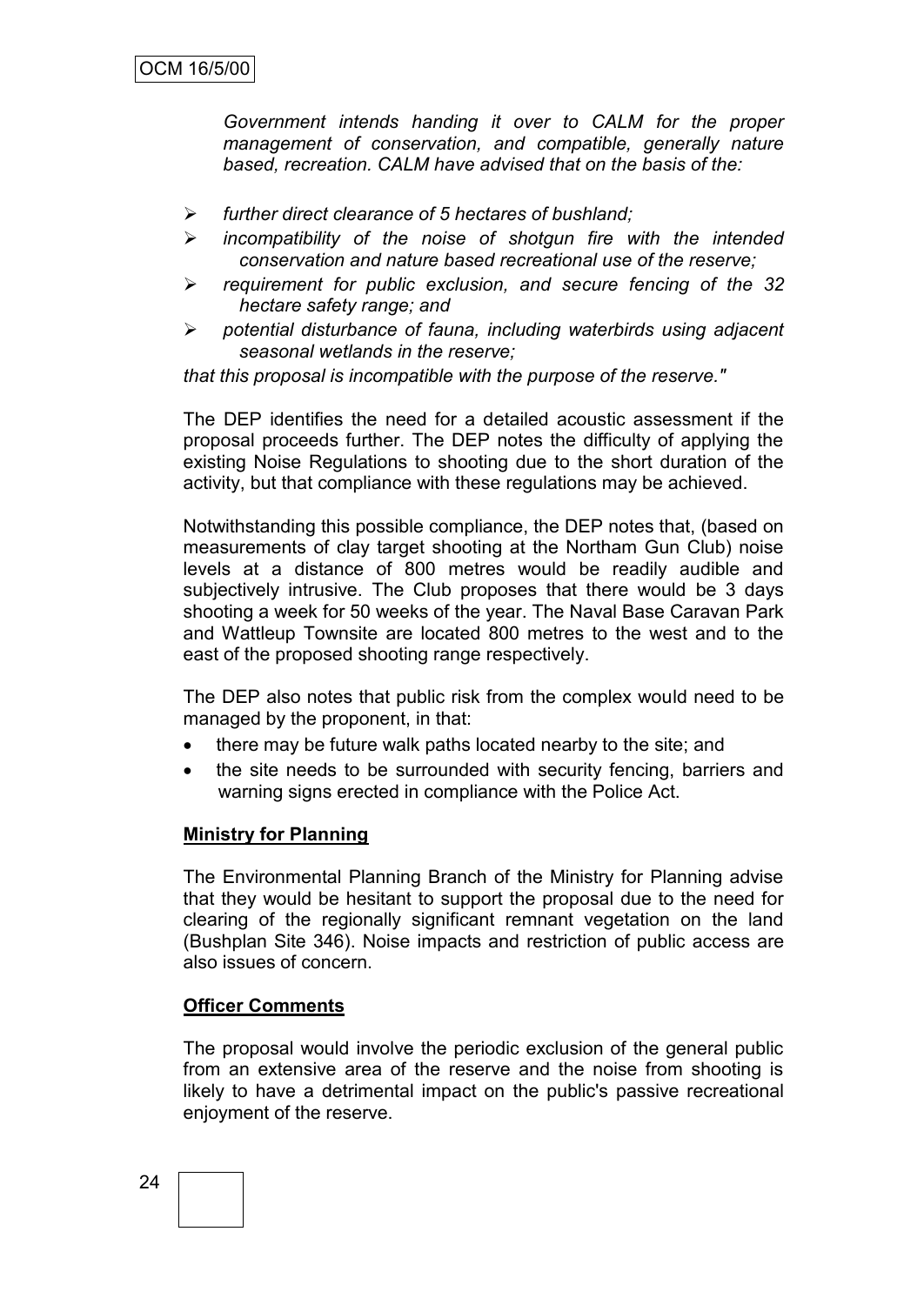With the recent removal of the Controlled Access Highway reserve from the Beeliar Regional Park, an opportunity exists to consolidate the management of the subject land with adjacent conservation reserves to the east and north-east which protect Lake Mount Brown and the Brownman Swamps. Approval of the Club's proposal would represent an intrusion into this Regional Reserve. It is noted that the FRIARS report proposes the inclusion of additional land on the southern slopes of Mount Brown (immediately south of the municipal boundary) with this consolidated area.

In addition, the City of Cockburn's 'Integrated Coastal Management Strategy' also earmarked the subject land for passive recreation and environment uses. This Strategy was adopted by the Council "…*as a guide to coastal planning and management within the City'* (Item 13.1 OCM1 11 99). The Club's lease proposal is inconsistent with the Strategy Recommendations pertaining to Mount Brown, ie:

- Develop lookout and scenic view area;
- Formalise paths and access opportunities to maintain ecological values;
- Develop sites for picnic areas;
- Develop this site as an ecological destination with interpretation of environmental values; and
- Manage vehicle access in the area.

There are three existing Recreation Clubs which lease adjacent reserves to the north of the subject area as follows:

- Coastal Park Motor-Cross Track operated by the Coastal Motorcycle Club of Western Australia (Inc). Reserve 39455 Cockburn Road, Henderson.
- The Cockburn International Raceway operated by Tiger Kart Club (Inc), Reserve 37246 Gemma Road, Henderson.
- Western Australian Radio Modellers (Inc), Reserve 37584, Gemma Road, Henderson.

All of the uses generate noise to a greater or lesser degree, however, the leases were established a number of years ago. Consequently these existing leases are recognised within the Ministry for Planning's 'Beeliar Regional Park' report (June, 1992) and the draft 'Beeliar Regional Park Management Plan' (CALM, 1999) as being within an area classified for 'Recreation', as opposed to the 'Natural Environment' classification of the subject area.

The Council's most recent decision regarding the subject land was in response to a tentative proposal that the site may be considered as an alternative site for the Motorplex which is now currently under construction in Kwinana. The Council at its meeting on 15 February 2000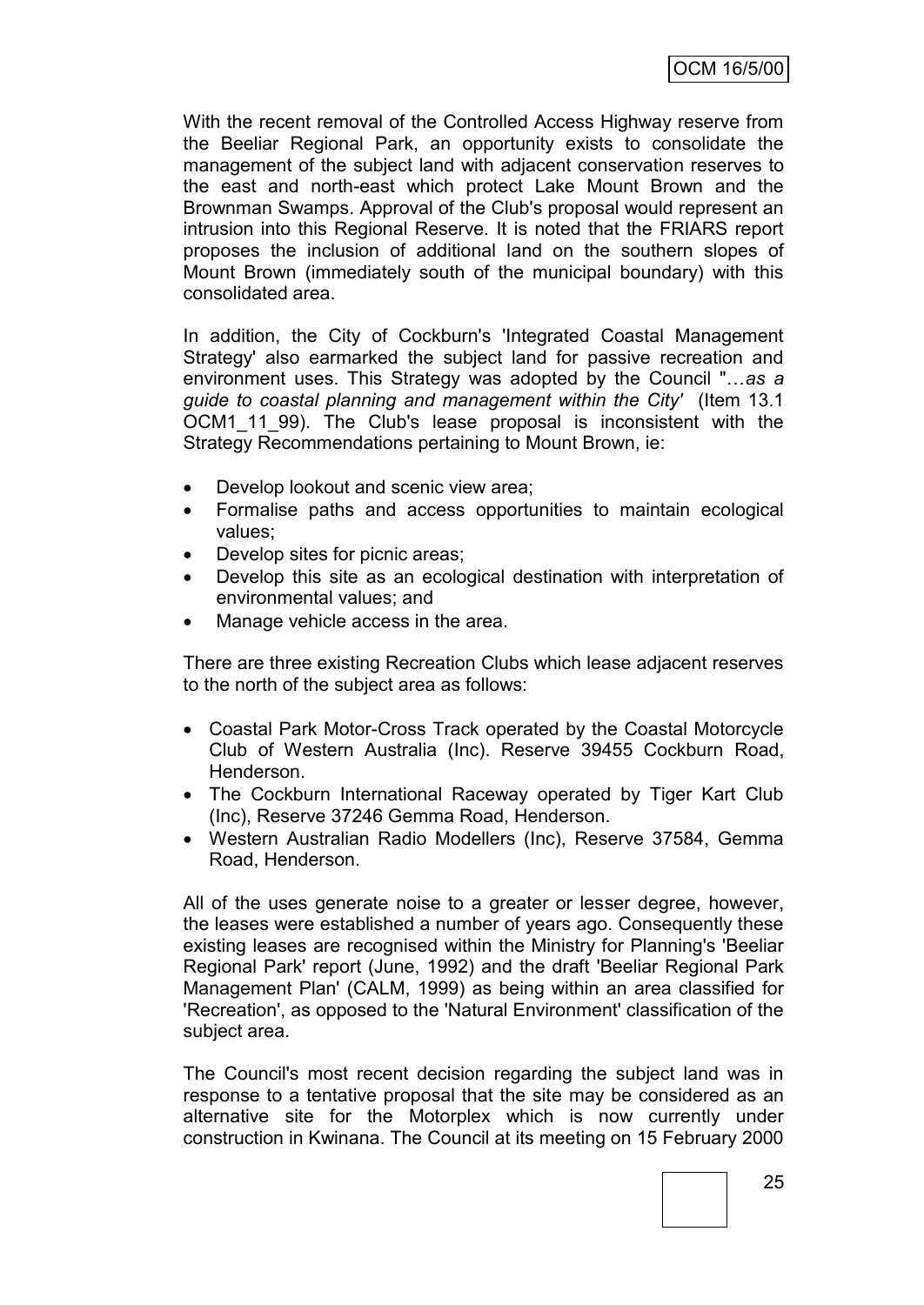confirmed "… *its strong opposition to any suggestion that the proposed Motorplex be located in Henderson*."

Further, as part of the proposed Southern Harbour project at Jervoise Bay, CALM, in conjunction with the Department of Commerce and Trade committed in September 1999 that it would upgrade Woodman Point Regional Park and the Mount Brown area of the Beeliar Regional Park. This is referred to as the 'Jervoise Bay Green Links Enhancement Plan' and is designed to enhance the conservation, recreation and landscape value of the parks.

The Council has also vigorously opposed a number of extractive industry proposals in the Beeliar Regional Park in Henderson, with three such applications having been refused by the Hon. Minister for Mines in January this year. This is part of a consistent pattern of Council decisions designed to protect the conservation and landscape values of this area.

Recent Industrial expansion at Jervoise Bay has significantly reduced the area and value of near-coastal reserves available to the public. This highlights the need to preserve public access and treat such areas as a prime community and environmental resource.

#### **Strategic Plan/Policy Implications**

The lease proposal appears inconsistent with the following Strategic Plan objectives:

- To conserve the quality, extent and uniqueness of the natural environment that exists within the district.
- To ensure that the development will enhance the levels of amenity currently enjoyed by the community.

#### **Budget/Financial Implications**

If approved, lease income would be available to the City.

#### **Implications of Section 3.18(3) Local Government Act, 1995**

It is proposed that CALM may take over the management of this area in the future.

If Council was to support the lease proposal, the approval of CALM, DEP and the WAPC would also be required. Based on advice from these agencies, it is highly unlikely that they would approve the proposal.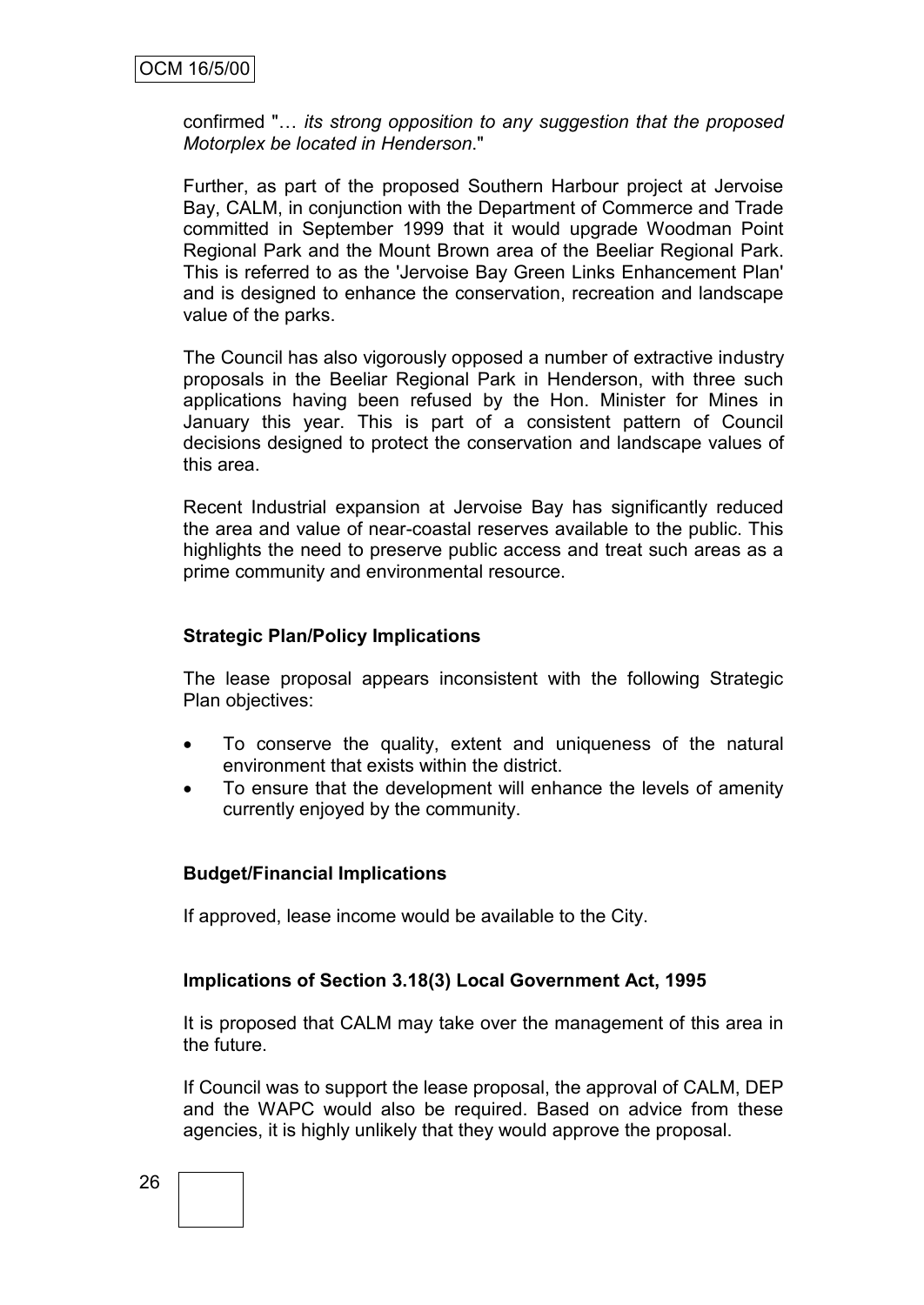**542. (AG Item 13.5) (OCM1\_5\_2000) - PROPOSED MOTEL UNITS (10) ON RURAL LAND - LOT 768 BRANCH CIRCUS, SUCCESS - OWNER: G G & L A WALLIS - APPLICANT: G WALLIS (5509607) (MT) (MAP NO 15) (ATTACH)**

**RECOMMENDATION** That Council:

- (1) refuse the application for 10 motel units on Lot 768 Branch Circus, Success for the following reasons:
	- 1. Structure Planning has not been undertaken for this locality. Until such time as consideration of future uses of land in the locality has been undertaken, it is not appropriate to approve the development.
	- 2. The proposed development will have a detrimental impact on the adjoining Beeliar Regional Open Space. An appropriate interface with the open space must be achieved.
- (2) issue a MRS Form 2 "Refusal to Commence Development";
- (3) advise the applicant that conditions of any future approval would address the following issues:
	- 1. The lot falls within Developer Contribution Area No. 1 Success North. Arrangements would need to be made with Council for a contribution to the upgrade of Hammond Road.
	- 2. A contribution to the upgrading of Branch Circus may be required.
	- 3. The development must be connected to sewerage.
	- 4. A geotech report to determine the suitability of the lot for development would be required. The area has high concentrations of peat.
	- 5. Revised street and lot setbacks.
	- 6. The need to relocate the development within the subject lot, to enable the future allocation of the 10 percent public open space contribution from Lot 768 adjacent the existing Region Open Space boundary.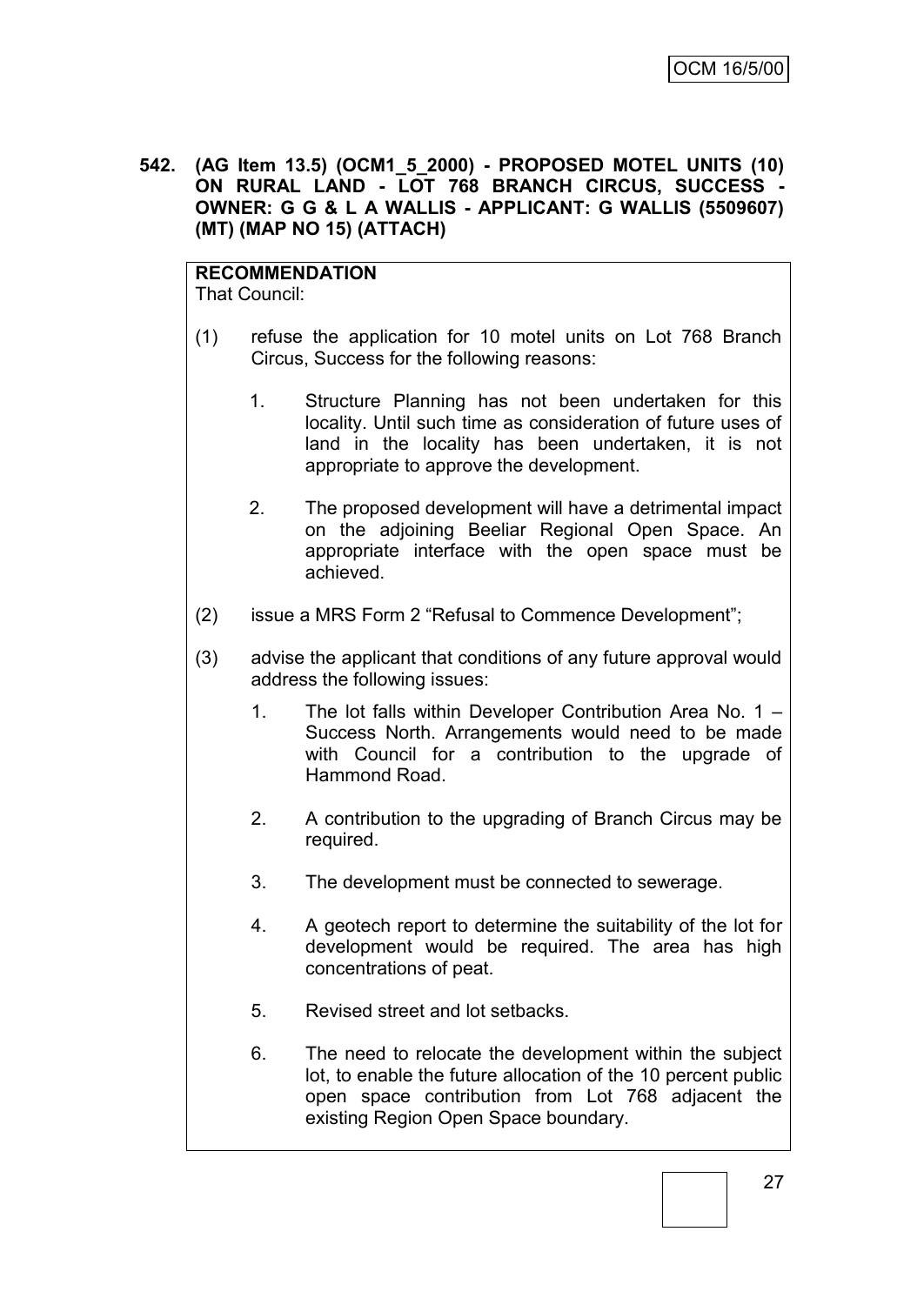(4) advise the Ministry for Planning and those who made a submission of Council's decision accordingly.

#### **COUNCIL DECISION**

MOVED Cmr Jorgensen SECONDED Cmr Donaldson that the recommendation be adopted.

**CARRIED 2/0**

#### **Background**

| ZONING:           | MRS:             | URBAN DEFERRED           |
|-------------------|------------------|--------------------------|
|                   |                  | DZS: RURAL               |
| <b>LAND USE:</b>  |                  | <b>HOUSE &amp; SHEDS</b> |
| LOT SIZE:         | 13 395 $m2$      |                          |
| AREA:             | 889 <sup>2</sup> |                          |
| <b>USE CLASS:</b> | "SA"             |                          |

The Ministry for Planning resumed a large portion of the original Lot 768 Branch Circus for inclusion in the Beeliar Regional Open Space Reserve in June 1999. The subject motel application is on part of the remaining 1.3 hectares.

#### **Submission**

Application is made for 10 semi-detached brick and tile motel units. Each has 2 bedrooms, a kitchen, laundry and one bathroom. The units are to be setback 4.3 metres from the front boundary, 4 metres from the southwestern boundary and 4.1 metres from the southern boundary. Each unit has two car bays (1 covered) and 3 visitor bays are proposed. Each unit has a private courtyard. The site plan and floor plans are attached to this agenda.

The application was referred to surrounding landowners for comment. One submission was received. The neighbour objected because he would like to keep the area "urban / rural" and because he was refused permission to run a business from his premises. He points out there is already a caravan park to cater for semi-permanent residents.

#### **Report**

Lot 768 is zoned "Rural" in Council"s District Zoning Scheme No.2. In proposed Scheme 3 it is zoned "Development Zone". This reflects the "Urban Deferred" zoning under the Metropolitan Region Scheme and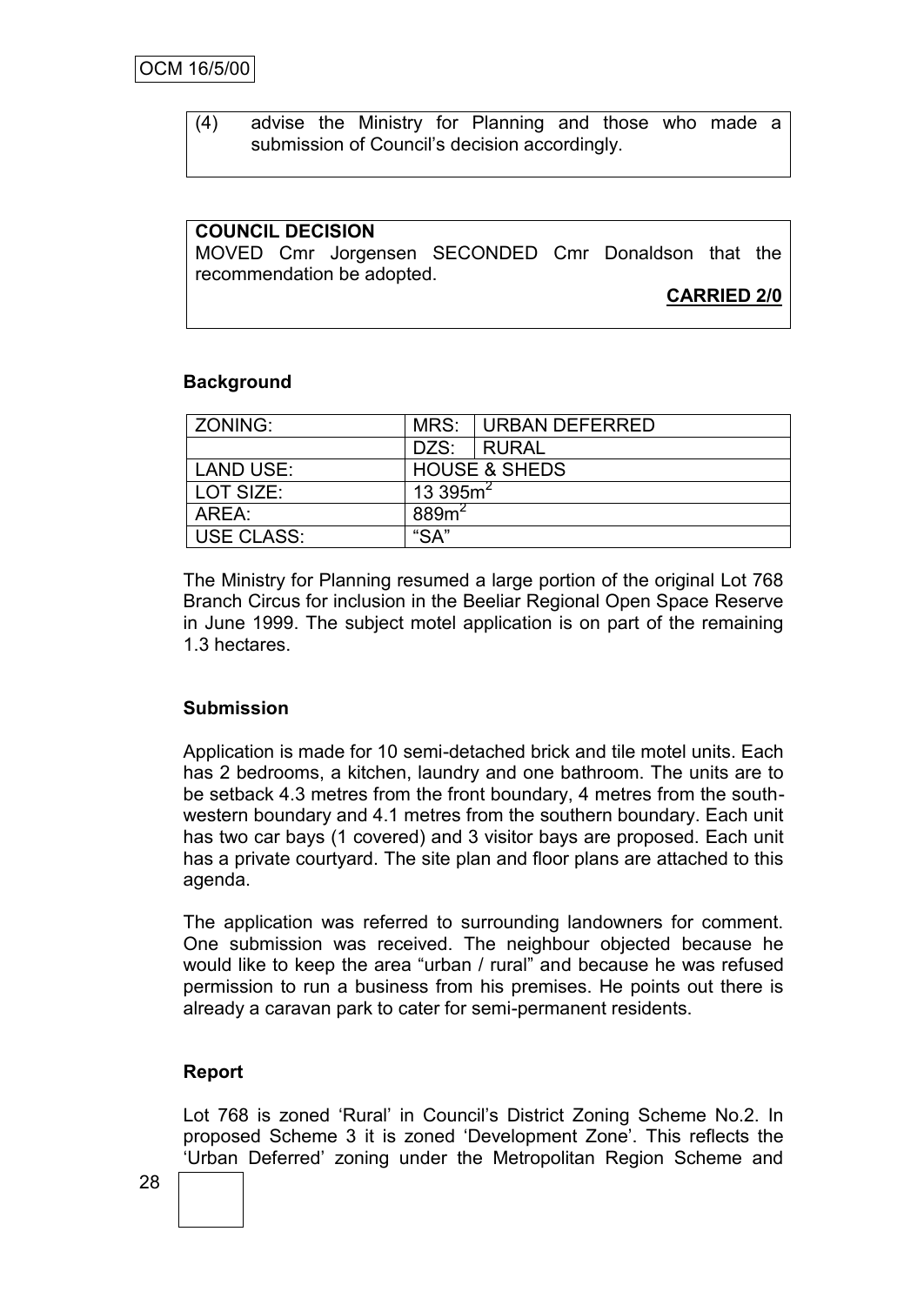indicates the lot will have an urban use in the future. Structure planning of this area has not been undertaken.

A motel is an appropriate urban use of the proposed site. The lot is close to future transport (Hammond Road is proposed for upgrade to dual carriageway in 5-10 years) and not far from shopping and other services (Gateways Shopping Centre and "Mixed Business" around the intersection of Beeliar Drive and Hammond Road in Scheme 3). The location of a caravan park nearby catering for a similar market is not a valid planning consideration. The owner has stated the motels would primarily cater for the medium stay (1 month) accommodation market. If the locality is rezoned to residential in the future, the owner has expressed an intention to strata title the units and sell them. Approval from Council to do so would be necessary at that time and would be subject to the relevant planning considerations.

The lot abuts Bushplan site No.391 which is part of the Beeliar Regional Open Space and is reserved Regional Reserve – Parks and Recreation in the Metropolitan Region Scheme. Therefore the proposal was referred to the Ministry for Planning for their comments. Their response, dated 1 May 2000, recommends the application be refused because structure planning has not be completed for this area. The structure planning process would determine the appropriate land uses and any environmental assets on Lot 768 that should be protected from development. The Ministry"s advice is partially based on a desire to identify bushland worth of retention on Lot 768. At a meeting on site with the owner he confirmed that he has already cleared all the remnant bushland on the proposed motel site.

There is merit in undertaking structure planning prior to allowing any development on the subject lot. The proposed development in its current form will have detrimental impacts on the vegetation and wetland in the adjoining Beeliar Regional Open Space. The buildings are setback 4 metres from the Regional Reserve and the private courtyards back up against the dividing fence. The application will lead to development within 40-50 metres of the wetland and creates an undesirable private interface with open space. The structure planning process might identify the need for a public road or walkway along the southern boundary of the lot, to create a public interface with the regional reserve. Alternatively, the motel site could be an appropriate location for the additional 10% open space required to be given up as part of any future residential/urban subdivision of Lot 768. Approval of the motel development at this stage could preclude these options. In order to ensure the proposed development integrates well with future urban development and the regional open space in the locality, it is recommended the application be refused.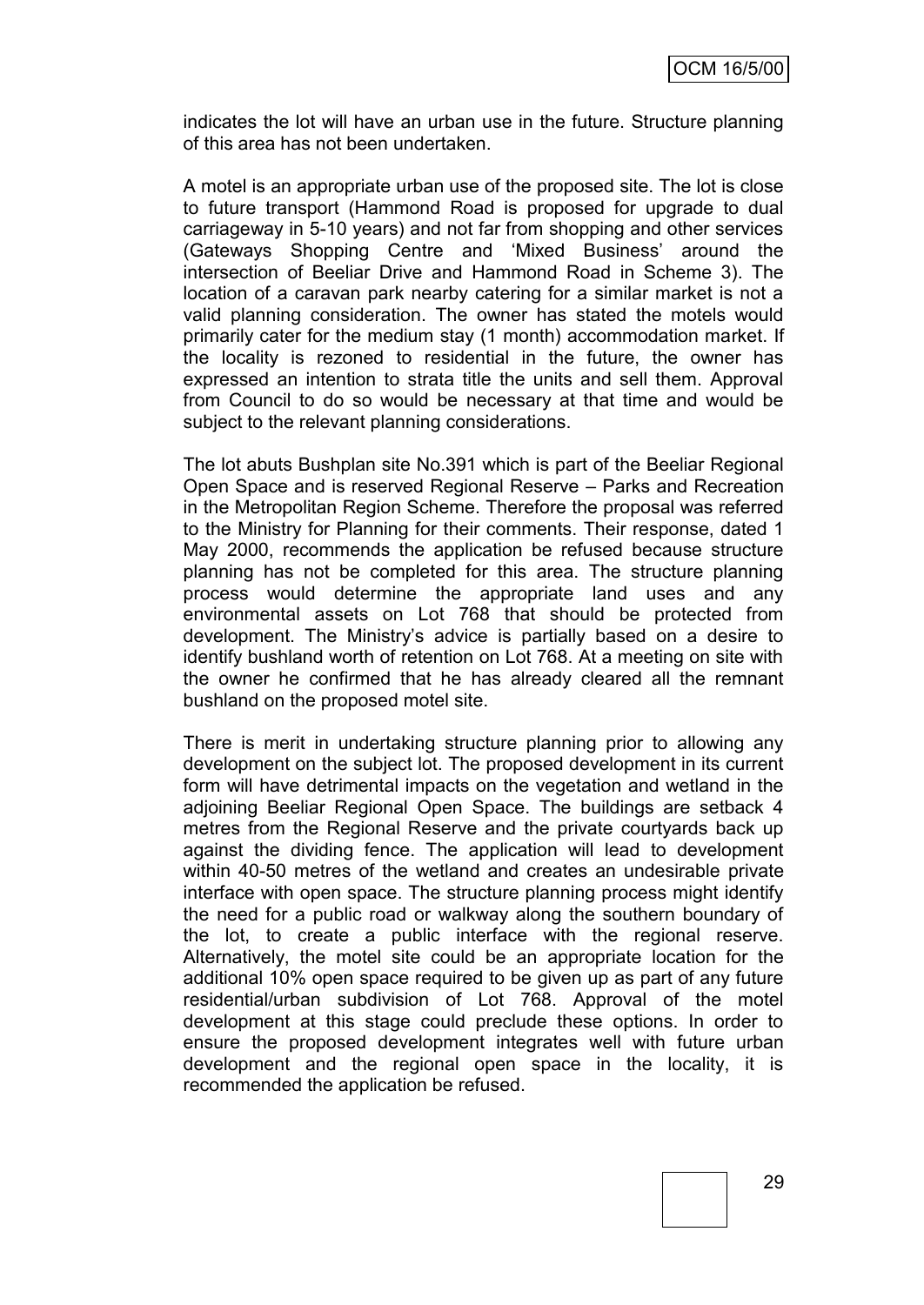Advice to the applicant about other planning considerations that will be addressed in any future approval of the motel units, once structure planning is completed, will help him consider his options.

## **Strategic Plan/Policy Implications**

N/A

#### **Budget/Financial Implications**

N/A

#### **Implications of Section 3.18(3) Local Government Act, 1995**

The Notice of Delegation published by the WAPC in November 1998 states that in cases where the Ministry for Planning's comment with respect to an application abutting a Regional Reserve are not acceptable to Council, the application must be referred to the WAPC for determination under the Metropolitan Region Scheme. The Ministry recommended the subject development be refused. If Council did approve the application, the application would have to be referred to the WAPC for their determination.

Appeal rights to the Minister for Planning or the Town Planning Appeals Tribunal are available in the event of a Council refusal.

## **543. (AG Item 14.1) (OCM1\_5\_2000) - LIST OF CREDITORS PAID (5605) (KL) (ATTACH)**

#### **RECOMMENDATION**

That Council receive the List of Creditors Paid for April 2000, as attached to the Agenda.

#### **COUNCIL DECISION**

MOVED Cmr Jorgensen SECONDED Cmr Donaldson that the recommendation be adopted.

**CARRIED 2/0**

#### **Background**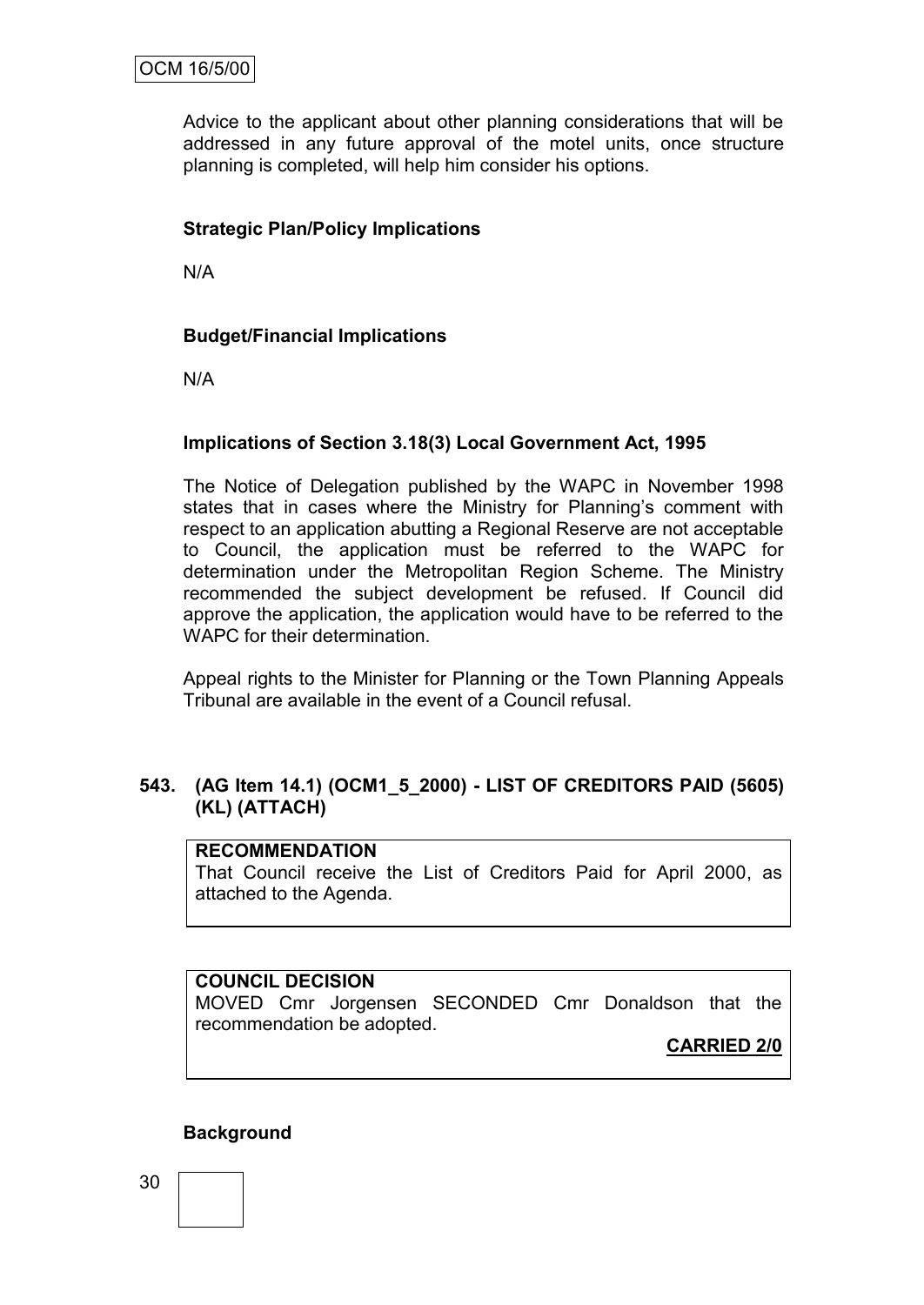It is a requirement of the Local Government (Financial Management) Regulations 1996, that a List of Creditors be compiled each month and provided to Council.

## **Submission**

N/A

## **Report**

N/A

**Strategic Plan/Policy Implications**

N/A

## **Budget/Financial Implications**

N/A

**Implications of Section 3.18(3) Local Government Act, 1995**

N/A

**544. (AG Item 14.2) (OCM1\_5\_2000) - COMMISSIONERS EXPENSES AND ALLOWANCES (1705; 5000; 5402) (ATC)**

## **RECOMMENDATION**

That during the term of their appointment, Commissioners at the City of Cockburn receive:

- (1) a monthly allowance in lieu of telecommunications expenses based on an annual allowance of \$2000; and
- (2) payment of mileage allowance based on claims in respect of use of their motor vehicle at the rate prescribed in the Local Government Officers" (Western Australia) Award 1999.

**COUNCIL DECISION** MOVED Cmr Jorgensen SECONDED Cmr Donaldson that the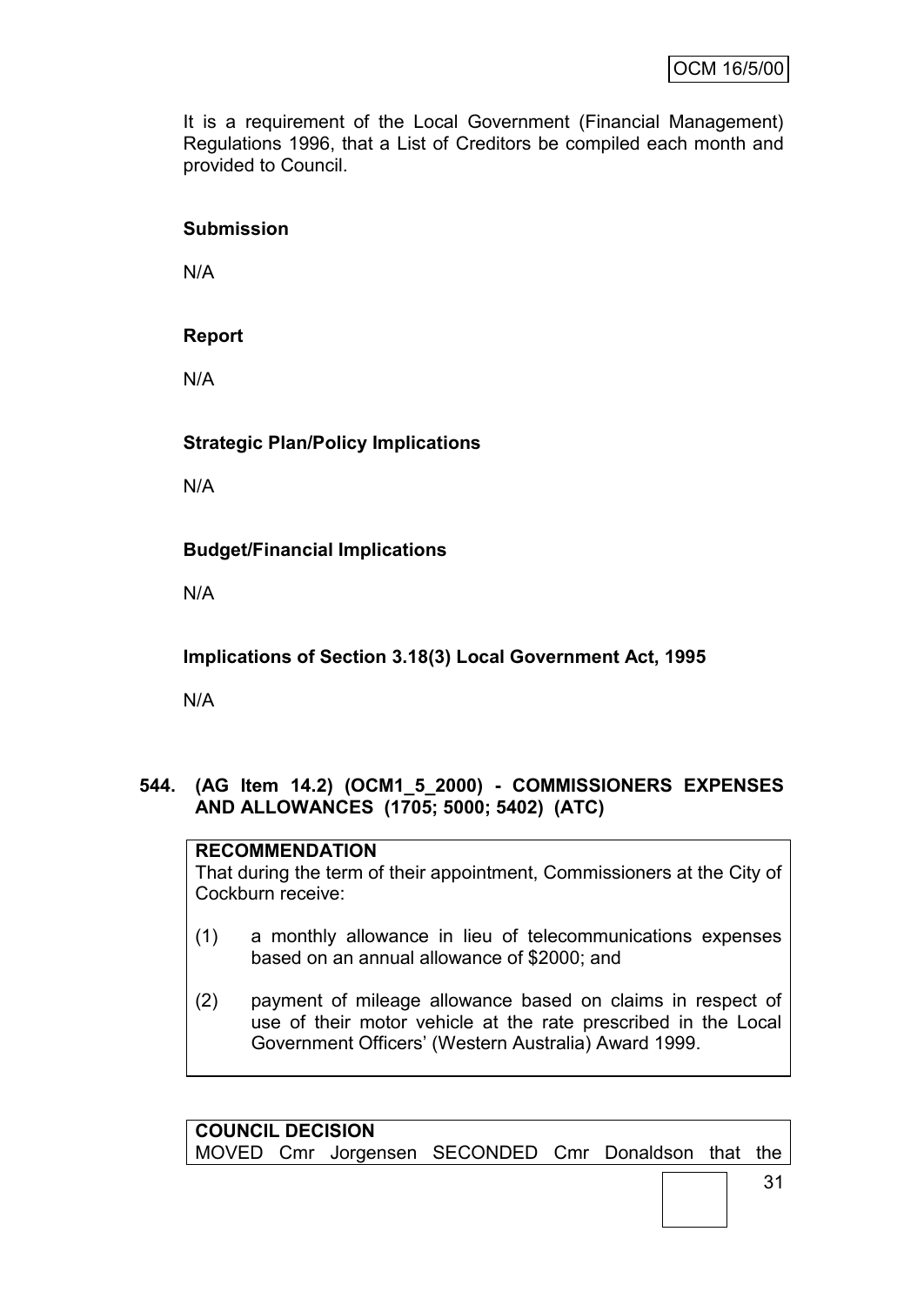recommendation be adopted.

**CARRIED 2/0**

## **Background**

In his letter of appointment of Commissioners to the City of Cockburn, the Minister for Local Government stated that in addition to a monthly remuneration, Commissioners were to be paid "expenses of office". To date there has been no determination by Council as to what should be paid in relation to "expenses of office".

#### **Submission**

N/A

#### **Report**

Section 5.98 of the Local Government Act 1995 provides for the reimbursement of expenses to Council Members.

In mid-1999 the Act was changed to include Section 5.99A to provide for an annual allowance to be paid to members in lieu of reimbursement of expenses. However the regulations prescribe that the only allowance which can be paid is for telecommunications expenses. The regulations provide for a maximum total annual allowance for telephone and facsimile machine rental charges and any other telecommunications expenses of \$2,000 per year.

In regard to payment for use of private motor vehicles on Council business, in 1998 Council resolved that vehicle allowance would be payable at the rate set out in the Local Government Officers" (Western Australia) Award. It is proposed that Commissioners be paid at the same rate on submission of claim forms.

#### **Strategic Plan/Policy Implications**

N/A

## **Budget/Financial Implications**

Funds are provided in the Budget

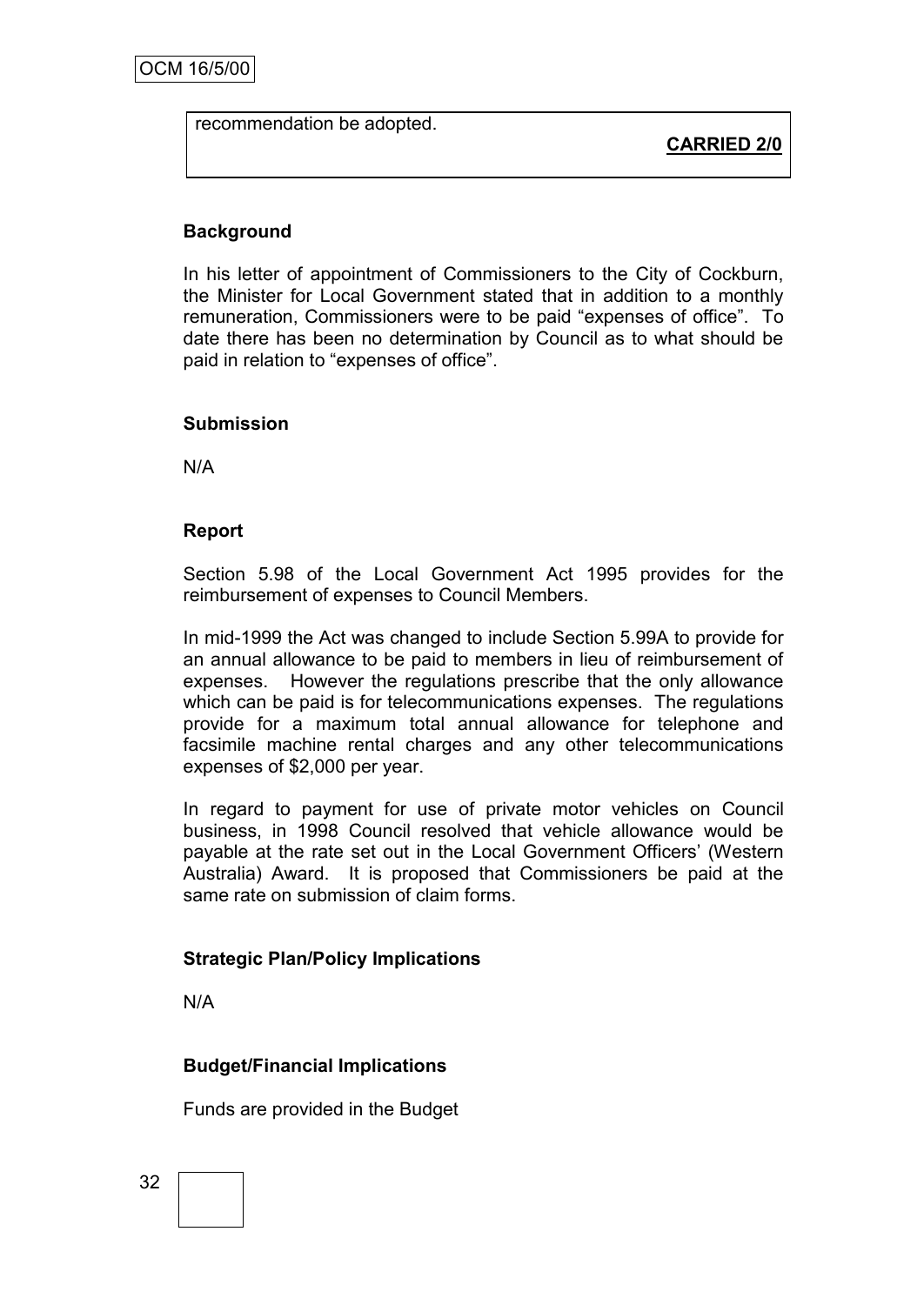## **Implications of Section 3.18(3) Local Government Act, 1995**

N/A

#### **545. (AG Item 14.3) (OCM1\_5\_2000) - COMPULSORY LAND ACQUISITION - PORTION LOT 57 TINDAL AVENUE, YANGEBUP - BEELIAR DRIVE (4309121; 450953) (KJS)**

#### **RECOMMENDATION**

That Council pursuant to Part 9 of the Land Administration Act 1997 compulsory acquire portion of Lot 57 Tindal Avenue, Yangebup for the construction of Beeliar Drive.

## **COUNCIL DECISION** MOVED Cmr Jorgensen SECONDED Cmr Donaldson that the recommendation be adopted.

**CARRIED 2/0**

#### **Background**

Valuations have in the past been obtained on behalf of the City of Cockburn and on behalf of the owners of Lot 57 M and C Grieco and C and C Mignacca the latter paid for by the City of Cockburn. In a letter dated 4 May 1999 the owners through their agent Urban Focus offered to sell portion of Lot 57 at a rate of \$39.89 per sq.m. A field survey had not been undertaken at this stage and the area required was deemed to be 3,121 sq.m. Since that time the area has been defined by field survey and is known to be 3,963 sq.m. This equates to \$158,068.

Council Meeting of 21 December 1999 resolved to accept the offer from Urban Focus on behalf of the owners of Lot 57 Tindal Avenue and other owners along the route of Beeliar Drive. This decision was conveyed to Urban Focus by letter 15 March 2000. In the course of preparing documentation for the Settlement of these transactions the owners of Lot 57 through Mrs Grieco has informed the City's Land Officer that the owners do not want to proceed with the sale. They feel that the price offered is insufficient but would settle if the price was increased to \$200,000.

#### **Submission**

N/A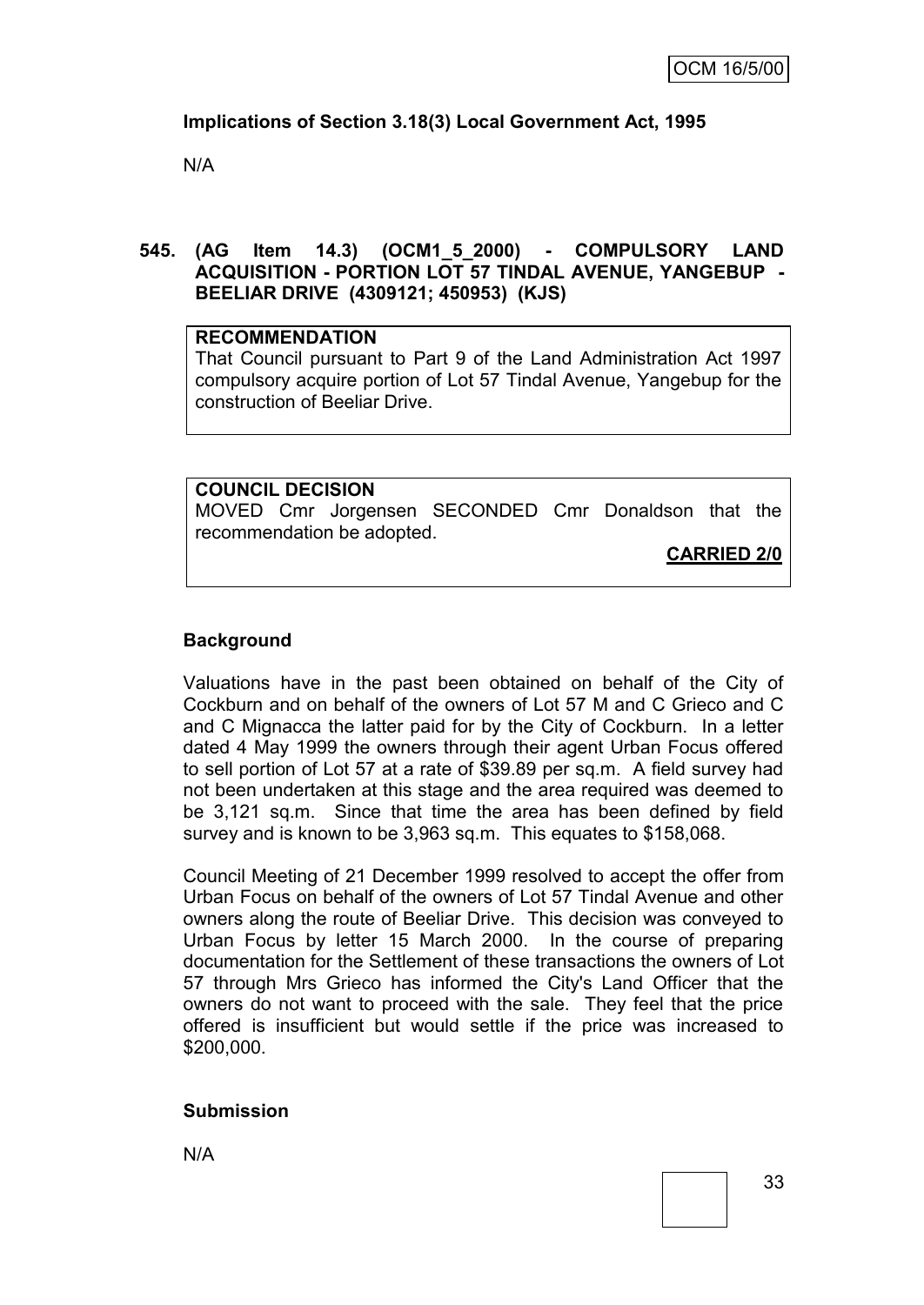#### **Report**

The price per square metre offered to the owners of Lot 57 is the same as that accepted by the affected owners between Birchley Road and Spearwood Avenue. The City is committed to starting earthworks for the full length between Spearwood Avenue and the railway line in the year 200/01 financial year. The Water Corporation is committed to the construction of a major drainage pressure main following the completion of the earthworks.

The Land Administration Act processes would normally result in a taking order being issued in respect of the land which would take approximately five months to allow access to the land. Section 186 of the Land Administration Act allows the Minister to authorise persons to enter the land without a taking order where work of an urgent nature was required. In this case the Water Corporation requires access to the land in October 2000 in order to install a pressure main. It is anticipated that the Minister will use his powers to enable the Water Corporation's Program to be implemented.

#### **Strategic Plan/Policy Implications**

The construction of Beeliar Drive between Kwinana Freeway and Stock Road is listed as a project to be completed.

#### **Budget/Financial Implications**

Funds have been allocated in the current budget for this acquisition.

#### **Implications of Section 3.18(3) Local Government Act, 1995**

N/A

## **546. (AG Item 15.1) (OCM1\_5\_2000) - TENDER NO.14/2000 (RECALLED) - OUTRIGHT SALE OF 1995 VANGUARD SP 4000 MECHANICAL ROAD SWEEPER - PLANT NO.19 (4407) (JR)**

**RECOMMENDATION** That Council:

(1) accept the tender from Asteranch Pty Ltd for Tender No.14/2000 (Recalled) - Outright Sale of Vanguard Mechanical Road

34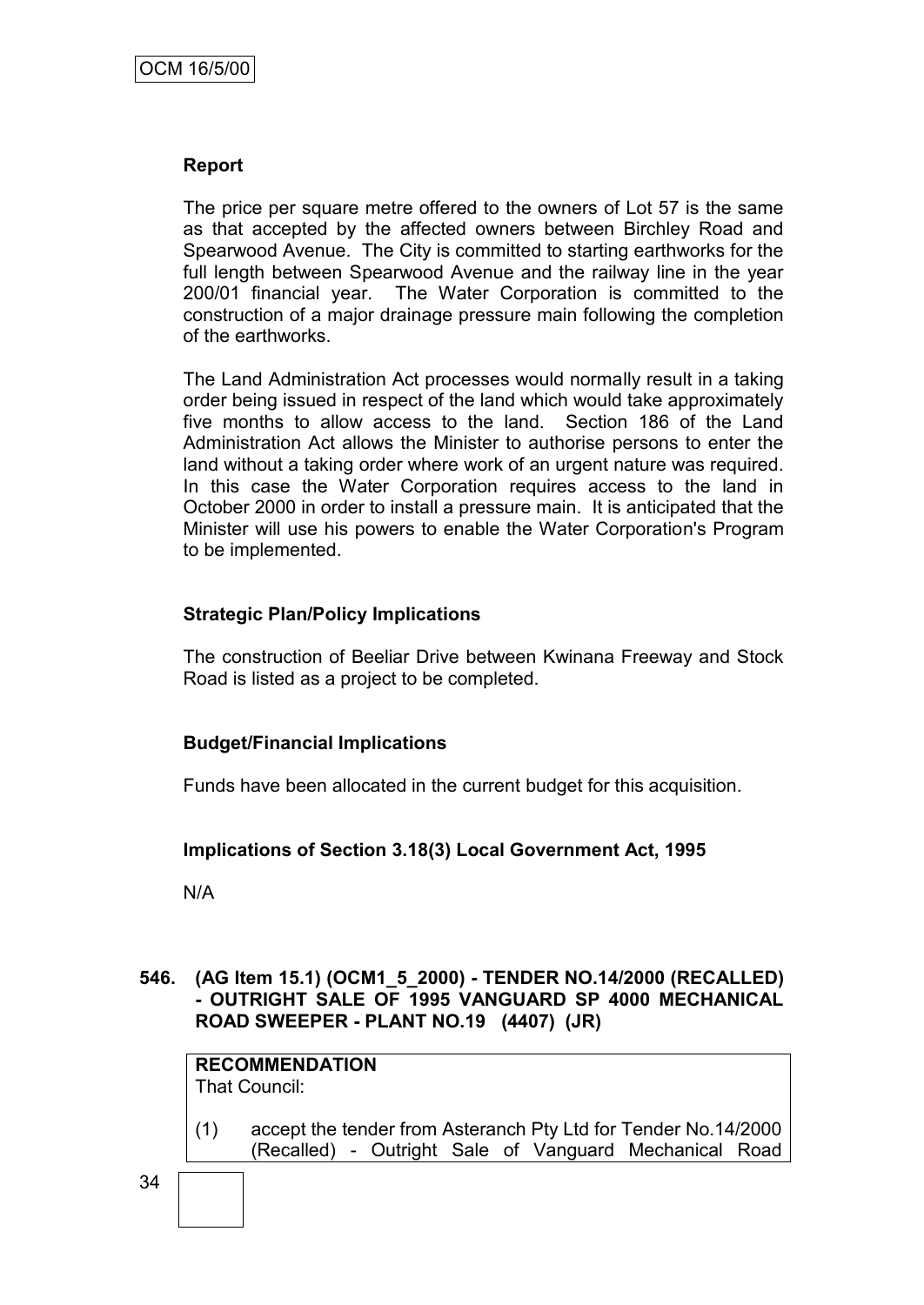Sweeper, Reg. No.9DL 233 at a purchase price of \$26,000 and Plant No.19 be removed from the Assets Register;

- (2) transfer an additional \$54,000 from the Plant Reserve Fund to offset the loss of income as a result of the sale; and
- (3) amend the Budget accordingly.

## **TO BE PASSED BY ABSOLUTE MAJORITY OF COUNCIL**

#### **COUNCIL DECISION**

MOVED Cmr Jorgensen SECONDED Cmr Donaldson that the recommendation be adopted.

**CARRIED 2/0**

## **Background**

There is an indicative income allocation of \$80,000 on the current Major Plant Budget for the outright sale of Council's Vanguard Mechanical Road Sweeper, Fleet No.19. Tenders were previously called to purchase the sweeper from Council. However, as only one submission was received for a very low price of \$20,000, it was decided under delegated authority extended to the Director, Engineering and Works to decline to accept any tender, and tenders to be recalled with wider advertising. Consequently, tenders were recalled with extensive Internet advertising as well as the regular newspaper advertising.

#### **Submission**

At close of recalled tender period, only two submissions were received as follows:

| $1_{-}$ | <b>Asteranch Pty Ltd</b><br>20 Beaconsfield Avenue<br>MIDVALE WA 6056              | \$26,000 |
|---------|------------------------------------------------------------------------------------|----------|
| 2.      | Peter Kennedy Town Prop. Maint.<br>49 McDonald Street<br><b>HERNE HILL WA 6056</b> | \$25,500 |

#### **Report**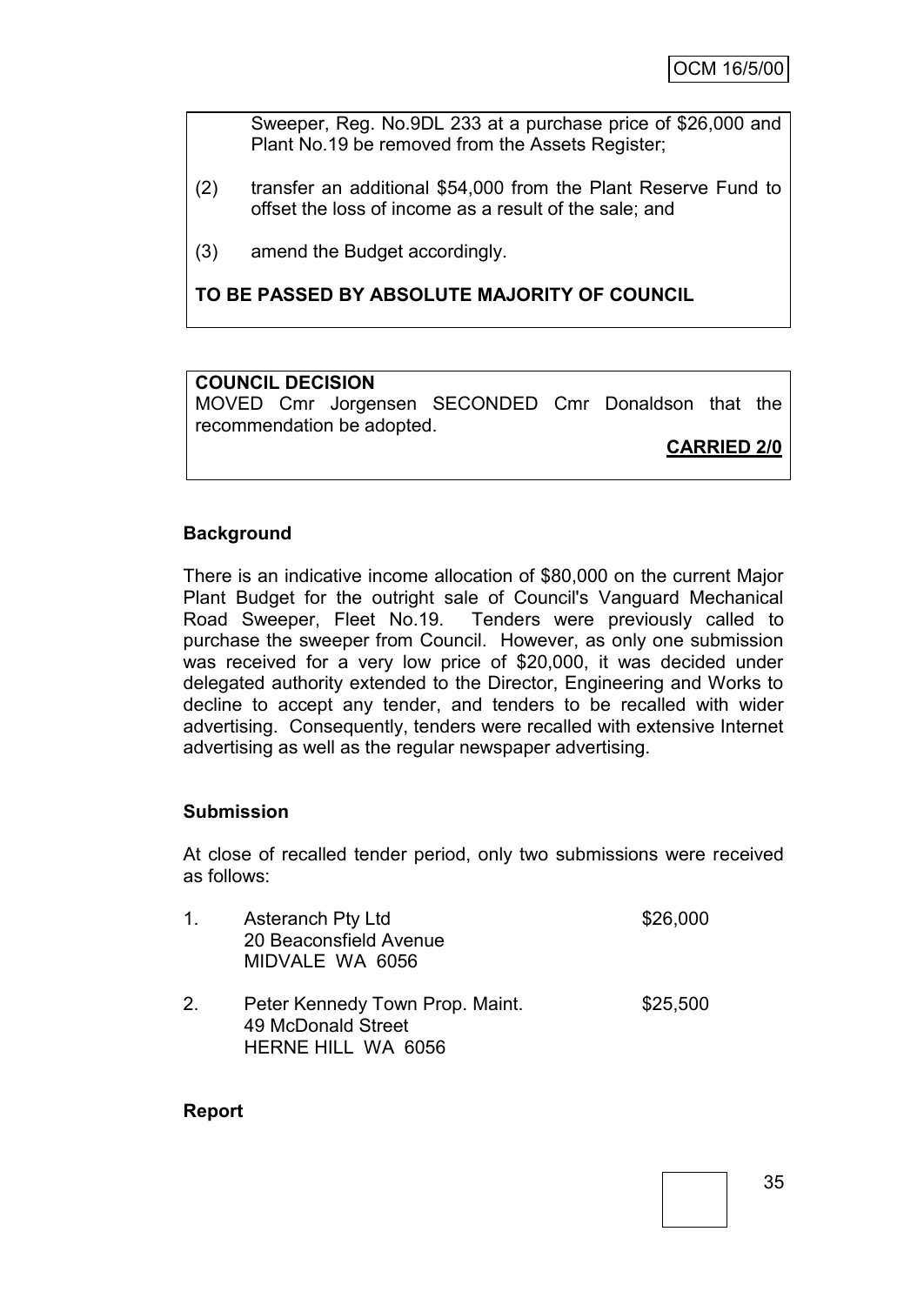The response and submitted prices for the tender is still very disappointing and represents a far greater depreciation of the item of plant over five years than was expected. No interest could be generated from auction houses. This can be attributed to the lack of demand for mechanical road sweepers and the withdrawal of the Vanguard model from the Australian market. Two such sweepers have apparently sat in the year of the Australian distributor for the past 12 months.

However, as various avenues of disposal for the surplus item of plant have now been thoroughly explored in the current market, it is considered that the sweeper should be sold to Asteranch Pty Ltd.

As the sale was budgeted to realise \$80,000 and only \$26,000 can now be expected, there will need to be an amendment to the overall Major Plant Budget to account for the shortfall in income from the sale and trade-in of major plant. Although some savings (about \$20,000) have been achieved to date for the replacement purchase of major plant for the Roads Department, there are still a number of replacements and other plant sales to be finalised that could vary from their indicative income allocations. Consequently, it is considered that the shortfall of \$54,000 in the sale of the sweeper should be offset in the Major Plant Budget with an adjustment from the Plant Reserve Fund. The reserve fund currently has a balance of \$344,000.

## **Strategic Plan/Policy Implications**

N/A

## **Budget/Financial Implications**

The extremely low offer for the sweeper, if accepted would show a loss on the net asset value currently recorded as \$89,922 in the Assets Register. The budget needs to be adjusted to show a loss of income for Account No.670120. Increased funds will be required from the Plant Reserve Fund to offset the loss of income.

## **Implications of Section 3.18(3) Local Government Act, 1995**

N/A

## **547. (AG Item 16.1) (OCM1\_5\_2000) - PINEVIEW PRE-SCHOOL (8222) (JG) (ATTACH)**

## **RECOMMENDATION**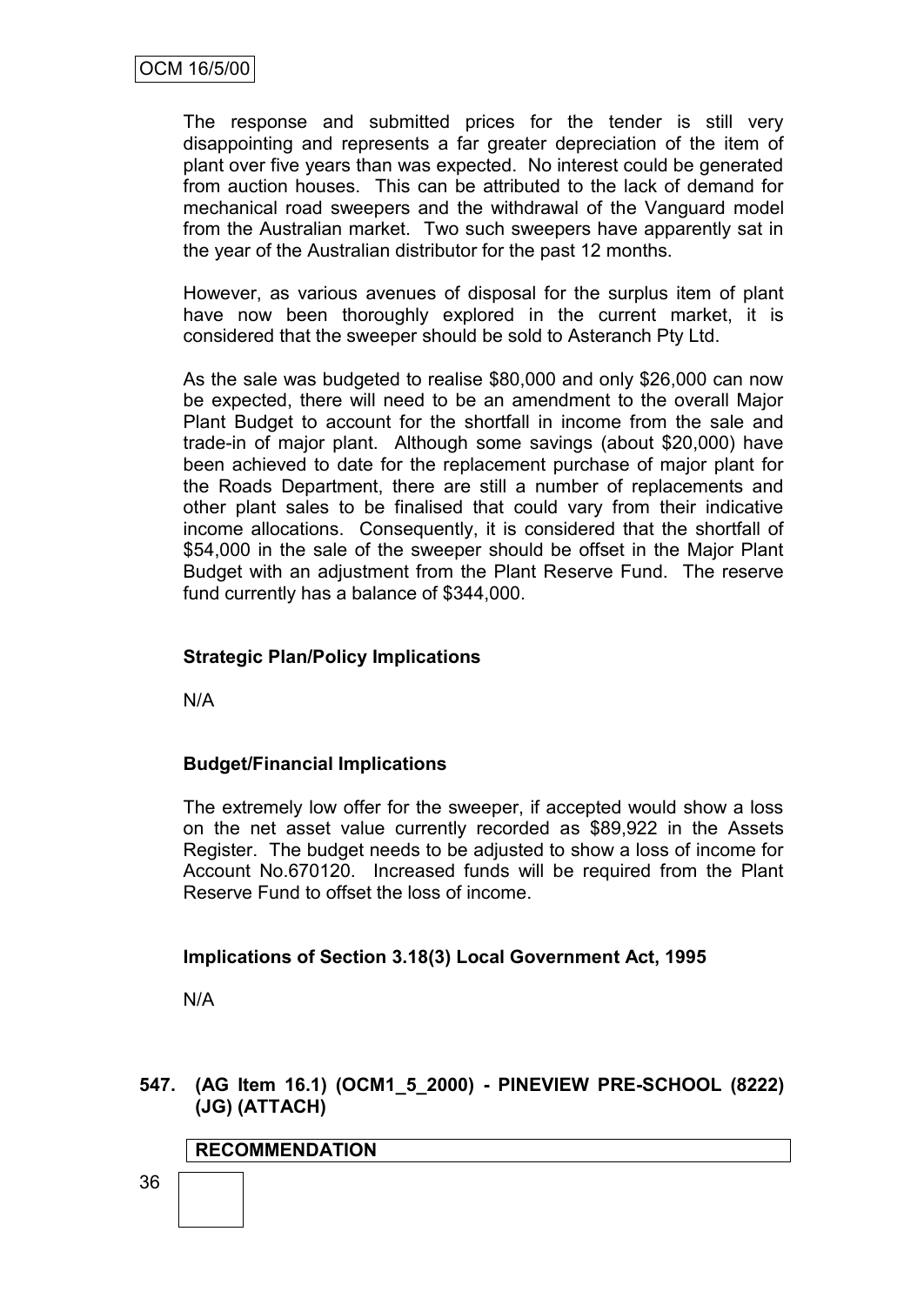That Council:

- (1) adopt revised Policy A2.2 Maintenance of Kindergartens (Community Based), in relation to provision of support for preschool;
- (2) make safe or remove playground equipment on Reserve 35431;
- (3) enter a lease agreement or exchange of letters with Pineview Pre-school Management Committee, highlighting the responsibilities of each party in line with Council Policy regarding the management of Reserve 35431; and
- (4) seek through the Department of Land Administration a revision of the boundaries of Reserves 35431 and 32581 to reflect current use and also broaden the purpose of use to "Community Purposes".

## **COUNCIL DECISION**

MOVED Cmr Jorgensen SECONDED Cmr Donaldson that:

- (1) adopt revised Policy A2.2 Maintenance of Kindergartens (Community Based), in relation to provision of support for preschool;
- (2) make safe or remove playground equipment on Reserve 35431;
- (3) enter a lease agreement or exchange of letters with Pineview Pre-school Management Committee, highlighting the responsibilities of each party in line with Council Policy regarding the management of Reserve 35431;
- (4) seek through the Department of Land Administration a revision of the boundaries of Reserves 35431 and 32581 to reflect current use and also broaden the purpose of use to "Community Purposes"; and
- (5) through its administration, liaise with the Pre-School Committee to provide advice and guidance on how it may be able to obtain funds to acquire new playground equipment.

**CARRIED 2/0**

#### **Explanation**

Council felt that despite the dispute of responsibility, there is a community facility and citizens of our community use the playground. It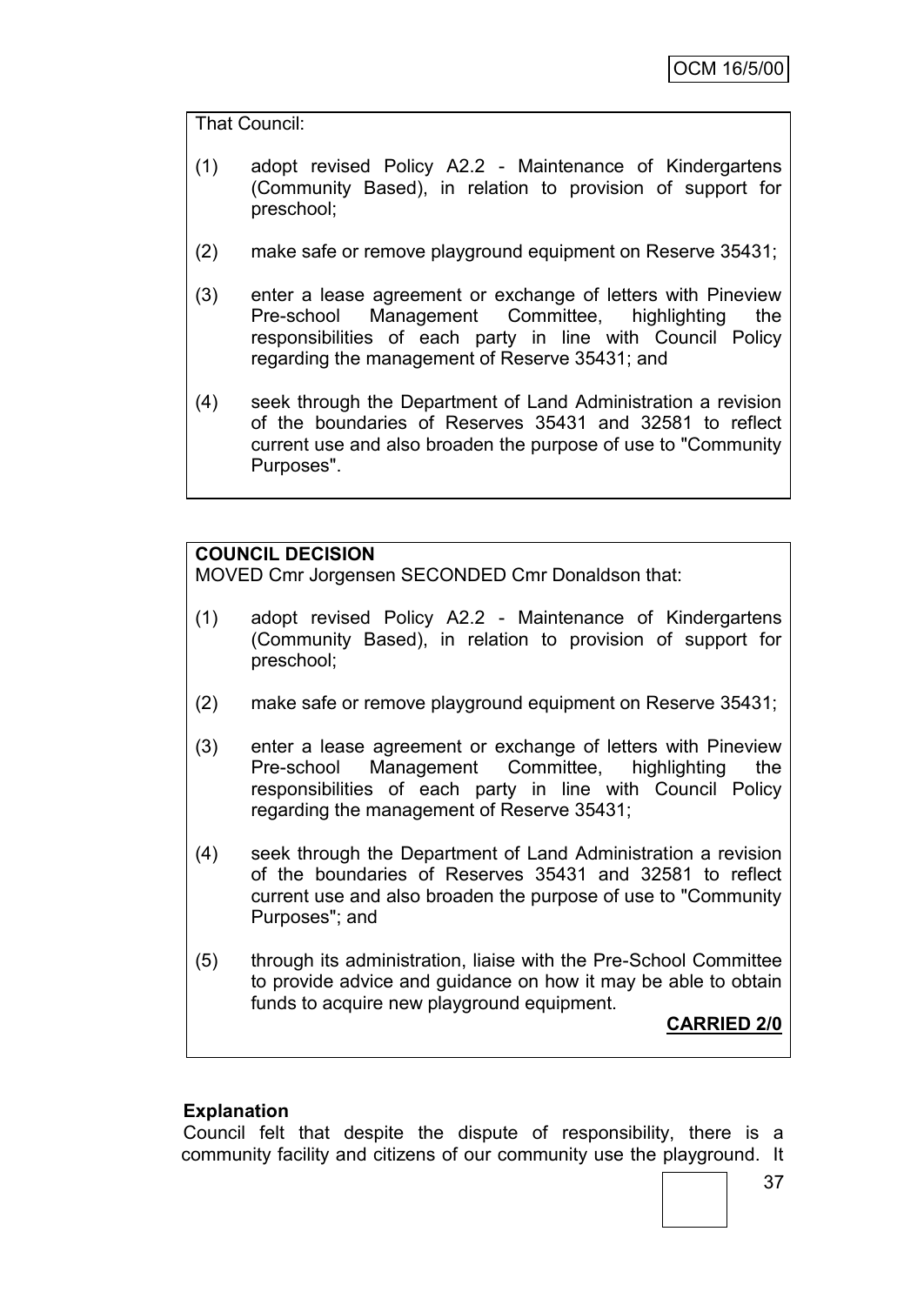would be inappropriate for the City to take away unsafe equipment without making more serious attempts to ensure that the Pre-School has adequate play equipment, which could hopefully be achieved by providing guidance and advice to the Pre-School Committee.

## **Background**

There are currently three preschool sites within the City of Cockburn, two of which have existing agreements with the Department of Education. The other, Pineview Preschool, has a community based Management Committee with no existing agreement with the Council.

Over recent months several issues have been raised regarding the Pineview Preschool Service, which operates from a Council vested building in Mopsa Way, Coolbellup.

This facility was constructed in the early 1970's utilising Commonwealth monies and is on Crown land vested with the City of Cockburn. The facility is in reasonable condition and is structurally sound.

As this facility is located on land vested with the City of Cockburn and no agreement is in place with the User Group, Council could be exposed to liability, particularly in relation to the state of the playground equipment.

#### **Submission**

N/A

## **Report**

Staff from the Department of Education, Family and Children's Services and the City of Cockburn have met to discuss the current arrangements regarding the operation of the pre-school at this location.

Subsequent to these meetings staff have identified several issues which need to be addressed:

#### **1. Concerns regarding duty of care and possible liability relating to the services to children operated from this site.**

Representatives of these agencies agree there is significant duty of care. Given the vestment of the reserve the City could be exposed to a liability as indicated in advice from Council's solicitors (provided under separate cover).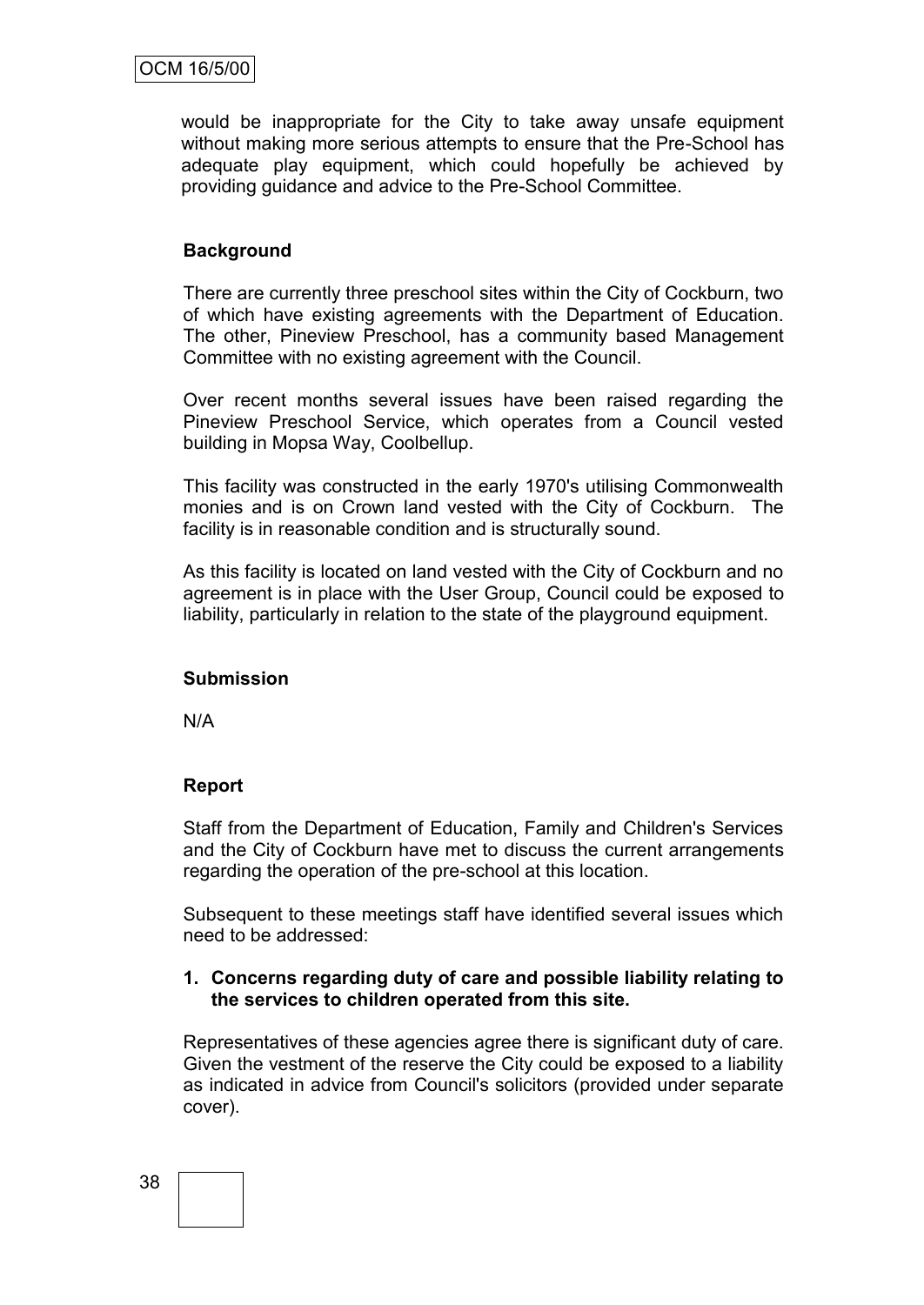There is a significant liability borne by the City of Cockburn in relation to sub-standard play equipment on this site.

#### **2. The standard of play equipment on this site and its compliance with standards.**

A safety report on the play equipment indicates that over 90% would not comply with Australian standards (attachment 1). Given the use of the equipment, the City of Cockburn currently has the liability for any injury to a child using the equipment. It is therefore recommended that the equipment be removed or made safe where possible as a matter of urgency. This will be done in the knowledge that Council will not replace the equipment and there is no identified means for the replacement to be funded.

#### **3. Costs associated with the operation of this building and who is responsible for providing operational funds.**

It is considered that the City of Cockburn does not have a responsibility for the upgrade of this equipment, which is estimated to cost approximately \$75,000. Officers have highlighted that it is not the City of Cockburn's responsibility to subsidise what is a State or Commonwealth Department core business. Given that the WA Education Department is the principal funder, the administration is of the view that it is their responsibility to adequately fund community managed child education programs. Such funding ought to include outlays such as rent, building maintenance, electricity, gas etc. The Education Department states that they only provide funds for teaching staff and a small fee per child.

The Council has an existing policy in relation to Maintenance of Kindergartens (community based).

Policy A2.2 states:

"(a) Council is responsible for maintaining the outside of all Kindergarten buildings within the Council area, the interior of the building to be the responsibility of the Kindergarten Committee."

This policy does not adequately define the roles and responsibilities of the lessee in relation to maintenance of the grounds or equipment.

New Policy A2.2 (attachment 2)

If the City of Cockburn was to provide funds to support this group Council may set a precedent by which other non-government or community based schools could apply for a similar subsidy. It is therefore the position of the administration that the upgrade of play equipment not be supported and that the current policy clearly sets out that the lessee is responsible for the provision, maintenance and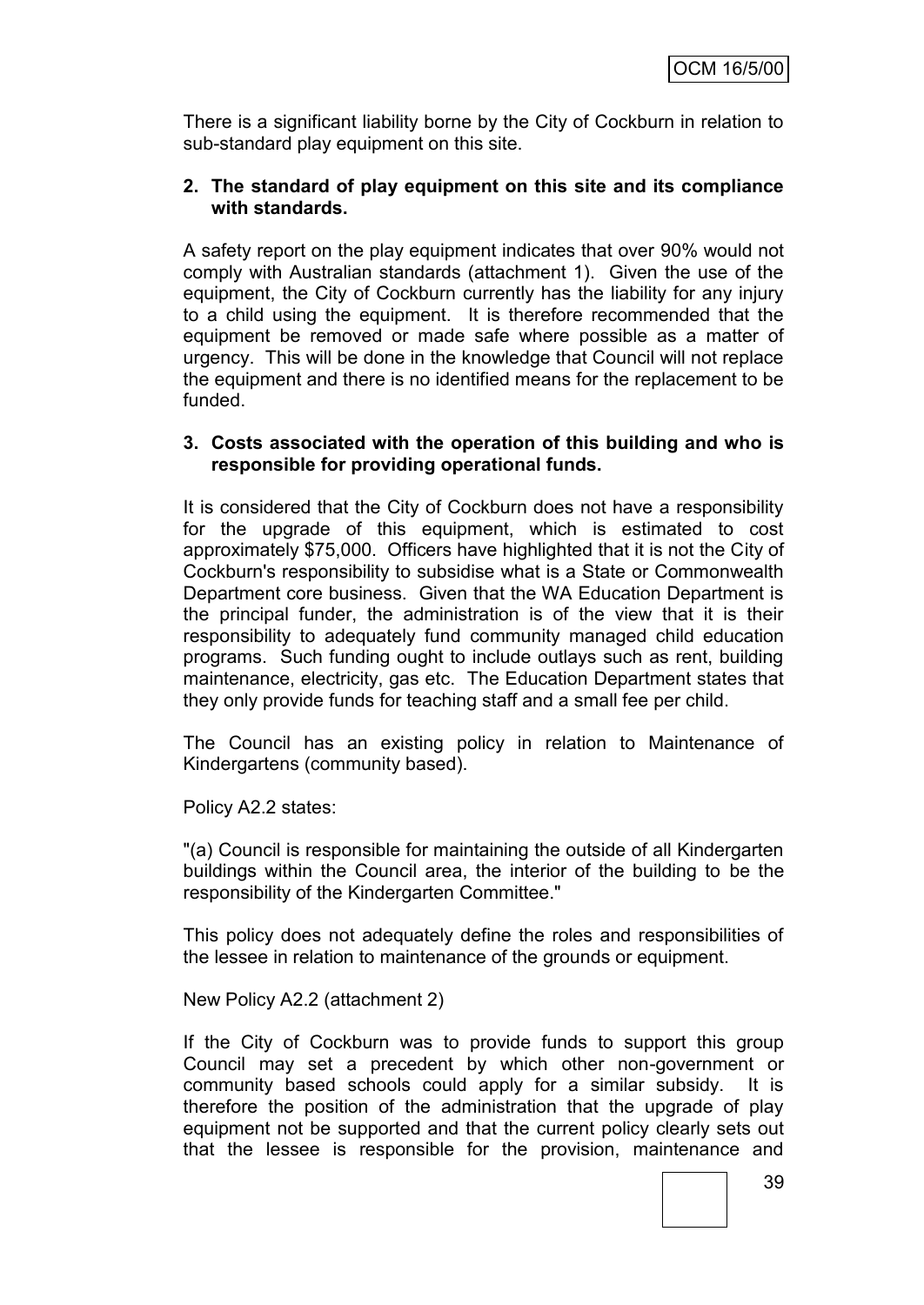upgrade of any specific equipment placed upon the land area covered by the lease.

#### **4. Legalities relating to the lease of the building and the current reserve boundaries**

The Reserve (35431) and building is vested in the City of Cockburn for the purpose of Pre-School Centre. This vestment is with the power to lease for a period of 21 years.

At present the capacity of the Pineview Preschool Committee to enter into a lease arrangement covering costs is questionable. Advice indicates that several other local government authorities offer peppercorn rental on similar facilities. It is preferable that the City of Cockburn clarifies the management arrangements of this reserve as a priority and should also consider a peppercorn lease arrangement or exchange of letters as an interim measure.

The boundaries of this reserve and the adjoining Reserve 32581 also need to be reviewed as some of the infrastructure related to the Pineview Preschool is placed on the adjoining reserve. The vestment of these reserves is also very specific and if the City of Cockburn was to revise the boundaries it may also be timely to broaden the purpose of these reserves for community purposes. (Attachment 3)

#### **5. Concerns regarding the future viability of these projects given changes in enrolment dates for the 4 year old program and the future location of the 5 year old program**

The current occupant of this building is a local community managed organisation providing pre-school and 4 year old program for approximately 70 children.

There have been a number of meetings relating to concerns about the long-term viability of the services operated within this facility. There are significant changes within the operations of Education Department programs, which could lead to a reduction in funds and a decrease in the number of enrolments within the program.

#### **Strategic Plan/Policy Implications**

Proposal recommends revision of Policy A2.2.

#### **Budget/Financial Implications**

It is estimated that the vestment and boundary changes would cost \$2,500. The development of a lease with the Pineview Preschool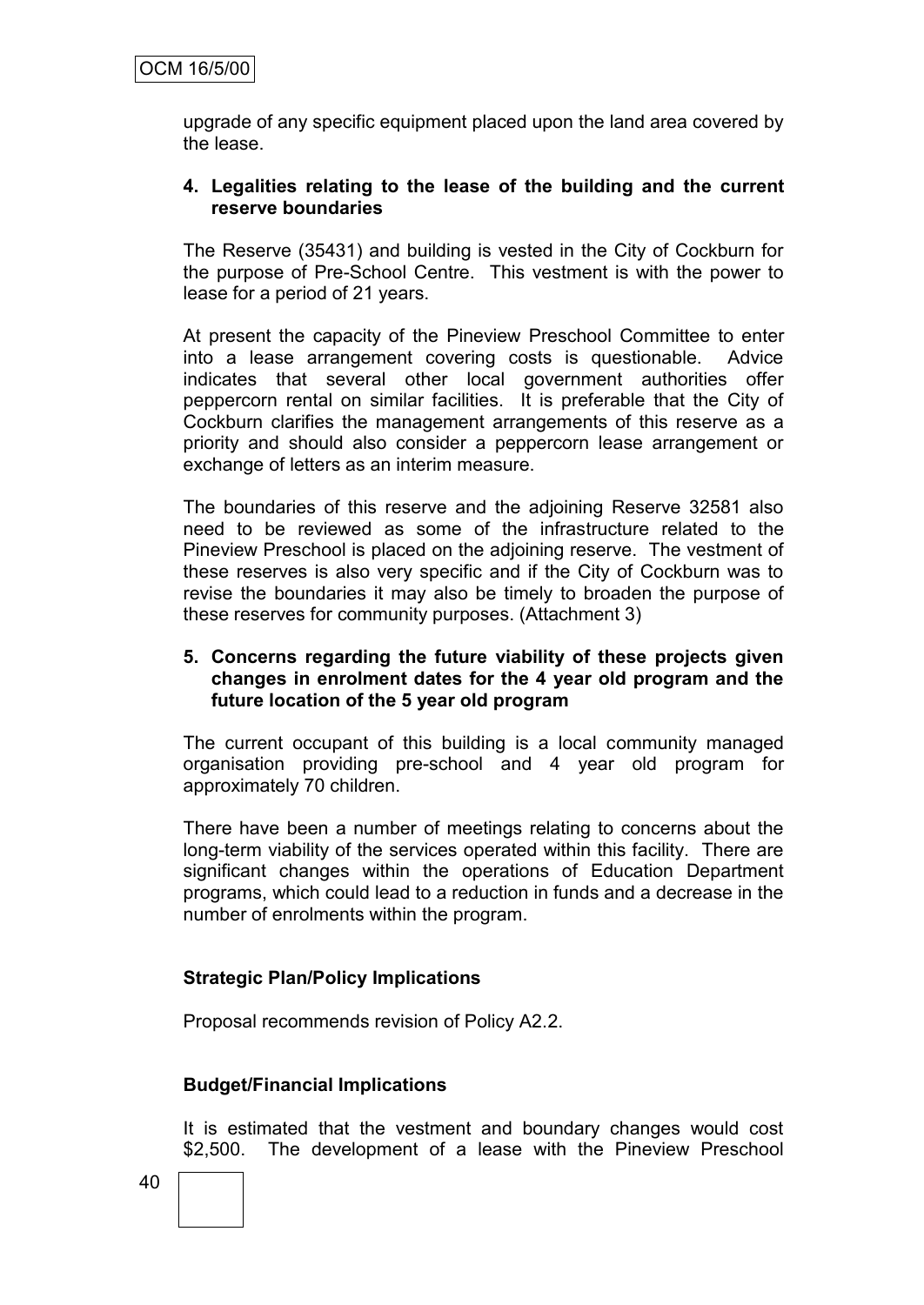Committee would cost approximately \$1,100. Removal of playground equipment and repair where possible is estimated \$1,500. These figures are covered in existing budget allocations.

#### **Implications of Section 3.18(3) Local Government Act, 1995**

N/A

#### **548. (AG Item 16.2) (OCM1\_5\_2000) - REQUEST FOR DONATION - COCKBURN BOXING GYM (8140) (JG)**

## **RECOMMENDATION**

That Council charge the Cockburn Boxing Club the full fee in accordance with Policy A2.11 - Hire of Council Community Halls.

## **COUNCIL DECISION**

MOVED Cmr Jorgensen SECONDED Cmr Donaldson that:

- (1) Council charge the Cockburn Boxing Club the full fee in accordance with Policy A2.11 - Hire of Council Community Halls; and
- (2) Council advise the Club that it is prepared to pay a subsidy of up to 50% of the hire charge for a maximum period of 12 months; and
- (3) the matter be reviewed by the incoming elected Council.

**CARRIED 2/0**

#### **Explanation**

Council felt that having recently adopted a new fee structure and the competing need to have some form of consistency in administering these fees and charges, it was felt that the Club should be charged the full fee accordingly to Council policy. However, as this group had been supported over a long period of time by previous Councils, it was considered appropriate to pay a subsidy of up to 50% of the hire charge for a maximum of 12 months, so that the group could continue until an elected body is in place, who could then make a fair and reasonable assessment of the situation.

#### **Background**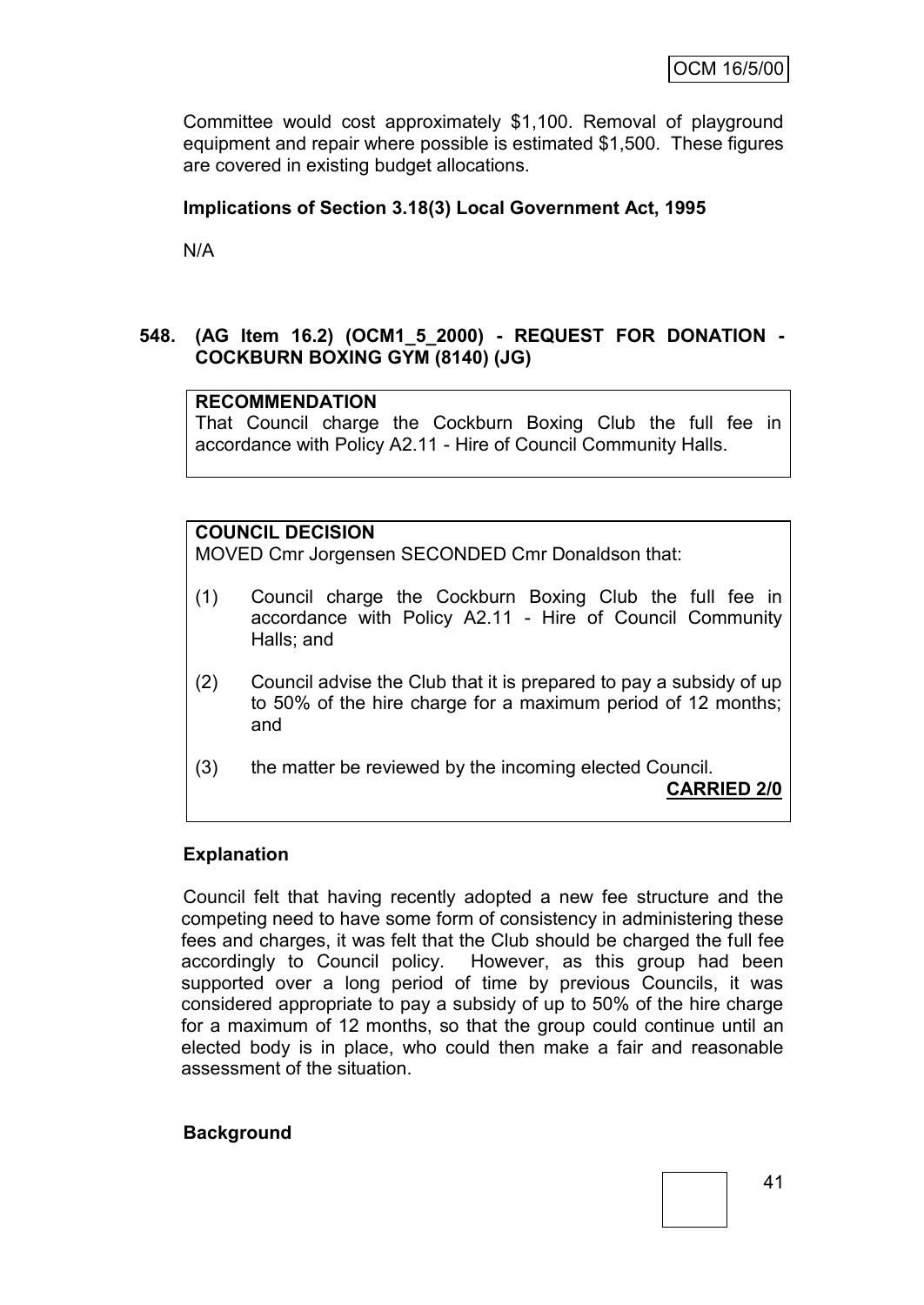At the December 1999 meeting the Council resolved to accept new standardised fees and charges for regular and sessional users of all the City's community halls.

In March 2000 these new charges became effective and all hall user groups received correspondence regarding the new charges and the subsidy guidelines.

#### **Submission**

Cockburn Boxing Club has sought a subsidy of 50%.

#### **Report**

On the 18<sup>th</sup> of April 2000 Mr. Wayne Barwick of the Cockburn Boxing Gym met with Commissioner Jorgensen to highlight that Club's concern regarding the new fees policy.

Historically this club has received a heavy subsidy from the City of Cockburn. The aim of the new policy was to eliminate the existing anomalies in relation to fees and charges and standardise the subsidy policy to ensure equity for all user groups within the City.

The fees previously charged to Cockburn Boxing Gym were \$73.20 per week, with the new fee being \$100 per week. As the Cockburn Boxing Gym had a previous subsidy arrangement they were paying \$18.40 per week. Mr. Barwick stated that the Club could not meet this increase and he would be forced to close the gym or move to another locality. He stated that the gym could absorb 50% of the new fee and requested that the Council consider making a donation to the gym to assist covering costs. The current fee subsidy policy only allows administrative officers under delegated authority to approve a 50% subsidy for three months for new groups or 20% annually with review.

An application for fee subsidy has now been received from the Cockburn Boxing Gym with assessment made that this group would not be eligible for a subsidy under the current policy and assessment guidelines.

There are currently between 10 - 15 members of the gym being charged \$2.50 per session. The gym has 4 sessions per week of 2 hours duration. It is estimated that the Cockburn Boxing Gym raises between \$100 and \$150 in income per week.

Due to the small number of participants in this program, it is not considered that a Council subsidy is justifiable based on an obligation to contribute to a significant community service.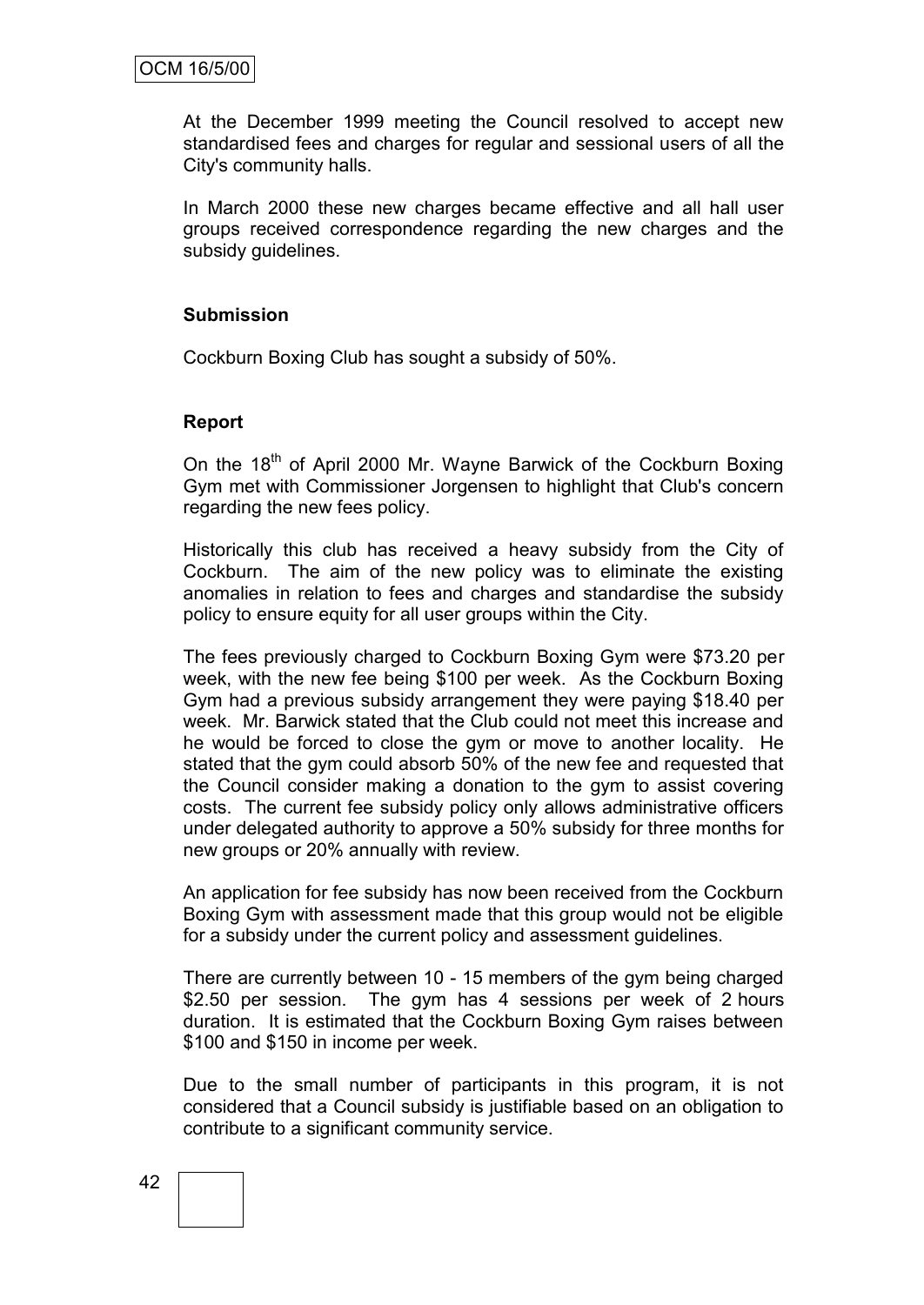It is considered that providing a donation/contribution to this group would set a precedent which could, over time result in the previous inequity being reinstated by another process.

## **Strategic Plan/Policy Implications**

Key result area - "Facilitating The Needs of Your Community" refers.

#### **Budget/Financial Implications**

Donation of \$2,400 would be required to subsidise this gym for 50% of the standard fee for one year of operation.

#### **Implications of Section 3.18(3) Local Government Act, 1995**

3.18 (3)(b) "Providing a Subsidy to a Private Operator" would be contrary to the spirit of this clause.

## **549. (AG Item 23.1) (OCM1\_5\_2000) - RESOLUTION OF COMPLIANCE (Section 3.18(3), Local Government Act 1995)**

MOVED Cmr Jorgensen SECONDED Cmr Donaldson that Council is satisfied that resolutions carried at this Meeting and applicable to items concerning Council provided services and facilities, are:-

- (a) integrated and co-ordinated, so far as practicable, with any provided by the Commonwealth, the State or any public body;
- (b) not duplicated, to an extent Council considers inappropriate, services or facilities as provided by the Commonwealth, the State or any other body or person, whether public or private; and
- (c) managed efficiently and effectively.

#### **CARRIED 2.0**

The Presiding Member acknowledged a letter from the Department of Local Government on the 1999/00 Annual Budget. He stated that the Department reviews these budgets and as a result of this review Mr John Gilfellon - Manager, Monitoring and Investigations Branch, has written and says: